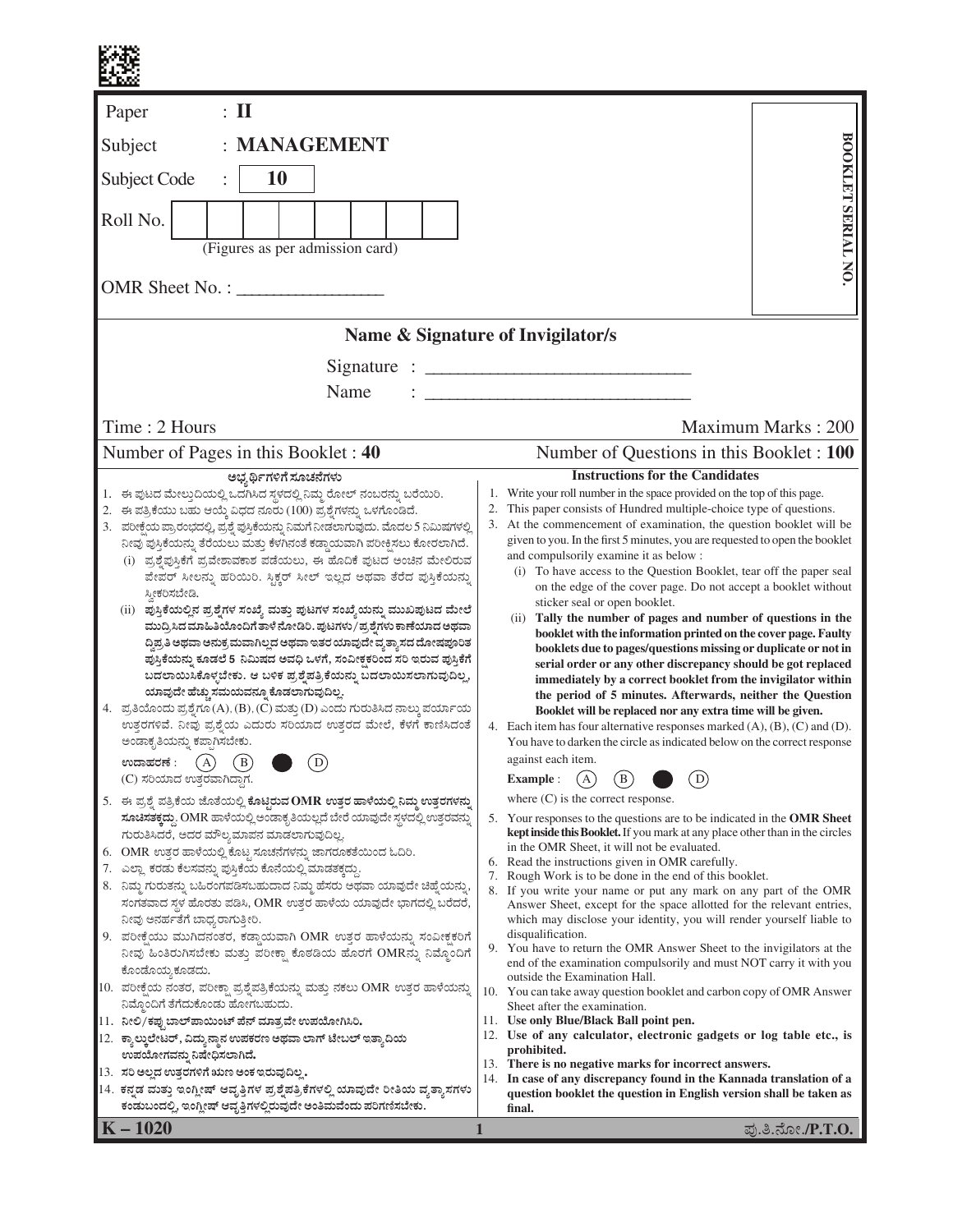

ವ್ಯವಸ್ಥಾಪನಾ (ನಿರ್ವಹಣಾ) ಶಾಸ್ತ್ರ

ಪೇಪರ್ – II

ಗಮನಿಸಿ : ಈ ಪತ್ರಿಕೆಯು ನೂರು (100) ವಸ್ತುನಿಷ್ಠ ಮಾದರಿಯ ಪ್ರಶ್ನೆಗಳನ್ನೊಳಗೊಂಡಿದ್ದು, ಪ್ರತಿಯೊಂದು ಪ್ರಶ್ನೆಯೂ ಎರಡು (2) ಅಂಕಗಳನ್ನು ಹೊಂದಿದೆ. ಎಲ್ಲಾ ಪ್ರಶ್ನೆಗಳನ್ನೂ ಕಡ್ಡಾಯವಾಗಿ ಉತ್ತರಿಸಬೇಕು.

- 1. ಕೆಳಗಿನವುಗಳಲ್ಲಿ ಯಾವುದು ಸಂಘಟಿಸುವ ಘಟಕಗಳಲ್ಲಿ ಒಂದಾಗಿರುವುದಿಲ್ಲ ?
	- (A) ನಾಯಕತ್ವದ ವಿಕಸನ
	- (B) ಅಗತ್ಯ ಚಟುವಟಿಕೆಗಳ ಗುರುತಿಸುವಿಕೆ ಮತ್ತು ವರ್ಗೀಕರಣ
	- (C) ಗುರಿಗಳ ಸಾಧನೆಗೆ ಅವಶ್ಯ ವಿರುವ ಚಟುವಟಿಕೆಗಳ ಗುಂಪಾಗಿಸುವಿಕೆ
	- (D) ಪ್ರತಿ ಗುಂಪನ್ನು ಅದರ ಮೇಲ್ವಿಚಾರಣೆಯ ಅಧಿಕಾರ ಹೊಂದಿರುವ ಪ್ರಬಂಧಕನೋರ್ವನಿಗೆ ಒಪ್ಪಿಸುವುದು
- 2. ಕೆಳಗಿನವುಗಳಲ್ಲಿ ಒಂದು ಮ್ಯಾಟ್ರಿಕ್ಸ್ ಸಂಘಟನೆ ತಂಡ ನಿರ್ಮಾಣದ ಪ್ರಯೋಜನವಾಗಿರುವುದಿಲ್ಲ
	- (A) ಅಂತಿಮ ಫಲಿತಾಂಶಗಳತ್ತ ಮುಖ ಮಾಡಿರುವುದು
	- (B) ವೃತ್ತಿಪರ ಸತ್ಯತೆ ಕಾಪಾಡಿಕೊಳ್ಳಲಾಗುತ್ತದೆ
	- (C) ಸ್ಥಿರ ಉತ್ಪನ್ನ–ಲಾಭ ಹೊಣೆಗಾರಿಕೆ
	- (D) ಕೆಳಹಂತವೊಂದರಲ್ಲಿ ಹೊಣೆಗಾರಿಕೆಯನ್ನು ನೀಡುತ್ತದೆ
- 3. ಉದ್ದಿಮೆಯೊಂದರಲ್ಲಿ ಅಂತಿಮ ವ್ಯವಸ್ಥಾಪನೆ ಹುದ್ದೆಯಲ್ಲಿರುವಾತನಿಗೆ ಅಧೀನ ಸ್ಥಾನದಲ್ಲಿರುವವರ ವೋಲಿನ ಅಧಿಕಾರ ವ್ಯಾಪ್ತಿಯು ಹೆಚ್ಚು ಸ್ಪುಟವಾದಂತೆ, ನಿರ್ಧಾರ ಕೈಗೊಳ್ಳುವುದಕ್ಕೆ ಮತ್ತು ಹೆಚ್ಚು ಪರಿಣಾಮಕಾರಿ ಸಂಘಟನಾ ಸಂವಹನಕ್ಕೆ ಹೊಣೆಗಾರಿಕೆಯು ಹೆಚ್ಚು ಸ್ಪುಟವಾಗುತ್ತದೆ ಎಂದು ಈ ಸಿದ್ಧಾಂತವು ನಿರೀಕ್ಷಿಸುತ್ತದೆ.
	- (A) ಸ್ಥಾಲರ್ ಸಿದ್ಧಾಂತ
	- (B) ಪೀಟರ್ಸ್ಸ್ ಸಿದ್ಧಾಂತ
	- (C) ಮರ್ಫಿಸ್ ಸಿದ್ಧಾಂತ
	- (D) ಅನುಜ್ಞೆಗಳ ಐಕ್ಯ ಸಿದ್ಧಾಂತ

4. ಪ್ರತಿಪಾದನೆ (A) : ಕಡಿಮೆ ಆರಂಭಿಕ ಬೆಲೆಯು ಹೊಸ ಉತ್ಪನ್ನಕ್ಕೆ ಸಮೂಹ ಮಾರುಕಟ್ಟೆ ಪ್ರವೇಶಿಸಲು ಪ್ರಧಾನ ಸಾಧನ ಎಂದು ಪರಿಗಣಿಸಲ್ಪಟ್ಟಿರುತ್ತದೆ.

ಕಾರಣ (R) : ಉದ್ದಿವೆುಗಳು ಸಾಮಾನ್ಯವಾಗಿ ಪ್ರಾರಂಭದಲ್ಲಿ ಕಾರ್ಖಾನೆಯ ವಿಪರೀತ ಸಾವುರ್ಥ್ಯದೊಂದಿಗೆ ಹೊಸ ಉತ್ಪನ್ನಗಳ ಉತ್ಪಾದನೆಯನ್ನು ಪ್ರವೇಶಿಸುತ್ತವೆ.

#### ಸಂಕೇತಗಳು :

- (A) (A) ಸರಿಯಾಗಿದೆ ಆದರೆ (R) ತಪಾಗಿದೆ
- (B) (A) ತಪ್ಪಾಗಿದೆ ಆದರೆ (R) ಸರಿಯಾಗಿದೆ
- (C) (A) ಮತ್ತು (R) ಎರಡೂ ಸರಿಯಾಗಿವೆ ಮತ್ತು (R) (A)ಯ ಸರಿಯಾದ ವಿವರಣೆಯಾಗಿದೆ
- (D)  $(A)$  ಮತ್ತು  $(R)$  ಎರಡೂ ಸರಿಯಾಗಿವೆ ಆದರೆ (R) (A)ಯ ಸರಿಯಾದ ವಿವರಣೆ ಆಗಿರುವುದಿಲ್ಲ
- 5. ನೀತಿಶಾಸ್ತ್ರದಲ್ಲಿನ ಕರ್ತವ್ಯಶಾಸ್ತ್ರದ ಸಿದ್ಧಾಂತವು ಕೆಳಗಿನವುಗಳಲ್ಲಿ ಯಾವುದಕ್ಕೆ ಸಂಬಂಧಿಸಿದೆ ?
	- I. ಕರ್ತವ್ಯ ನೀತಿಶಾಸ್ತ
	- II. ಕಟ್ಟುಪಾಡು ನೀತಿಶಾಸ್ತ್ರ
	- III. ನಿಯಮಾಧಾರಿತ ನೀತಿಶಾಸ್ತ
	- IV. ಶಾಸ್ತ್ರೀಯ ನೀತಿಶಾಸ್ತ್ರ

# ಸಂಕೇತಗಳು :

- (A) III ಮತ್ತು II
- (B) I ಮತ್ತು III
- $(C)$  II ಮತ್ತು IV
- (D) I, II ಮತ್ತು III

**Paper II**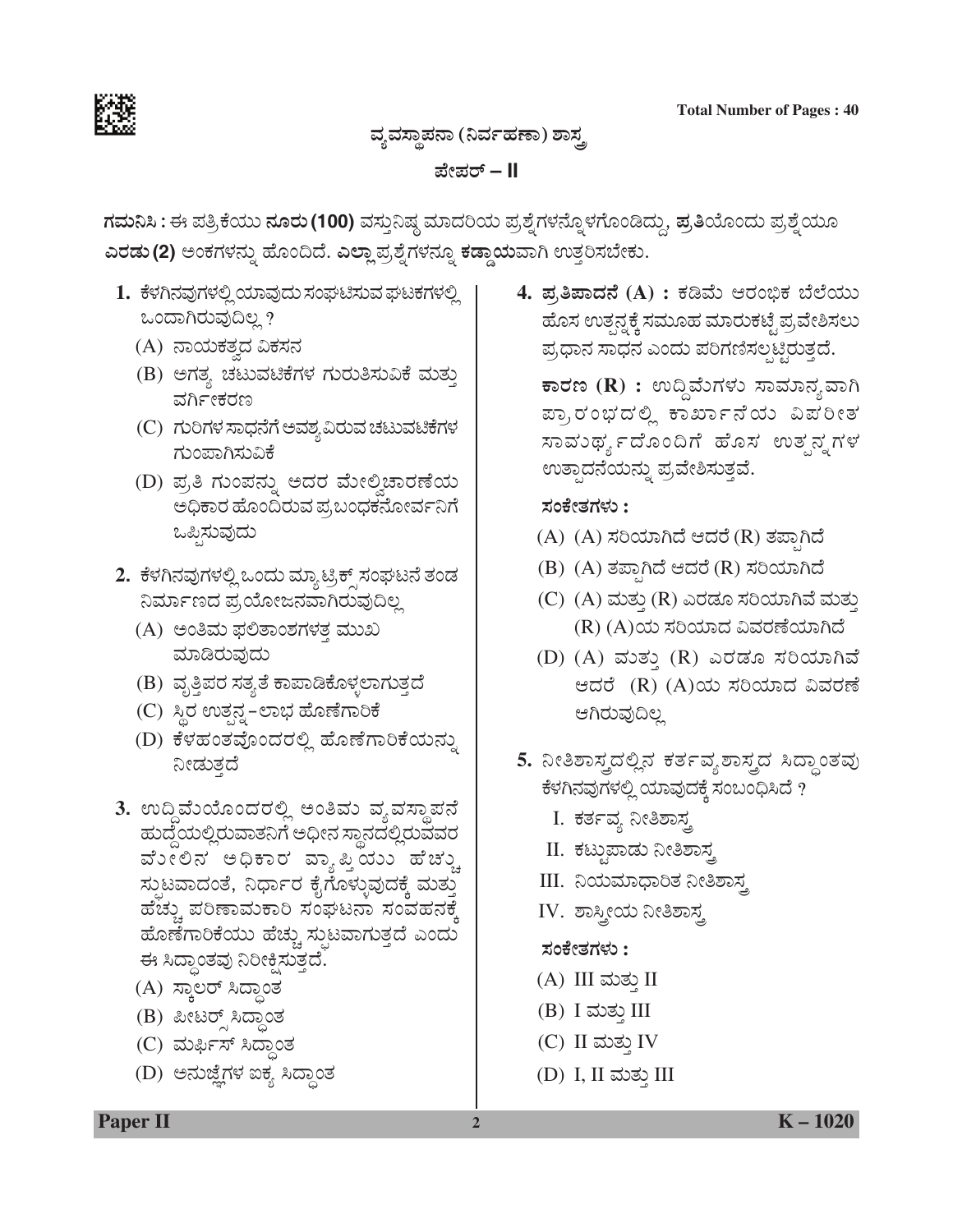

# **MANAGEMENT**

#### **Paper – II**

**Note :** This paper contains **hundred (100)** objective type questions. **Each** question carries **two (2)** marks. **All** questions are **compulsory**.

- **1.** Which of the following is not one of the contents of organizing ?
	- (A) The Development of Leadership
	- (B) The identification and classification of required activities
	- (C) The grouping of activities necessary to attain objectives
	- (D) The assignment of each group to a manager with the authority necessary to supervise it
- **2.** One of the following is not an advantage of matrix organization grouping
	- (A) Oriented towards end results
	- (B) Professional identification is maintained
	- (C) Pin point product-profit responsibility
	- (D) Places responsibility at a lower level
- **3.** The clearer the line of authority from the ultimate management position in an Enterprise to every subordinate position, the clearer will be the responsibility for decision making and the more effective the organizational communication, is expected by
	- (A) Scalar Principle
	- (B) Peter's Principle
	- (C) Murphy's Principle
	- (D) Unity of Command Principle

**4. Assertion (A) :** Low initial price is regarded as the principal means for entering into mass market for some new product.

**Reason (R) :** Firms generally enter into production of new products with excess capacity of the plant initially.

# **Codes :**

- $(A)$  (A) is correct but  $(R)$  is wrong
- (B) (A) is wrong but (R) is correct
- (C) (A) and (R) both are correct and (R) is right explanation of (A)
- (D)  $(A)$  and  $(R)$  both are correct but  $(R)$ is not right explanation of (A)
- **5.** Deontological theory of ethics is concerned with which of the following?
	- I. Duty ethics
	- II. Obligation ethics
	- III. Rule based ethics
	- IV. Classical ethics

# **Codes :**

- (A) III and II
- (B) I and III
- (C) II and IV
- (D) I, II and III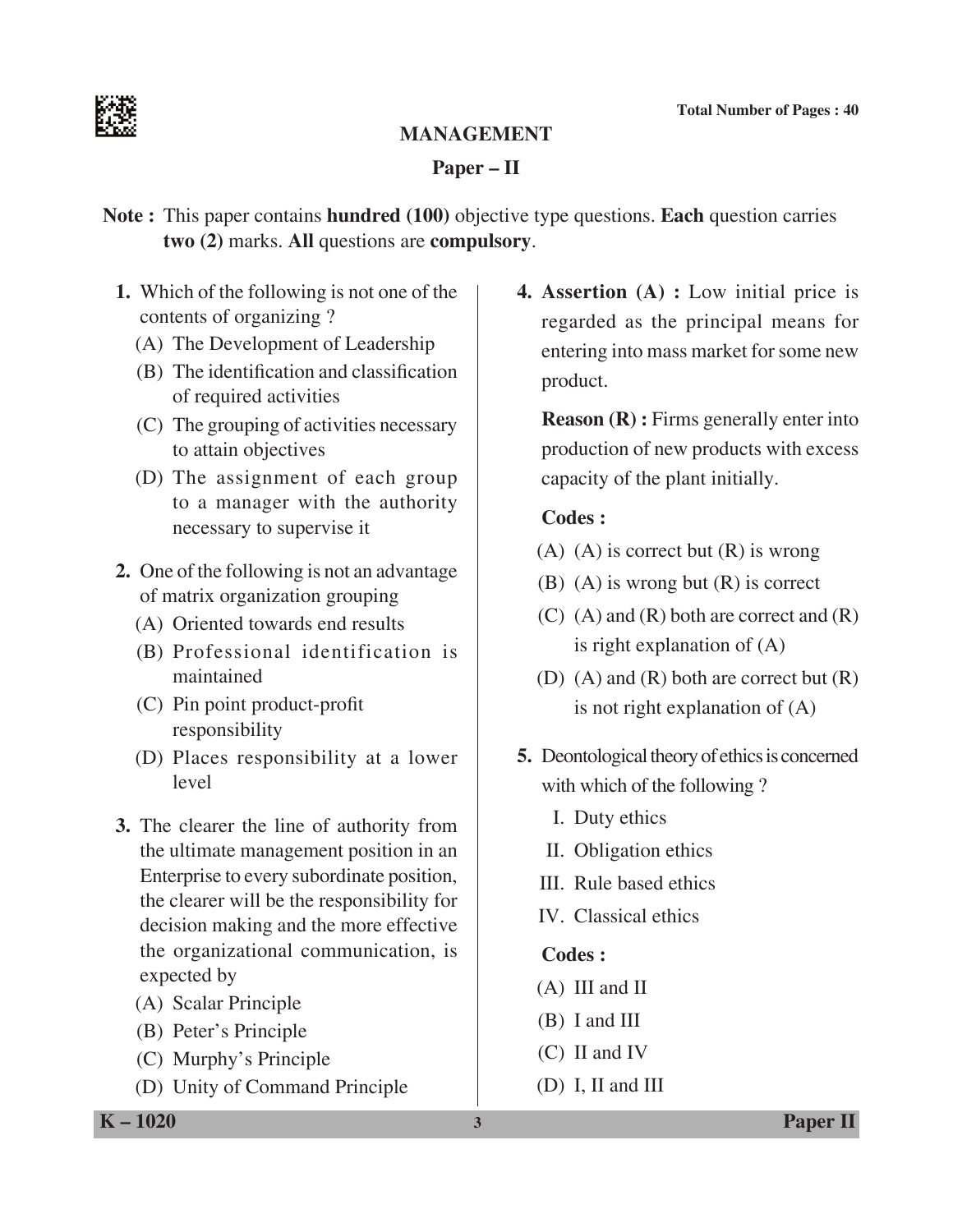# **Total Number of Pages : 40**<br> **Total Number of Pages : 40**<br> **Edges**



| 6. ಪ್ರತಿಪಾದನೆ (A) : ಐಸೋಕ್ತಾಂಟ್ (ಉತ್ತಾದನೆಯ<br>ಸ್ಥಿರ ಪ್ರಮಾಣ ಸೂಚಕ) ಮ್ಯಾಪ್ಽುಲ್ಲಿ ಏಣು ರೇಖೆಗಳ<br>ಉತ್ತಾದನೆಯ ಪ್ರಕ್ರಿಯೆಯಲ್ಲಿ ಬಳಸಲಾಗುವ<br>ಸಲುವಳಿಗಳ (ಇನ್ಪುುಟ್) ಇತ್ತಾತ್ತಕ ಉತ್ಪಾದಕತೆಗೆ<br>ಪರಿಮಿತಿಯನ್ನು ಹೇರುತ್ತದೆ.<br><b>ಕಾರಣ (R) :</b> ಐಸೋಕ್ವಾಂಟ್ಗಳು ಹೇರುವ ಮಿತಿಯಾಚೆ<br>ಸಲುವಳಿಯ (ಇನ್ಪುಟ್)ಬಳಕೆಯು ಹೆಚ್ಚಿಸಲ್ಪಟ್ಟಲ್ಲಿ<br>ಐಸೋಕ್ತಾಂಟ್ಗಳು ಇತ್ಯಾತ್ತಕವಾಗಿ ಜಾರುತ್ತವೆ.<br>ಸಂಕೇತಗಳು :<br>(A) (A) ಮತ್ತು (R) ಎರಡೂ ಸರಿಯಾಗಿವೆ ಮತ್ತು<br>(R)(A)ಯ ಸರಿಯಾದ ವಿವರಣೆಯಾಗಿರುತ್ತದೆ<br>(B) (A) ಮತ್ತು (R) ಎರಡೂ ಸರಿಯಾಗಿವೆ ಆದರೆ<br>(R)(A)ಯ ಸರಿಯಾದ ವಿವರಣೆ ಆಗಿರುವುದಿಲ್ಲ |                            |                |                |                                            | 8. ಕೆಳಗಿನವುಗಳಲ್ಲಿ ಯಾವುವುಗಳನ್ನು ಕಾರ್ಪೊರೇಟ್<br>ಸಾಮಾಜಿಕ ಹೊಣೆಗಾರಿಕೆ ಎಂದೂ ಕರೆಯಲಾಗುತ್ತದೆ ?<br>I. ಕಾರ್ಪೊರೇಟ್ ಆತ್ತಸಾಕ್ಷಿ<br>II. ಕಾರ್ಪೊರೇಟ್ ಪೌರತ್ನ<br>III. ಸ್ಪಂದಿಸುವ ವ್ಯವಹಾರ <sup>-</sup><br>ಸಂಕೇತಗಳು :<br>$(A)$ I ಮತು II<br>(B) I, II ಮತ್ತು III<br>$(C)$ I ಮತ್ತು III<br>(D) II ಮತ್ತು III<br>9. ಕೆಳಗಿನದನ್ನು ಹೊಂದಿಸಿರಿ :<br>ಪಟಿ $-\dot{\mathbf{I}}$<br>ಪಟಿ – ∏<br>(ಸಿಎಸ್ಆರ್ ಮಾದರಿಗಳು)<br>(ಮಹತ)<br>a. ನೈತಿಕ ಮಾದರಿ         1. ಖಾಸಗಿ ಮಾಲೀಕರಿಗೆ |                                                                          |            |                           |                  |                             |                               |                                          |  |
|--------------------------------------------------------------------------------------------------------------------------------------------------------------------------------------------------------------------------------------------------------------------------------------------------------------------------------------------------------------------------------------------------------------------------------------------------------------------------------------------------------------------------|----------------------------|----------------|----------------|--------------------------------------------|-----------------------------------------------------------------------------------------------------------------------------------------------------------------------------------------------------------------------------------------------------------------------------------------------------------------------------------------------------------------------------------------------------------------------------------|--------------------------------------------------------------------------|------------|---------------------------|------------------|-----------------------------|-------------------------------|------------------------------------------|--|
|                                                                                                                                                                                                                                                                                                                                                                                                                                                                                                                          |                            |                |                | (C) (A) ಸರಿಯಾಗಿದೆ ಆದರೆ (R) ತಪ್ಪಾಗಿದೆ       |                                                                                                                                                                                                                                                                                                                                                                                                                                   |                                                                          |            |                           |                  |                             | ಮಿತಿಗೊಂಡ                      |                                          |  |
|                                                                                                                                                                                                                                                                                                                                                                                                                                                                                                                          |                            |                |                | $(D)$ $(A)$ ತಪ್ಪಾಗಿದೆ ಆದರೆ $(R)$ ಸರಿಯಾಗಿದೆ |                                                                                                                                                                                                                                                                                                                                                                                                                                   |                                                                          |            |                           |                  |                             | ಕಾರ್ಪೊರೇಟ್<br>ಹೊಣೆಗಾರಿಕೆ      |                                          |  |
|                                                                                                                                                                                                                                                                                                                                                                                                                                                                                                                          | 7. ಕೆಳಗಿನದನ್ನು ಹೊಂದಿಸಿರಿ : |                |                |                                            |                                                                                                                                                                                                                                                                                                                                                                                                                                   |                                                                          |            |                           |                  |                             |                               |                                          |  |
|                                                                                                                                                                                                                                                                                                                                                                                                                                                                                                                          | ಪಟ್ಟಿ – I                  |                |                | ಪಟ್ಟಿ– II                                  |                                                                                                                                                                                                                                                                                                                                                                                                                                   | b. ರಾಜ್ಯನಿಯಡ್ರಣವಾದಿ 2. ಸಾರ್ವಜನಿಕ<br>ಮಾದರಿ<br>ಕ್ಷೇಮಾಭಿವೃದ್ಧಿಗೆ<br>ಕಂಪನಿಗಳ |            |                           |                  |                             |                               |                                          |  |
|                                                                                                                                                                                                                                                                                                                                                                                                                                                                                                                          |                            |                |                |                                            |                                                                                                                                                                                                                                                                                                                                                                                                                                   |                                                                          |            |                           |                  |                             |                               |                                          |  |
|                                                                                                                                                                                                                                                                                                                                                                                                                                                                                                                          |                            |                |                | b. ಕಾರಕ ಖರ್ಚಿನಲ್ಲಿ 2. ವಿದೇಶದಿಂದ ಆದಾಯದ      |                                                                                                                                                                                                                                                                                                                                                                                                                                   |                                                                          |            |                           |                  |                             |                               | ಸ್ವಯಂಪ್ರೇರಿತ ಬದ್ಧತೆ                      |  |
|                                                                                                                                                                                                                                                                                                                                                                                                                                                                                                                          | ಜೆ.ಡಿ.ಪಿ.                  |                |                | ಎನ್ಡಿಪಿ ಪ್ಲಸ್ ನಿವ್ದಳ                       |                                                                                                                                                                                                                                                                                                                                                                                                                                   |                                                                          |            | c. ಉದಾರವಾದಿ               |                  |                             | 3. ರಾಜ್ಯಸ್ವಾಮಿತ್ತ             |                                          |  |
|                                                                                                                                                                                                                                                                                                                                                                                                                                                                                                                          |                            |                | ಹರಿವು          |                                            |                                                                                                                                                                                                                                                                                                                                                                                                                                   |                                                                          | ಮಾದರಿ      |                           |                  |                             | ಮತು ಕಾನೂನು                    |                                          |  |
|                                                                                                                                                                                                                                                                                                                                                                                                                                                                                                                          |                            |                |                | c. ಕಾರಕ ಖರ್ಚಿನಲ್ಲಿ  3. ಉತ್ಪಾದಿಸಲ್ಪಟ್ಟ ಸರಕು |                                                                                                                                                                                                                                                                                                                                                                                                                                   |                                                                          |            |                           |                  |                             |                               | ಅಗತ್ಯತೆಗಳು ಕಾರ್ಪೊರೇಟ್<br>ಹೊಣೆಗಾರಿಕೆಯನ್ನು |  |
|                                                                                                                                                                                                                                                                                                                                                                                                                                                                                                                          | ಎನ್ಎನ್ಪಿ                   |                |                | ಮತ್ತು ಸೇವೆಗಳ ಹಣ                            |                                                                                                                                                                                                                                                                                                                                                                                                                                   |                                                                          |            |                           |                  |                             | ನಿರ್ಧರಿಸುತ್ತವೆ                |                                          |  |
|                                                                                                                                                                                                                                                                                                                                                                                                                                                                                                                          |                            |                | ಮೌಲ್ಯ          |                                            |                                                                                                                                                                                                                                                                                                                                                                                                                                   |                                                                          |            | d. ಸ್ಪೇಕ್ <i></i> ಹೋಲ್ಡರ್ |                  |                             |                               | 4. ಕಂಪನಿಗಳು ಗ್ರಾಹಕರ                      |  |
|                                                                                                                                                                                                                                                                                                                                                                                                                                                                                                                          | d. ಎನ್ಎನ್ಪಿ                |                |                | 4. ಆರ್ಥಿಕತೆಯ ಎಲ್ಲಾ                         |                                                                                                                                                                                                                                                                                                                                                                                                                                   |                                                                          | ಮಾದರಿ      |                           |                  |                             |                               | (ಗಿರಾಕಿಗಳ) ಸಮುದಾಯ                        |  |
|                                                                                                                                                                                                                                                                                                                                                                                                                                                                                                                          |                            |                |                | ಉದ್ದಿಮೆಗಳಿಂದ<br>ಸೇರಿಸಲ್ಪಟ್ಟ ಒಟ್ಟು          |                                                                                                                                                                                                                                                                                                                                                                                                                                   |                                                                          |            |                           |                  |                             | ಇತ್ಯಾ ದಿಯವರ                   |                                          |  |
|                                                                                                                                                                                                                                                                                                                                                                                                                                                                                                                          |                            |                |                | ಸಮಗ್ರ ಮೌಲ್ಯ                                |                                                                                                                                                                                                                                                                                                                                                                                                                                   |                                                                          |            |                           |                  |                             | ಅಗತ್ಯತೆಗಳಿಗೆ<br>ಸ್ಪಂದಿಸುತ್ತವೆ |                                          |  |
|                                                                                                                                                                                                                                                                                                                                                                                                                                                                                                                          | ಸಂಕೇತಗಳು :                 |                |                |                                            |                                                                                                                                                                                                                                                                                                                                                                                                                                   |                                                                          |            |                           |                  |                             |                               |                                          |  |
|                                                                                                                                                                                                                                                                                                                                                                                                                                                                                                                          | $\mathbf{a}$               | $\mathbf b$    | $\mathbf c$    | d                                          |                                                                                                                                                                                                                                                                                                                                                                                                                                   |                                                                          |            | ಸಂಕೇತಗಳು :                |                  |                             |                               |                                          |  |
| (A)                                                                                                                                                                                                                                                                                                                                                                                                                                                                                                                      | $\mathbf 1$                | 3              | $\overline{2}$ | 4                                          |                                                                                                                                                                                                                                                                                                                                                                                                                                   |                                                                          |            | a<br>$\overline{2}$       | $\mathbf b$<br>3 | $\mathbf c$<br>$\mathbf{1}$ | d<br>$\overline{4}$           |                                          |  |
| (B)                                                                                                                                                                                                                                                                                                                                                                                                                                                                                                                      | 3                          | $\overline{4}$ | $\mathbf{1}$   | $\overline{2}$                             |                                                                                                                                                                                                                                                                                                                                                                                                                                   |                                                                          | (A)<br>(B) | $\overline{2}$            | $\mathbf{1}$     | 3                           | $\overline{4}$                |                                          |  |
|                                                                                                                                                                                                                                                                                                                                                                                                                                                                                                                          | 3                          | 4              | $\overline{2}$ | $\mathbf{1}$                               |                                                                                                                                                                                                                                                                                                                                                                                                                                   |                                                                          | (C)        | $\overline{2}$            | $\mathbf{1}$     | $\overline{4}$              | $\overline{3}$                |                                          |  |
| (C)                                                                                                                                                                                                                                                                                                                                                                                                                                                                                                                      |                            |                |                |                                            |                                                                                                                                                                                                                                                                                                                                                                                                                                   |                                                                          | (D)        | $\mathbf{1}$              | 3                | $\overline{2}$              | $\overline{4}$                |                                          |  |
| (D)                                                                                                                                                                                                                                                                                                                                                                                                                                                                                                                      | $\mathbf{1}$               | 4              | $\overline{3}$ | $\overline{2}$                             |                                                                                                                                                                                                                                                                                                                                                                                                                                   |                                                                          |            |                           |                  |                             |                               |                                          |  |

**Paper II 4 K – 1020**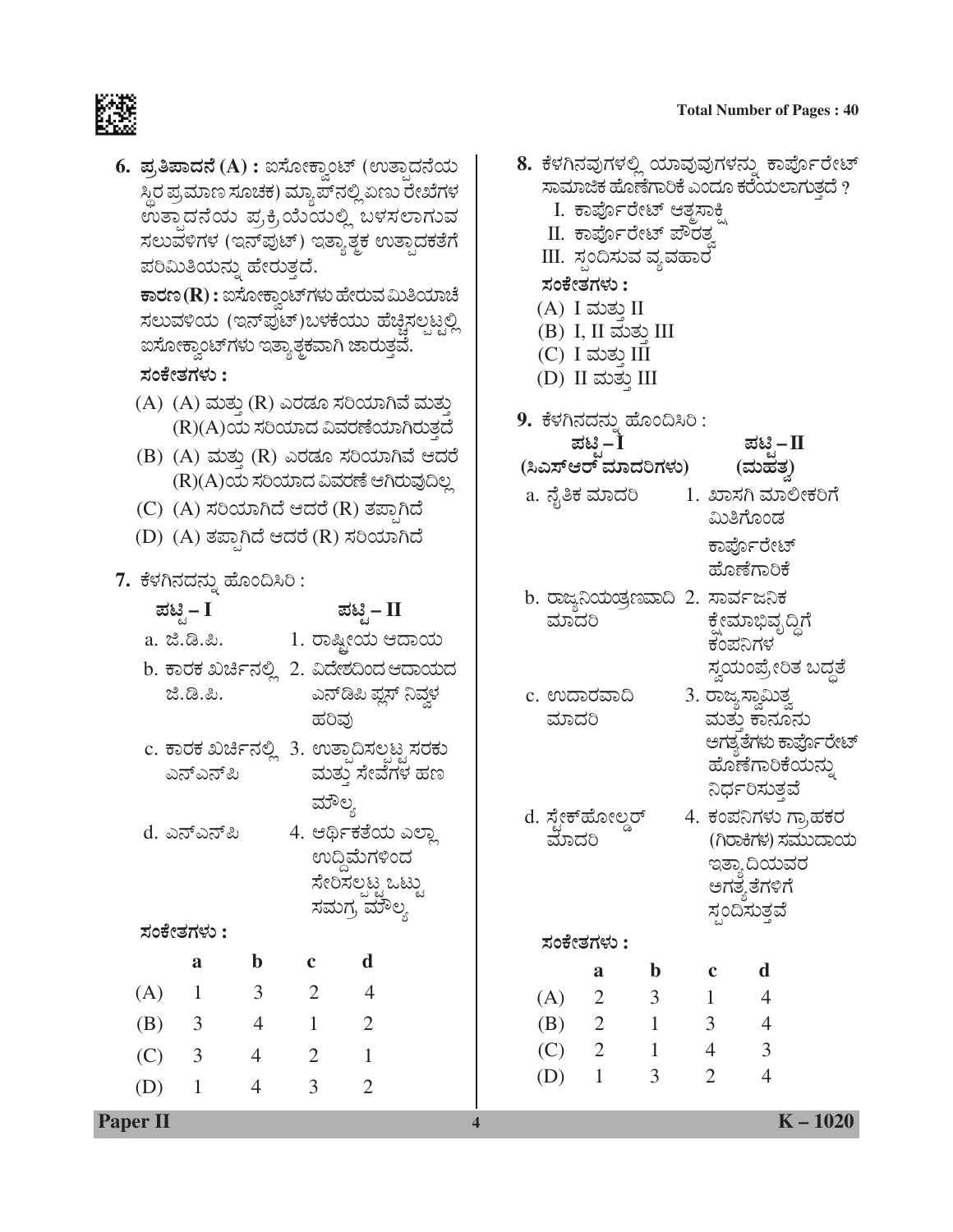#### **Total Number of Pages : 40**



**6. Assertion (A) :** Ridge lines in isoquant map set the limits for the positive productivity of the respective inputs used in the production process.

 **Reason (R) :** Isoquants will slope positively if the use of an input is increased beyond the limit set by the ridge lines.

#### **Codes :**

- (A) Both (A) and (R) are correct and  $(R)$ is correct explanation of (A)
- (B) Both  $(A)$  and  $(R)$  are correct but  $(R)$ is not correct explanation of (A)
- $(C)$  (A) is correct but  $(R)$  is wrong
- (D) (A) is wrong but (R) is correct
- **7.** Match the following :

|               | $List-I$ |                | $List - II$                                                          |                                                                       |  |  |  |
|---------------|----------|----------------|----------------------------------------------------------------------|-----------------------------------------------------------------------|--|--|--|
| a. GDP        |          |                | 1. National income                                                   |                                                                       |  |  |  |
|               | cost     |                | b. GDP at factor 2. NDP plus net flow<br>of income from<br>abroad    |                                                                       |  |  |  |
| cost          |          |                | c. NNP at factor 3. Money value of<br>goods and services<br>produced |                                                                       |  |  |  |
|               | d. NNP   |                |                                                                      | 4. Total gross value<br>added by all<br>enterprises in the<br>economy |  |  |  |
| <b>Codes:</b> |          |                |                                                                      |                                                                       |  |  |  |
|               | a        | h              | c                                                                    | d                                                                     |  |  |  |
| (A)           | 1        | 3              | $\overline{2}$                                                       | 4                                                                     |  |  |  |
| (B)           | 3        | $\overline{4}$ | $\mathbf{1}$                                                         | $\overline{2}$                                                        |  |  |  |
| (C) 3         |          | 4              | 2                                                                    | 1                                                                     |  |  |  |
| (D)           | 1        | 4              | 3                                                                    | $\mathfrak{D}$                                                        |  |  |  |

- **8.** Which among the following are also called Corporate Social Responsibility ?
	- I. Corporate Conscience
	- II. Corporate Citizenship
	- III. Responsive Business

#### **Codes :**

- (A) I and II
- (B) I, II and III
- (C) I and III
- (D) II and III
- **9.** Match the following :

|                   | $List-I$                                                |                            | $List - II$                             |                                                                                                                |  |  |
|-------------------|---------------------------------------------------------|----------------------------|-----------------------------------------|----------------------------------------------------------------------------------------------------------------|--|--|
|                   |                                                         | (CSR Models)               | (Emphasis)                              |                                                                                                                |  |  |
|                   |                                                         |                            |                                         | a. Ethical Model 1. Corporate<br>responsibility<br>limited to<br>private owners                                |  |  |
|                   |                                                         |                            |                                         | b. Statist Model 2. Voluntary<br>Committment by<br>Companies<br>to Public Welfare                              |  |  |
|                   |                                                         |                            |                                         | c. Liberal Model 3. State ownership<br>and legal<br>requirements<br>determine<br>Corporate<br>responsibilities |  |  |
|                   | d. Stakeholder<br>model                                 |                            |                                         | 4. Companies<br>respond to the<br>need of<br>customers,<br>community etc.                                      |  |  |
| <b>Codes:</b>     |                                                         |                            |                                         |                                                                                                                |  |  |
| (A)<br>(B)<br>(C) | a<br>$\overline{2}$<br>$\overline{2}$<br>$\overline{2}$ | $\mathbf b$<br>3<br>1<br>1 | $\mathbf c$<br>1<br>3<br>$\overline{4}$ | d<br>4<br>$\overline{4}$<br>3                                                                                  |  |  |
| (D)               | $\mathbf{1}$                                            | 3                          | $\overline{2}$                          | $\overline{4}$                                                                                                 |  |  |

**K – 1020 5 Paper II**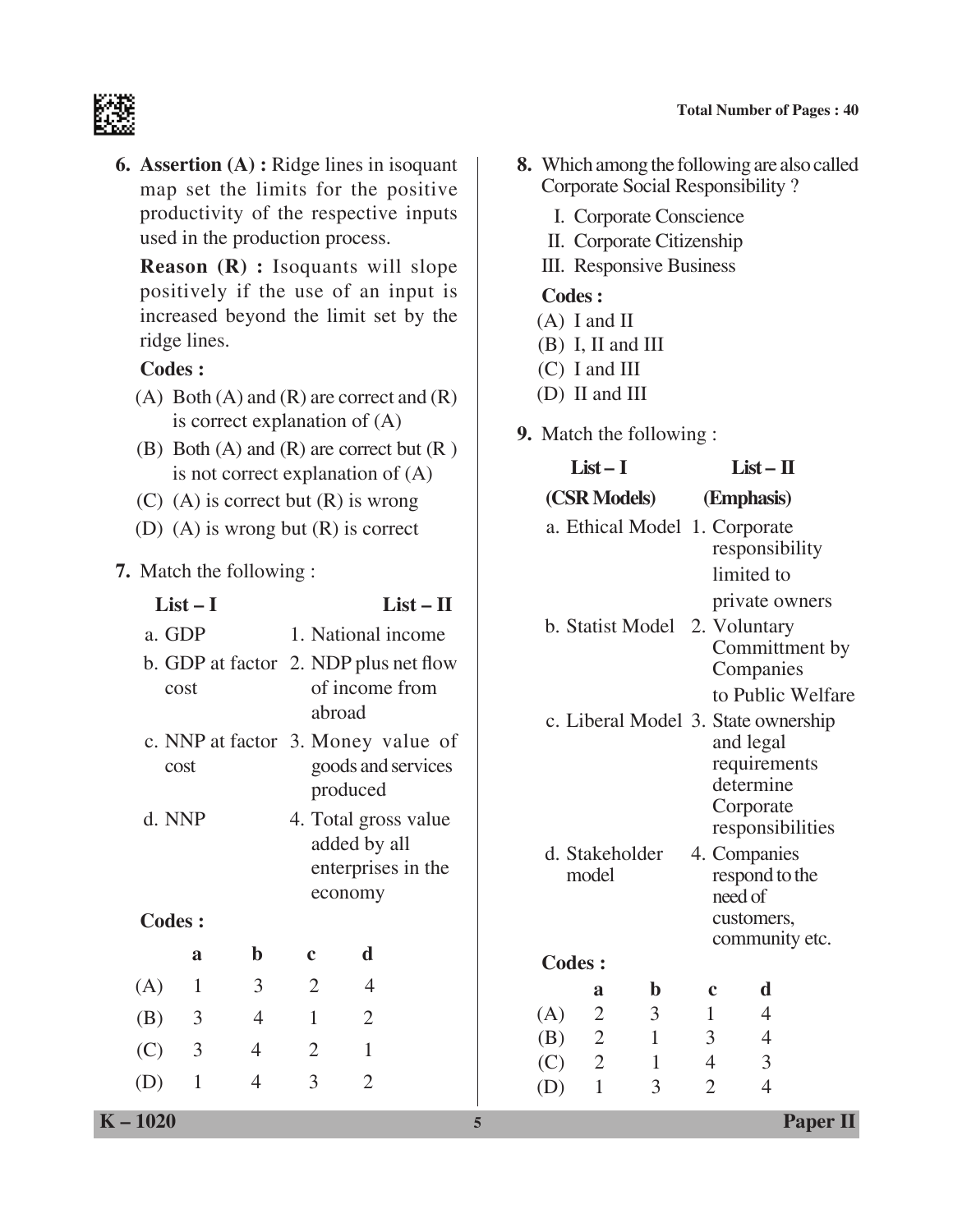

- 10. ಕಳುಹಿಸಲ್ಪಟ್ಟ ಸಂದೇಶವನ್ನು ಉದ್ದೇಶಕ್ಕಿಂತ ಯಾವುದೋ ಬೇರೆ ವಿಧದಲ್ಲಿ ವಿಕೃತಿಗೊಳಿಸುವ ಸಾಂಕೇತಿಕ ವಿಘ್ವಗಳಿಗೆ ಕಾರಣವಾಗುವ ಪ್ರತಿಬಂಧಕವು
	- (A) ಮನೋವೈಜ್ಞಾನಿಕ ಪ್ರತಿಬಂಧಕ
	- (B) ಶಾರೀರಿಕ ಪ್ರತಿಬಂಧಕ
	- (C) ಭಾಷಾಪ,ಯೋಗ ಪ್ರತಿಬಂಧಕ
	- (D) ಜ್ಞಾನಗ್ರಹಣ ಪ್ರತಿಬಂಧಕ
- 11. **ಪ್ರತಿಪಾದನೆ (A) :** ಮಾದರಿಯಾಗಿ ತೆಗೆದುಕೊಳ್ಳಲ್ಪಟ್ಟ ವರ್ತನೆಯು ಉದ್ಯೋಗಿಗಳಿಗೆ ಒಂದು ಶಕ್ತಿಯುತ<sup>ೆ</sup> ಸಾಧನವಾಗಿರುವುದಿಲ್ಲ.

**ಕಾರಣ (R)** : ಇತರರ ವರ್ತನೆಯನ್ನು ಪರಿವೀಕ್ಷಿಸಿ ಮುತ್ತು ತಮ್ಮ ಸ್ವಂತ ವರ್ತನೆಯನ್ನು ಅದೇ ನಮೂನೆಯಲ್ಲಿ ವಿನ್ಯಾಸಗೊಳಿಸುತ್ತಾ ವ್ಯಕ್ತಿಗಳು ಪ್ರಾತಿನಿಧಿಕವಾಗಿ ಕಲಿಯುತ್ತಾರೆ.

#### **ÓÜíPæàñÜWÜÙÜá :**

- (A) (A) ಮತ್ತು (R) ಎರಡೂ ಸರಿಯಾಗಿವೆ ಮತ್ತು (R)(A) ಯ ಸರಿಯಾದ ವಿವರಣೆಯಾಗಿರುತ್ತದೆ
- (B)  $(A)$  ಮತ್ತು  $(R)$  ಎರಡೂ ಸರಿಯಾಗಿವೆ ಮತ್ತು (R)(A) ಯ ಸರಿಯಾದ ವಿವರಣೆ ಆಗಿರುವುದಿಲ್ಲ
- (C) (A) ಸರಿಯಾಗಿದೆ ಆದರೆ (R) ತಪ್ಪಾಗಿದೆ
- (D) (A) ತಪ್ಪಾಗಿದೆ ಆದರೆ (R) ಸರಿಯಾಗಿದೆ
- 12. ಕೆಳಗಿನವುಗಳಲ್ಲಿ ಯಾವುದು ನಮೂನೆ 'A' ವ್ಯಕ<u>್ತಿತ್</u>ತ (D)ಯ ವಿಶೇಷ ಲಕ್ಷಣ ಆಗಿರುವುದಿಲ್ಲ?
	- (A) ಎರಡು ಅಥವಾ ಹೆಚ್ಚು ವಿಷಯಗಳನ್ನು ಒಮ್ಮೆಲೇ ಯೋಚಿಸಲು ಅಥವಾ ಮಾಡಲು ಶ್ರಮಿಸುವುದು
	- (B) ಅಪರಾಧ ಪ್ರಜ್ಞೆಯಿಲ್ಲದೆ ಆರಾಮವಾಗಿರಲು ಸಾಧ್ಯವಾಗುವುದು
	- (C) ತಾವು ಗಳಿಸಿದ ಪ್ರತಿಯೊಂದರ ಸಂಖ್ಯೆ ಮತ್ತು ಪ್ರಮಾಣದ ಪರಿಗಣನೆಯಲ್ಲಿ ತಮ್ಮ ಯಶಸ್ಸನ್ನು ಅಳೆಯುವ ಗೀಳು
	- (D) ಯಾವಾಗಲೂ ನಡೆಯುತ್ತಾ ಮತ್ತು ತ್ವರಿತವಾಗಿ ತಿನ್ನುತ್ತಾ ಚಲಿಸುವುದು
- 13. ಸರಿಯಾದ ನೇವುಕಾತಿ ಪ್ರಕ್ರಿಯೆ ಹರಿವನ್ನು ಗುರುತಿಸಿರಿ $:$ 
	- i. ಅಭ್ಯರ್ಥಿ ಸಂಚಯ (ಪೂಲ್) ಉತ್ಪಾದಿಸುವುದು
	- ii. ಮೌಲ್ಯ ನಿರ್ಣಯಿಸುವುದು
	- iii. ಉದ್ಯೋಗ ವಿಶ್ಲೇಷಣೆ
	- iv. ಕೊಡುಗೆ

 **ÓÜíPæàñÜWÜÙÜá :**

| (A)        | 11  | 111 | 1V |
|------------|-----|-----|----|
| (B)        | 111 | 11  | iv |
| $\sqrt{2}$ |     |     |    |

- $(C)$  111 1 11 1V
- (D) i ii iv iii
- 14. ಉದ್ಯೋಗಿಗಳ ಕಾರ್ಯನಿರ್ವಹಣೆಯ ಮತ್ತಷ್<u>ತು</u> ವೃದ್ಧಿಗೆ ಕಾರಣವಾಗುವಂತೆ ಕಂಪನಿಯಲ್ಲಿ ಆಂಶಿಕ ಮಾಲೀಕತ್ವನೀಡುವುದರ ಮೂಲಕ ಅವರಿಗೆ ಇನಾಮು ನೀಡುವ ಪ್ರಕ್ರಿಯೆಯನ್ನು ಹೀಗೆ ಕರೆಯುತ್ತಾರೆ
	- (A) ಹೈ ಫ್ಲೈಯರ್ ಯೋಜನೆ
	- (B) ಸ್ವರ್ಣ ಪ್ಯಾರಶೂಟ್ ಯೋಜನೆ
	- (C) ಉದ್ಯೋಗಿ ಸ್ಟಾಕ್ ಆಯ್ಕೆ ಯೋಜನೆ
	- (D) ಉಳಿಸಿಕೊಳ್ಳುವ ಯೋಜನೆ ಸ್ತೀಂ
- 15. ಜ್ಞಾನಗ್ರಹಣ ಅಪಶ್ರುತಿ ಸಿದ್ಧಾಂತವು ಒಂದು
	- (A) ಮೌಲ್ಯ ಸಿದ್ಧಾಂತ
	- (B) ಕಲಿಕೆ ಸಿದ್ಧಾಂತ
	- (C) ಸ್ಥಿರತೆ ಸಿದ್ಧಾಂತ
	- (D) ವಿಮರ್ಶಾತ್ಮಕ ಸಿದ್ಧಾಂತ
- 16. ಕೆಲಸಗಾರ ತನ್ನ ನಾಯಿಗಳಿಗೆ ಮಾಂಸದೊಂದಿಗೆ ಉಣಬಡಿಸುವಾಗಲೆಲ್ಲಾ ಆತ ಘಂಟೆಯೊಂದನ್ನು ಬಾರಿಸುತ್ತಾನೆ. ನಾಯಿಗಳು ಘಂಟೆಯ ಧ್ವನಿಗೆ ಜೊಲ್ಲು ಸುರಿಸುತ್ತವೆ. ಘಂಟೆಯ ನಾದವು \_\_ ಆಗಿದೆ.
	- (A) ಒಂದು ನಿರುಪಾಧಿಕ ಪ್ರತಿಕ್ರಿಯೆ
	- (B) ಒಂದು ನಿರುಪಾಧಿಕ ಉತೇಜಕ
	- (C) ಒಂದು ಉಪಾಧಿಕ ಪ್ರತಿಕ್ರಿಯೆ
	- (D) ಒಂದು ಉಪಾಧಿಕ ಉತ್ತೇಜಕ

**Paper II 6 K** – 1020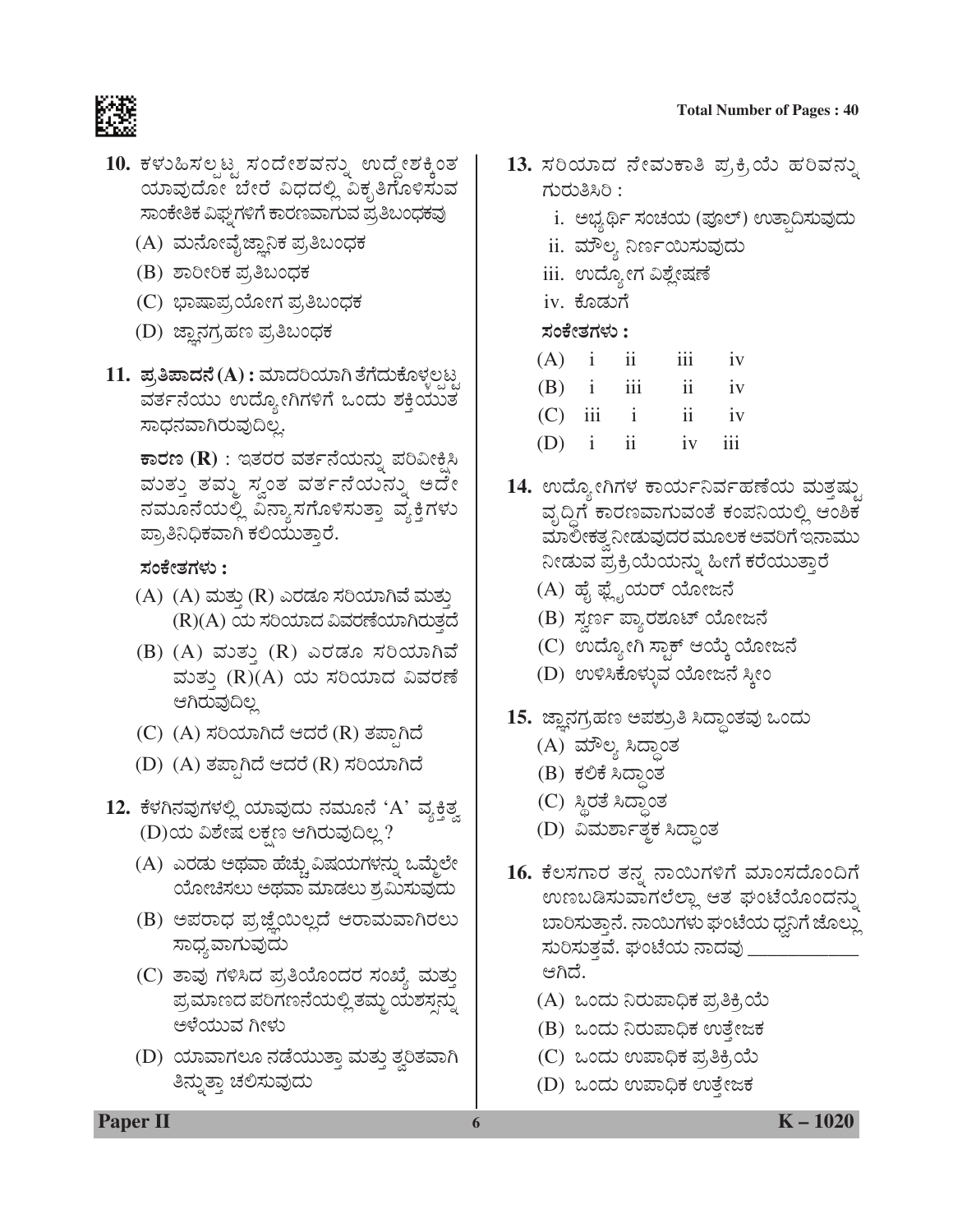

- **10.** The barrier resulting in the symbolic obstacles that distorts the sent message in some other way than intended is
	- (A) Psychological barrier
	- (B) Physical barrier
	- (C) Semantic barrier
	- (D) Cognitive barrier
- **11. Assertion (A) :** Modeled behavior is not a powerful learning tool for employees.

 **Reason (R)** : Individuals learn vicariously by observing others behavior and patterning their own behavior similarly.

# **Codes :**

- (A) Both (A) and (R) are true and (R) is the correct explanation of (A)
- (B) (A) and (R) are true but (R) is not the correct explanation of (A)
- $(C)$  (A) is true but  $(R)$  is false
- (D) (A) is false but (R) is true
- **12.** Which of the following is not trait of Type 'A' Personality (D) ?
	- (A) Strive to think or do two or more things at once
	- (B) Can relax without guilt
	- (C) Are obsesses with measuring their success in terms of how many or how much of everything they acquire
	- (D) Are always moving walking and eating rapidly
- **13.** Identify the correct recruitment process flow:
	- i. Generate applicant pool
	- ii. Evaluate
	- iii. Job analysis
	- iv. Offer

# **Codes :**

| $(A)$ i ii  |  | $\overline{111}$        | iv    |
|-------------|--|-------------------------|-------|
| $(B)$ i iii |  | $\overline{\mathbf{u}}$ | iv    |
| $(C)$ iii i |  |                         | ii iv |
| $(D)$ i ii  |  | $iv$ $iii$              |       |

- **14.** The process of rewarding employees by giving them part ownership in the company, which further enhances their performance is called
	- (A) High flyer scheme
	- (B) Golden parachute scheme
	- (C) Employee stock option scheme
	- (D) Retention planning scheme
- **15.** Cognitive Dissonance theory is a
	- (A) Value theory
	- (B) Learning theory
	- (C) Consistency theory
	- (D) Critical theory
- **16.** Whenever Parlor fed his dogs with meat, he rang a bell. The dogs salivated to the ringing of the bell. The ringing of the bell is
	- (A) an unconditioned response
	- (B) an unconditioned stimulus
	- (C) a conditioned response
	- (D) a conditioned stimulus

**K – 1020 7 Paper II**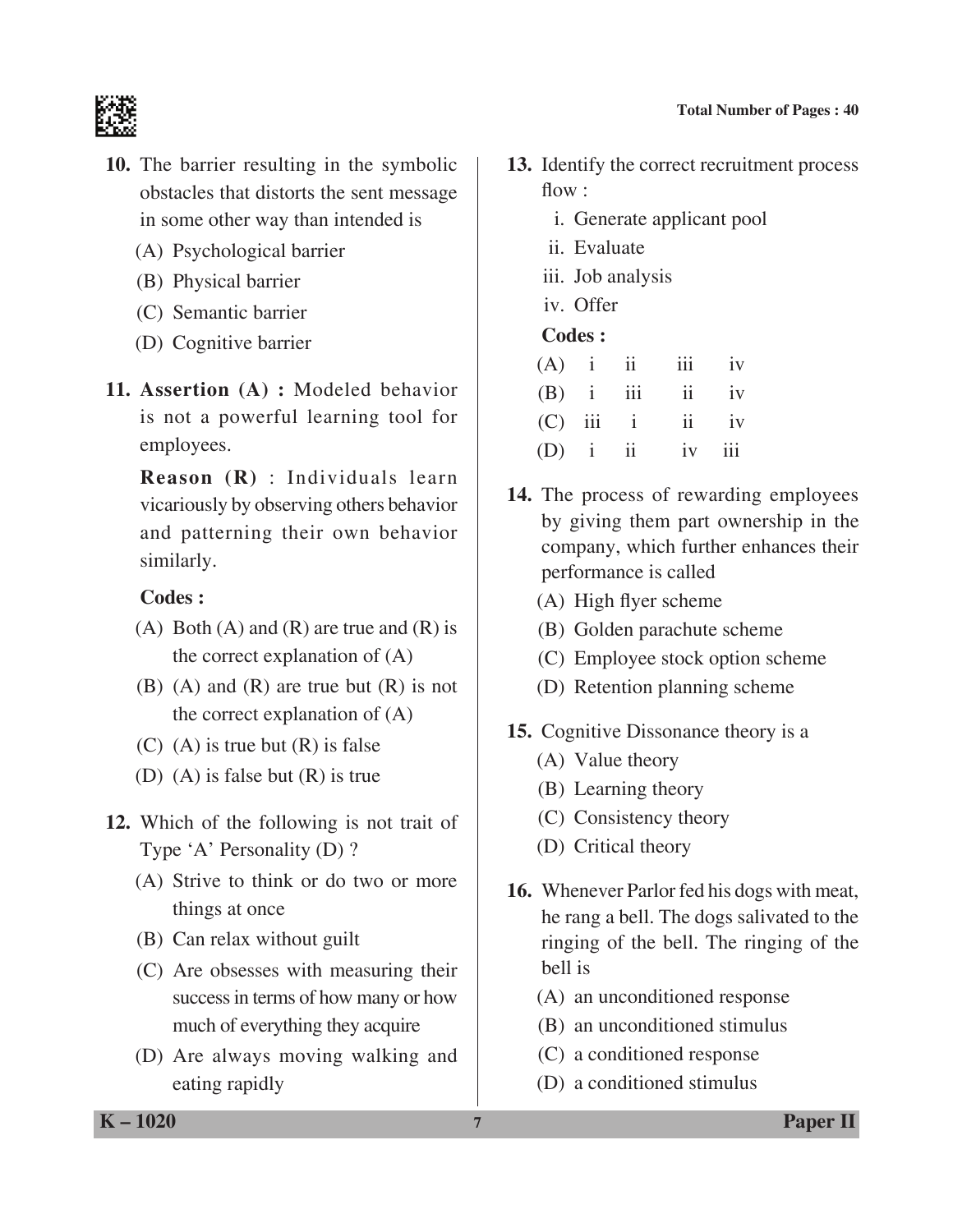17. ಕೆಳಗಿನದನ್ನು ಹೊಂದಿಸಿರಿ:

| ಪಟ್ಟಿ – I   | ಪಟ್ಟಿ – II        |
|-------------|-------------------|
| (ಪರಿಭಾಷೆ)   | (ವಿವರಣೆ)          |
| a. HR ದರ್ಶನ | 1. ಜನರನ್ನು        |
|             | ನಿಭಾಯಿಸುವಲ್ಲಿ     |
|             | ಸಮಗ್ರರೂಪದ         |
|             | ಮೌಲ್ಯಗಳು ಮತ್ತು    |
|             | ಮಾರ್ಗದರ್ಶಕ        |
|             | ಸೂತ್ರಗಳನ್ನು       |
|             | ಅಳವಡಿಸಿಕೊಳ್ಳುವುದು |

- b. HR ಆಚರಣೆ 2. HRM ಹೋಗಲು ಉದ್ದೇಶಿಸಿರುವ ಪಥವನ್ನು ವಿಶ್ಲೇಷಿಸುವುದು
- c. HR ನೀತಿ 3. ಮಾನವ ಸಂಪನ್ಮೂಲ ನಿರ್ವಹಣೆಯ ನಿರ್ದಿಷ್ಟ ಕ್ಷೇತ್ರಗಳಲ್ಲಿ ಹೇಗೆ ಮೌಲ್ಯಗಳು, ಸಿದ್ಧಾಂತಗಳು ಮತ್ತು ವ್ಯೂಹಗಳನ್ನು ವಿಶದೀಕರಿಸುವ ಮೂರ್ಗದರ್ಶಿ ಸೂತ್ರಗಳನ್ನು ಅನ್ವಯಿಸುವುದು ಮತ್ತು ಜಾರಿಗೊಳಿಸುವುದು
- d. HR ಕಾರ್ಯತಂತ್ರ 4. ಜನರನ್ನು ನಿಭಾಯಿಸುವಲ್ಲಿ ಬಳಸಲಾಗುವ ಅನೌಪಚಾರಿಕ ಮಾರ್ಗಗಳು

#### ಸಂಕೇತಗಳು :

|     | a              | b              | c              | d |
|-----|----------------|----------------|----------------|---|
| (A) |                | 3              | $\overline{2}$ | 4 |
| (B) | $\overline{2}$ | 1              | 3              | 4 |
| (C) |                | $\overline{4}$ | 3              | 2 |
| (D) | 2              | 4              | 1              | 3 |

18. ಕೆಳಗಿನದನ್ನು ಹೊಂದಿಸಿರಿ :

|         | ಪಟ್ಟಿ – I    |   | ಪಟ್ಟಿ – II              |
|---------|--------------|---|-------------------------|
|         | (ಅಹಂ ಸ್ಥಿತಿ) |   | (ಜೀವನ ಕಥನ)              |
|         | a. ತಂದೆ/ತಾಯಿ |   | 1. ಅನುಭವಿಸಿದ ಪರಿಕಲ್ಪನೆ  |
|         | b. ವಯಸ್ತ     |   | 2. ಕಲಿಸಲ್ಪಟ್ಟ ಪರಿಕಲ್ಪನೆ |
| c. ಶಿಶು |              |   | 3. ಮನನಗೈದ ಪರಿಕಲ್ಪನೆ     |
|         | ಸಂಕೇತಗಳು :   |   |                         |
|         | a            | b | c                       |
| A)      | 2            |   | 3                       |

| (A)     | <sup>2</sup> |   | 3 |
|---------|--------------|---|---|
| $(B)$ 3 |              | 2 |   |
| $(C)$ 2 |              | 3 |   |
| (D) 3   |              |   | 2 |

19. ಪ್ರತಿಪಾದನೆ(A): ಉದ್ಯೋಗ ವಿನ್ಯಾಸವು ಕಾರ್ಯಗಳು, ಕರ್ತವ್ಯಗಳು ಮತ್ತು ಹೊಣೆಗಾರಿಕೆಗಳನ್ನು, ಕೆಲವು ಗುರಿಗಳನ್ನು ಸಾಧಿಸಲು ಒಂದು ಘಟಕವಾಗಿ ಸಂಘಟಿಸಲು ಪ್ರಜ್ಞಾಪೂರ್ವಕ ಪ್ರಯತ್ನಗಳನ್ನು ಒಳಗೊಳ್ಳುತ್ತದೆ.

ಕಾರಣ (R) : ಉದ್ಯೋಗ ಹಂಚಿಕೆ ಎಂಬುವುದು ಸಂಘಟನಾ ಉತ್ಪನ್ನತೆ ಮತ್ತು ಉದ್ಯೋಗಿ ತೃಪ್ತಿ ಅಥವಾ ಅದರ ಕೊರತೆಯ ನೆಲೆಗಟ್ಟಾಗಿರುತ್ತದೆ.

#### ಸಂಕೇತಗಳು :

8

- (A) (A) ಮತ್ತು (R) ಸತ್ಯವಾಗಿವೆ ಮತ್ತು (R) (A) ಯ ಸರಿಯಾದ ವಿವರಣೆಯಾಗಿದೆ
- (B) (A) ಮತ್ತು (R) ಸತ್ಯವಾಗಿವೆ ಮತ್ತು (R) (A) ಯ ಸರಿಯಾದ ವಿವರಣೆ ಆಗಿರುವುದಿಲ್ಲ
- (C) (A) ಸತ್ಯವಾಗಿದೆ ಮತ್ತು (R) ಅಸತ್ಯವಾಗಿದೆ
- (D) (A) ಅಸತ್ಯವಾಗಿದೆ ಆದರೆ (R) ಸತ್ಯವಾಗಿದೆ

#### **Paper II**

 $K - 1020$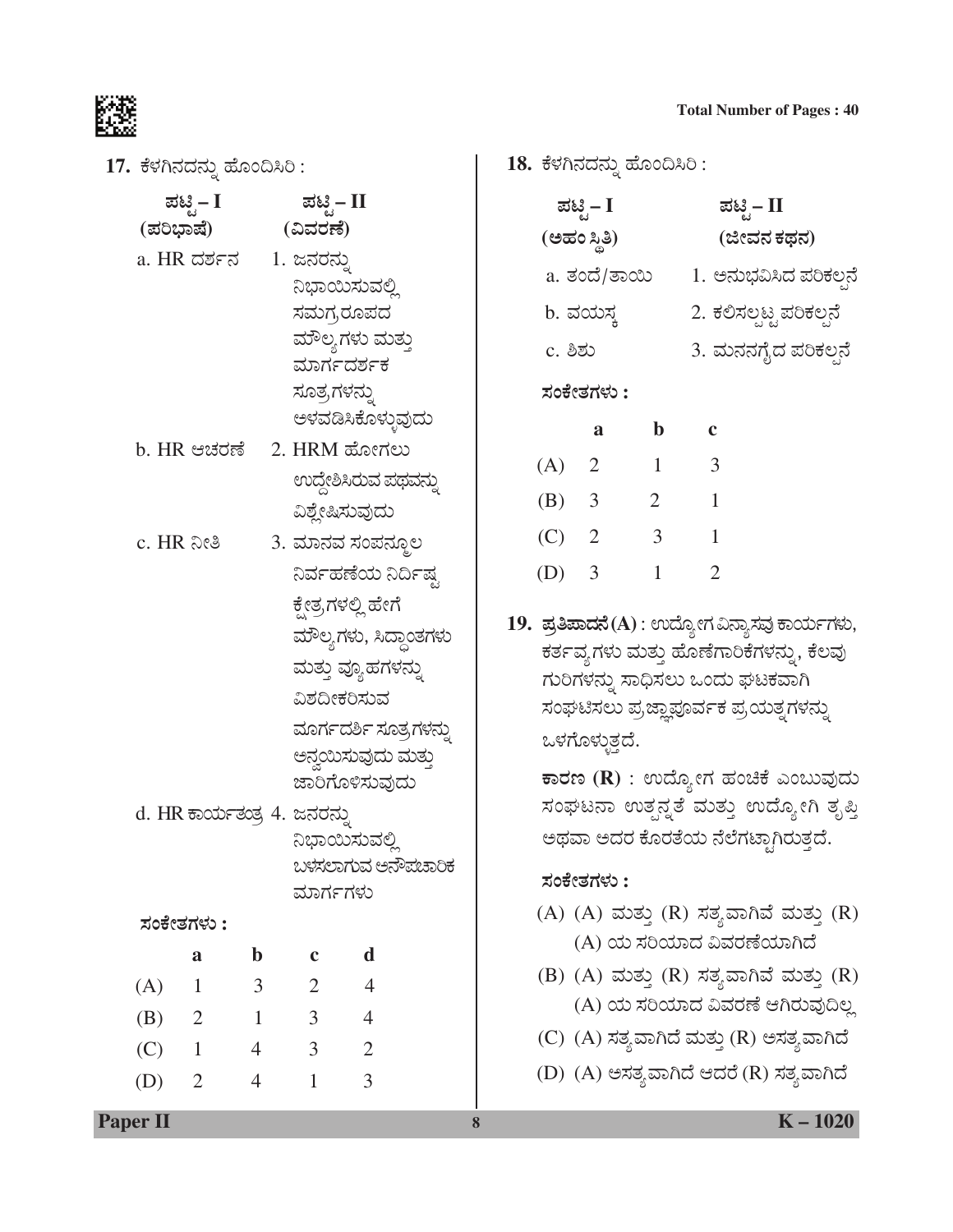

**17.** Match the following :

|               | $List-I$<br>(Terminology)        |                | $List - II$<br>(Explanation)      |                  | $List-I$<br>(Ego State)                   |                |                |                                                  | $List - II$<br>(Version of Life) |
|---------------|----------------------------------|----------------|-----------------------------------|------------------|-------------------------------------------|----------------|----------------|--------------------------------------------------|----------------------------------|
|               | a. HR Philosophy 1. Over arching |                |                                   |                  |                                           | a. Parent      |                | 1. Felt Concept                                  |                                  |
|               |                                  |                | values and guiding                |                  |                                           | b. Adult       |                | 2. Taught Concept                                |                                  |
|               |                                  |                | principles adopted<br>in managing |                  |                                           | c. Child       |                |                                                  |                                  |
|               |                                  |                | people                            |                  |                                           |                |                | 3. Thought Concept                               |                                  |
|               | b. HR Practice                   |                | 2. Defining the                   |                  | <b>Codes:</b>                             |                |                |                                                  |                                  |
|               |                                  |                | direction in                      |                  |                                           | $\mathbf{a}$   | $\mathbf b$    | $\mathbf c$                                      |                                  |
|               |                                  |                | which HRM                         |                  | (A)                                       | $\overline{2}$ | $\mathbf{1}$   | 3                                                |                                  |
|               |                                  |                | intends to go                     |                  | (B)                                       | $\mathfrak{Z}$ | $\overline{2}$ | $\mathbf{1}$                                     |                                  |
|               | c. HR Policy                     |                | 3. Guidelines                     |                  | (C)                                       | $\overline{2}$ | 3              | $\mathbf{1}$                                     |                                  |
|               |                                  |                | defining how                      |                  |                                           | 3              | $\mathbf{1}$   | $\overline{2}$                                   |                                  |
|               |                                  |                | the values,                       |                  | (D)                                       |                |                |                                                  |                                  |
|               |                                  |                | principles and                    |                  |                                           |                |                | <b>19. Assertion</b> $(A)$ : Job design involves |                                  |
|               |                                  |                | strategies should                 |                  |                                           |                |                | conscious effort to organize tasks, duties       |                                  |
|               |                                  |                | be applied and<br>implemented in  |                  |                                           |                |                | and responsibilities into a unit of work to      |                                  |
|               |                                  |                | specific areas of                 |                  |                                           |                |                | achieve certain objectives.                      |                                  |
|               |                                  |                | Human resource                    |                  |                                           |                |                | <b>Reason</b> $(R)$ : Job allocation is the      |                                  |
|               |                                  |                | management                        |                  |                                           |                |                |                                                  |                                  |
|               | d. HR Strategy                   |                | 4. Informal                       |                  | foundation of organisational productivity |                |                |                                                  |                                  |
|               |                                  |                | approaches used                   |                  | and employee satisfaction or lack thereof |                |                |                                                  |                                  |
|               |                                  |                | in managing                       |                  | Codes:                                    |                |                |                                                  |                                  |
|               |                                  |                | people                            |                  |                                           |                |                | $(A)$ $(A)$ and $(R)$ are true and $(R)$ is the  |                                  |
| <b>Codes:</b> |                                  |                |                                   |                  |                                           |                |                | correct explanation of $(A)$                     |                                  |
|               | $\mathbf b$<br>$\mathbf a$       | $\mathbf c$    | d                                 |                  |                                           |                |                | (B) (A) and (R) are true but $(R)$ is not        |                                  |
| (A)           | 3<br>$\mathbf{1}$                | $\overline{2}$ | $\overline{4}$                    |                  |                                           |                |                | the correct explanation of $(A)$                 |                                  |
| (B)           | $\overline{2}$<br>$\mathbf{1}$   | $\mathfrak{Z}$ | $\overline{4}$                    |                  |                                           |                |                | $(C)$ (A) is true and $(R)$ is false             |                                  |
| (C)           | $\mathbf{1}$<br>$\overline{4}$   | $\mathfrak{Z}$ | $\overline{2}$                    |                  |                                           |                |                |                                                  |                                  |
| (D)           | $\overline{2}$<br>4              | $\mathbf{1}$   | 3                                 |                  |                                           |                |                | (D) (A) is false but $(R)$ is true               |                                  |
| $K - 1020$    |                                  |                |                                   | $\boldsymbol{9}$ |                                           |                |                |                                                  | <b>Paper II</b>                  |

**18.** Match the following :

|               | $List-I$       |              |                   | $List - II$        |  |
|---------------|----------------|--------------|-------------------|--------------------|--|
|               | (Ego State)    |              |                   | (Version of Life)  |  |
|               | a. Parent      |              | 1. Felt Concept   |                    |  |
| b. Adult      |                |              | 2. Taught Concept |                    |  |
|               | c. Child       |              |                   | 3. Thought Concept |  |
| <b>Codes:</b> |                |              |                   |                    |  |
|               | a              | $\mathbf b$  | c                 |                    |  |
| (A)           | 2              | $\mathbf{1}$ | 3                 |                    |  |
| (B)           | $\overline{3}$ | 2            | 1                 |                    |  |
| (C)           | 2              | 3            | 1                 |                    |  |
|               | 3              | 1            | 2                 |                    |  |

#### **Codes** :

- $(A)$   $(A)$  and  $(R)$  are true and  $(R)$  is the correct explanation of (A)
- (B) (A) and (R) are true but (R )is not the correct explanation of (A)
- (C) (A) is true and (R) is false
- (D) (A) is false but (R) is true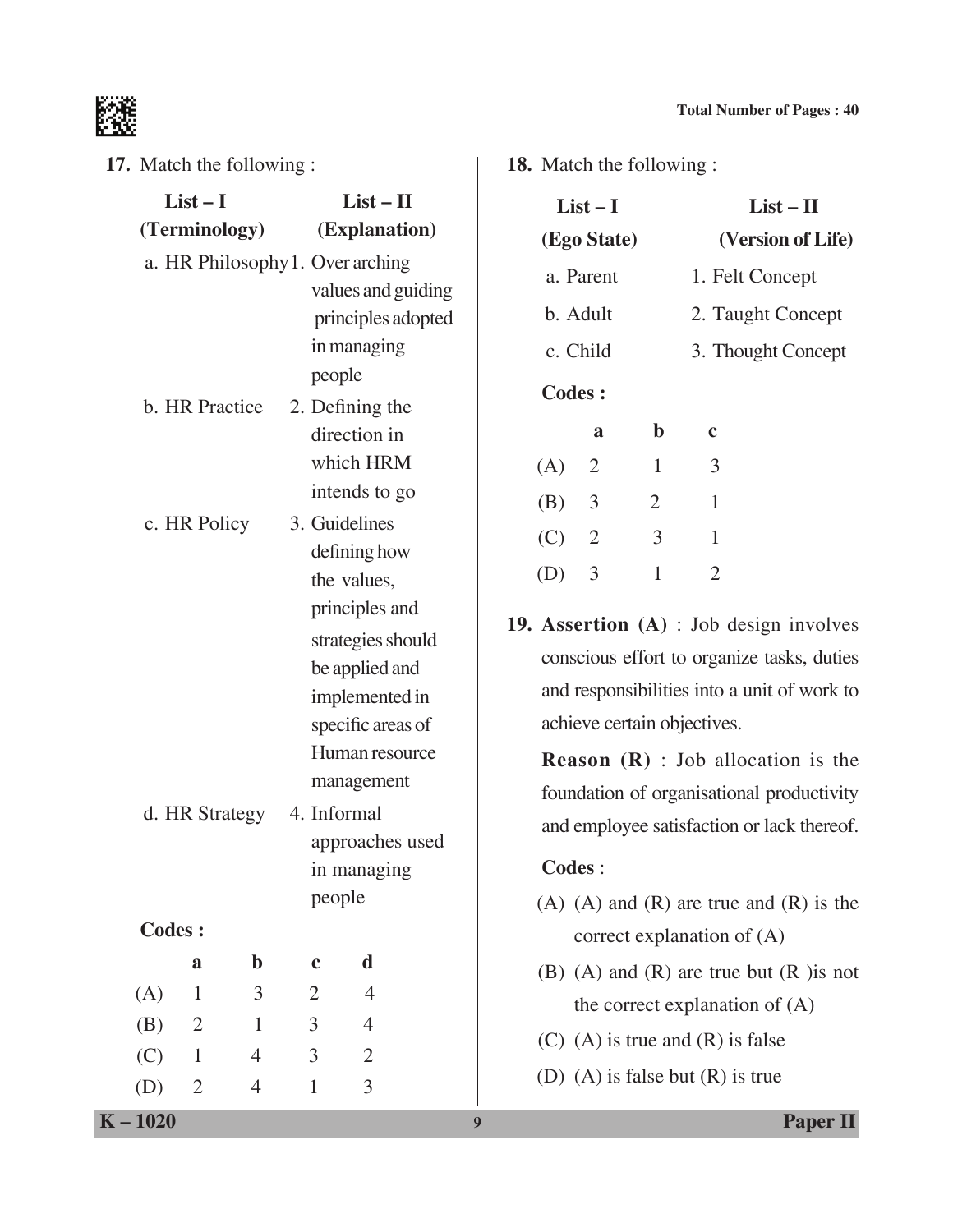隵

- 20. ಒಂದು ಜನಸಮೂಹದ ಬಗ್ಗೆ ಸಾಮಾನ್ಯೀಕರಣವು \_ಆಗಿದೆ.
	- (A) ಸಾಮಾಜಿಕ ಗ,ಹಿಕೆ
	- (B) ವೈದೃಶ್ಯ ತೋರಿಸುವುದು
	- (C) ಬಿಂಬಿಸುವುದು
	- (D) ರೂಢ ಮಾದರಿಗೊಳಿಸು

ಕೆಳಗೆ ನೀಡಲಾದ ಗದ್ಯಭಾಗವನ್ನು ಓದಿ 21 ರಿಂದ 25 ರ ತನಕದ ಪ್ರಶ್ನೆಗಳನ್ನು ಉತ್ತರಿಸಿರಿ : ರಜತ್ ಮತ್ತು ರಮ್ಯಾ ಇನ್ಫೋಸಿಸ್ನ ಸಂಶೋಧನೆ ಮತ್ತು ಅಭಿವೃದ್ಧಿ ವಿಭಾಗದಲ್ಲಿ ಕೆಲಸಮಾಡುತ್ತಿರುತ್ತಾರೆ. ಉದ್ಯೋಗಿಯ ಕಾರ್ಯಕ್ಷಮತೆಯ ಮಟ್ಟವು ಸಂತೃಪಿ−ವಹಿವಾಟಿನ ಒಂದು ಮುಖ್ಯ ಪರೀಕ್ಷಕ ಎಂದು ತಿಳಿಯಲ್ಪಟ್ಟಿದೆ. ನಿರ್ದಿಷ್ಠವಾಗಿ ಸಂತೃಪ್ತಿಯ ಮಟ್ಟವು, ಉನ್ನತ ಮಟ್ಟದ ಕಾರ್ಯಕ್ಷಮತೆ ಹೊಂದಿರುವವರಿಗೆ ಸಂಬಂಧಿಸಿದಂತೆ ವಹಿವಾಟಿನ ಭವಿಷ್ಯ ನುಡಿಯುವಲ್ಲಿ ಕಡಿಮೆ ಮಹತ್ವದ್ದಾಗಿರುತ್ತದೆ. ರಜತ್ ಓರ್ವ ಉನ್ನತ ಮಟ್ಟದ ಕಾರ್ಯಶೀಲ ಉದ್ಯೋಗಿಯಾಗಿರುತ್ತಾನೆ ಮತ್ತು ಕಂಪನಿಯು ಆತನನ್ನು ವೇತನ ಏರಿಕೆ ಮತ್ತು ಇನ್ನಿತರ ಪ್ರೇರಕಗಳಿಗೆ ಪರಿಗಣಿಸಿದೆ. ಆತನ ಸಾಮರ್ಥ್ಯಗಳನ್ನು ಬಡ್ತಿಗಾಗಿ ಮೌಲ್ಯಮಾಪನ ಮಾಡಲಾಗಿದೆ. ತದ್ವಿರುದ್ಧವಾದದ್ದು ನಿಕೃಷ್ಣ ಕಾರ್ಯಕ್ಷಮತೆಯ ಓರ್ವ ಉದ್ಯೋಗಿ ರಮ್ಯಾಳಿಗೆ ಅನ್ವಯಿಸುತ್ತದೆ. ಸುಧಾರಿಸಲು ಆಕೆಯಿಂದ ಪ್ರಯತ್ನವೇ ನಡೆದಿಲ್ಲ. ನಿಜವಾಗಿಯೂ, ಹುದ್ದೆಯನ್ನು ತ್ಯಜಿಸುವಂತೆ ಆಕೆಯನ್ನು ಪ್ರೋತ್ಸಾಹಿಸಿದ ಸೂಕ್ಷ್ಮ ಒತ್ತಡಗಳ ಪೂರ್ವ ದೃಷ್ಟಾಂತಗಳು ಇದ್ದವು.

- 21. ರಜತ್ ಮತ್ತು ರಮ್ಯಾರ ಸದ್ಯದ ಕಾರ್ಯಕ್ಷಮತೆಯನ್ನು ಮೌಲ್ಯೀಕರಿಸುವ ಪ್ರಕ್ರಿಯೆಯನ್ನು ಹೀಗೆನ್ನುತ್ತಾರೆ
	- (A) ತಂಡ ಮೌಲ್ಯಮಾಪನ
	- (B) ಕಾರ್ಯಕ್ಷಮತೆ ಮೌಲ್ಯಮಾಪನ
	- (C) ಕುಂದುಕೊರತೆ ಮೌಲ್ಯಮಾಪನ
	- (D) ಸಂಭಾವ್ಯತೆ ಮೌಲ್ಯಮಾಪನ
- 22. ರಮ್ಯಾಳ ರಾಜೀನಾಮೆ ಸಂದರ್ಭದಲ್ಲಿ ಆಕೆಯೊಂದಿಗೆ ನಡೆಸಲಾಗುವ ವಿಚಾರ ವಿನಿಮಯ ಪ್ರಕ್ರಿಯೆಯನ್ನು ಹೀಗೆ ಕರೆಯಲಾಗುತ್ತದೆ
	- (A) ಅಪ್ತೊದೇಶ
	- (B) ಅನೌಪಚಾರಿಕ ಸಂದರ್ಶನ
	- (C) ನಿರ್ಗಮನ ಸಂದರ್ಶನ
	- (D) ಉದ್ಯೋಗಿ ಸಂದರ್ಶನ
- 23. ರಜತ್ನ ಉದ್ಯೋಗದಲ್ಲಿ ಭವಿಷ್ಯತ್ ಸಂಭಾವ್ಯತೆಗೆ ಆತನ ಸಾಮರ್ಥ್ಯವನ್ನು ಅಂದಾಜಿಸುವ ವಿಧಾನವನ್ನು ಹೀಗೆನ್ನಲಾಗುತ್ತದೆ
	- (A) ಮೌಲ್ಯಮಾಪನ ಕೇಂದ್ರಿತ ಮಾರ್ಗ
	- (B) ಸಂಭವನೀಯತೆ ಮೌಲ್ಯಮಾಪನ
	- (C) ಕಾರ್ಯಕ್ಷಮತೆ ಮೌಲ್ಯಮಾಪನ
	- (D) 360 ಡಿಗ್ರಿ ಮೌಲ್ಯಮಾಪನ
- 24. ವಾಸ್ತವ ಉತ್ಪನ್ನ ಅಥವಾ ಕಾರ್ಯನಿರ್ವಹಣೆಯಲ್ಲಿ ಬಳಸಲ್ಪಟ್ಟ ಒಂದು ನವೀನ ಕೌಶಲವನ್ನು ಪಡೆಯಲು ಉದ್ಯೋಗಿಗಳಿಗೆ ನೆರವಾಗುವಲ್ಲಿ ಬಳಸಲ್ಪಡುವಂಥವುಗಳಿಗೆ ಸಮನಾದ ಯಂತ್ರ ಮತ್ತು ಉಪಕರಣಗಳೊಂದಿಗೆ ವಾಸ್ತವ ಕಾರ್ಯತಾಣದಿಂದ ದೂರ ಒಯ್ಯುವ ಕೆಲಸನಿರತ ಸನ್ನಿವೇಶವನ್ನು ಪುನರಾರ್ಮಿಸುವ ವಿಧಾನವು ಇದಾಗಿದೆ
	- (A) ಉದ್ಯೋಗ ಸೂಚನೆ ತರಬೇತಿ
	- (B) ತರಬೇತಿ ಕೇಂದ್ರ ತರಬೇತಿ
	- (C) ಅಭ್ಯಾಸಾರ್ಥಿ
	- (D) ನಡುಮನೆ (ವೆಸ್ತಿಬೆಲ್) ತರಬೇತಿ
- 25. ಇವುಗಳಲ್ಲಿ ಯಾವುದು ಅರ್ಹತೆ ಮ್ಯಾಪಿಂಗ್ಗೆ ಸಂಯುಕ್ತವಾಗಿ ಬಳಸಲ್ಪಡುವ ವಿಧಾನ ಆಗಿರುವುದಿಲ್ಲ ?
	- (A) ಸಂದರ್ಶನಗಳು
	- (B) ಸೇರಿಸುವಿಕೆ
	- (C) ಕಾರ್ಯವಿಶ್ಲೇಷಣೆ ಕಾರ್ಯಾಗಾರ
	- (D) ಉದ್ಯೋಗ ವಿವರಣೆಯ ಬಳಕೆ
- 26. ಸಂಘಟನೆಯೊಂದರ ಅಭಿವೃದ್ಧಿ ಪ್ರಕ್ರಿಯೆಯಲ್ಲಿ ಹಂತಗಳ ಸರಿಯಾದ ಅನುಕ್ರಮ ಯಾವುದು ?
	- I. ಮಧ್ಯಸ್ಥಿಕೆ ಪರಿಣಾಮಗಳ ಮೌಲ್ಯಮಾಪನ
	- II. ಸಂಘಟನೆಯ ಸ್ಥಿತಿಯನ್ನು ಪತ್ತೆಮಾಡುವುದು
	- III. ಅಗತ್ಯವಿರುವ ಹೊಸ ಮಧ್ಯಸ್ಥಿಕೆಗಳನ್ನು ಪರಿಚಯಿಸುವುದು
	- IV. ಸವುಸ್ಥೆಗಳನ್ನು ಸರಿಪಡಿಸಲು ವುತ್ತು ಅವಕಾಶಗಳನ್ನು ಸಾಕ್ಷಾತ್ಕರಿಸಿಕೊಳ್ಳಲು ಮಧ್ಯಸ್ಥಿಕೆಗಳನ್ನು ಬಳಸುವುದು

ಸಂಕೇತಗಳು :

- $(A)$  III, IV, I, II
- $(B)$  II, III, IV, I
- $(C)$  II, IV, I, III
- (D) III, I, IV, II

**Paper II**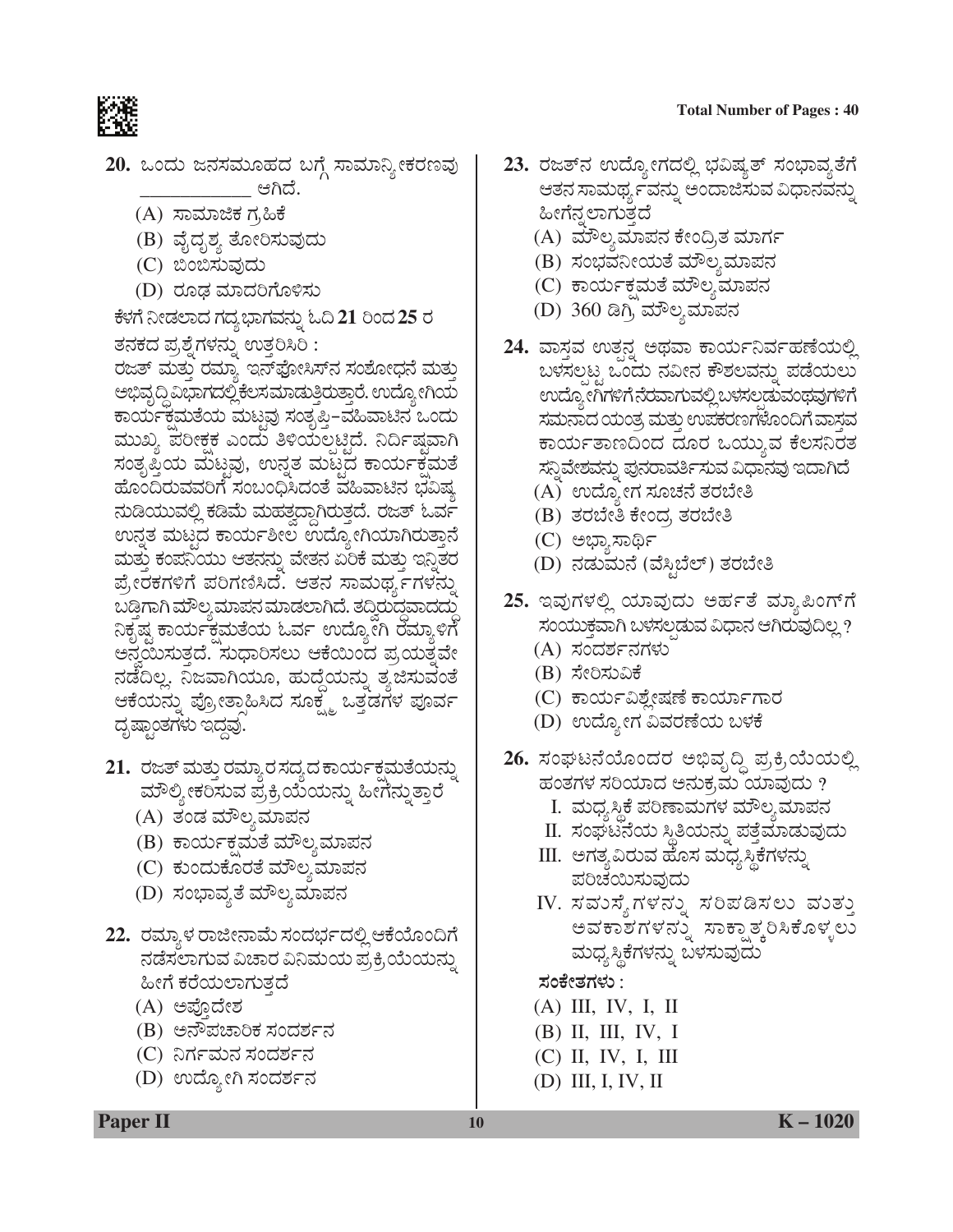

- **20.** Generalisation about a group of people is
	- (A) Social Perception
	- (B) Contrasting
	- (C) Projection
	- (D) Stereotyping

 Read the passage below and answer the questions from **21** to **25** :

 Rajat and Ramya work in the Research and Development department at Infosys. It is known that an important moderator of the satisfaction-turnover relationship is the employee's level of performance. Specifically, level of satisfaction is less important in predicting turn-over for superior performers. Rajat is a high performer and the organization has considered him for pay rise and other forms of motivation. His capabilities are assessed for promotion. Just the opposite applies to Ramya who is a poor performer. No attempt is made by her to improvise. In fact, there were even instances of subtle pressures to encourage her to quit in the past.

- **21.** The process of evaluating Rajat and Ramya's current performance is called
	- (A) Team appraisal
	- (B) Performance appraisal
	- (C) Grievance appraisal
	- (D) Potential appraisal
- **22.** In the event of Ramya's resignation the process of having a discussion with her is called
	- (A) Counselling
	- (B) Unstructured Interview
	- (C) Exit Interview
	- (D) Employee Interview
- **23.** The method of assessing Rajat's capability for future prospects in his job is called
	- (A) Assessment centre approach
	- (B) Potential appraisal
	- (C) Performance appraisal
	- (D) 360 degree appraisal
- **24.** A method which duplicates on-the-job situation away from the actual worksite with machinery and equipment similar to those used in the actual production or operation and used to help employees acquire a new skill is
	- (A) Job instruction training
	- (B) Training centre training
	- (C) Apprenticeship
	- (D) Vestibule training
- **25.** What is not a method used in combination for competency mapping ?
	- (A) Interviews
	- (B) Induction
	- (C) Task analysis workshop
	- (D) Use of job description
- **26.** What is the correct sequence of steps in an Organisation Development Process ?
	- I. Evaluation of the effects of intervention
	- II. Diagnosis of the state of organisation
	- III. Introduce new interventions as needed
	- IV. Use interventions to correct problems and realise opportunities

# **Codes** :

- (A) III, IV, I, II
- (B) II, III, IV, I
- (C) II, IV, I, III
- (D) III, I, IV, II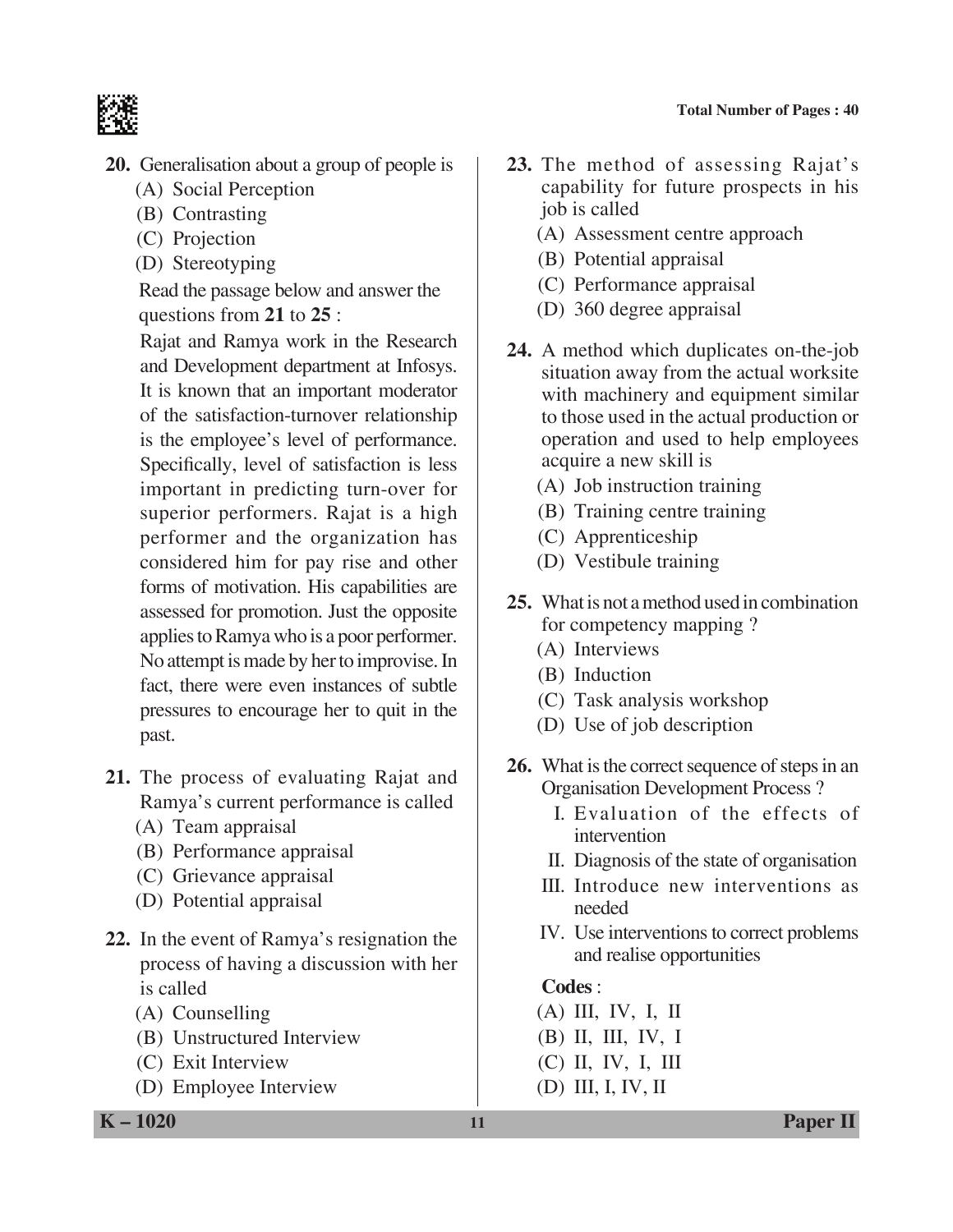#### **Total Number of Pages : 40**



| 27. ಕೆಳಗಿನವುಗಳನ್ನು ಹೊಂದಿಸಿರಿ : |                         |                |                                                |                    |  |
|--------------------------------|-------------------------|----------------|------------------------------------------------|--------------------|--|
|                                | ಪಟಿ – I                 |                |                                                | ಪಟಿ – II           |  |
|                                |                         |                | (ಮಾಸ್ಲೋರವರ ಅಗತ್ಯತೆಗಳ (ತೊಡಗಿಸಿಕೊಳ್ಳುವಿಕೆ        |                    |  |
|                                | ಶ್ರೇಣಿ ವ್ಯವಸ್ಥೆ)        |                | ಮಟ್ಟಗಳು)                                       |                    |  |
|                                |                         |                | a. ಸ್ವ-ಯಥಾರ್ಥೀಕರಣ 1. ತೊಡಗಿಸಿಕೊಂಡಿರುವುದಿಲ್ಲ     |                    |  |
|                                |                         |                | b. ಗುರುತಿಸುವಿಕೆ         2. ಹೆಚ್ಚುಕಡಿಮೆ ಸಂಪೂರ್ಣ | ತೊಡಗಿಸಿಕೊಂಡಿರುವುದು |  |
|                                |                         |                | c. ಸೇರ್ಪಡೆ ಭಾವನೆ     3. ತೊಡಗಿಸಿಕೊಳ್ಳುವಿಕೆಯಿಂದ  | ಮುಕ್ತಗೊಂಡಿರುವುದು   |  |
| d. ಭದ್ರತೆ                      |                         |                | 4. ಗರಿಷ್ಠ                                      | ತೊಡಗಿಸಿಕೊಂಡಿರುವಿಕೆ |  |
|                                | e. ಉಳಿಯುವಿಕೆ            |                | 5. ತೊಡಗಿಸಿಕೊಂಡಿರುವುದು                          |                    |  |
|                                | ಸಂಕೇತಗಳು :              |                |                                                |                    |  |
|                                | a                       | $\mathbf{b}$   |                                                | c d e              |  |
|                                |                         |                | (A) 3 5 4 2 1                                  |                    |  |
|                                |                         |                | (B) 4 3 5 2 1                                  |                    |  |
|                                | (C) 4 5                 |                |                                                | $2 \t1 \t3$        |  |
| $(D)$ 1                        |                         | $\overline{2}$ | $\overline{3}$                                 | $4\quad 5$         |  |
| 28. ಕೆಳಗಿನದನ್ನು ಹೊಂದಿಸಿರಿ :    |                         |                |                                                |                    |  |
|                                | ಪಟ್ಟಿ – I               |                |                                                | ಪಟಿಸ – II          |  |
|                                |                         |                | (OD ಮಧ್ಯಸ್ಥಿಕೆಗಳು) (ತಾಂತ್ರಿಕತೆ)                |                    |  |
|                                | a. ವೈನ್ಯಾಸಿಕ            |                | 1. ಸಂಘಟನಾತ್ಮಕವಾಗಿ                              |                    |  |
|                                | ಸಂಘಟನಾ                  |                |                                                | ಪ್ರತಿಫಲಿಸುವುದು     |  |
|                                | ಮಧ್ಯಸ್ಥಿಕೆಗಳು           |                |                                                |                    |  |
|                                | b. ಸಮಗ್ರ OD             |                | 2. ಪ್ರಕ್ರಿಯೆ                                   |                    |  |
|                                | ಮಧ್ಯಸ್ಥಿಕೆ              |                |                                                | ಸಮಾಲೋಚನೆ           |  |
|                                |                         |                | c. ತಂಡ ಮಧ್ಯಸ್ಥಿಕೆಗಳು 3.  ಟಿಕ್ಯೂಎಂ              |                    |  |
|                                |                         |                | d. ಅಂತರ್ತಂಡ         4. ಮುಖಾಮುಖಿ ಸಭೆ            |                    |  |
|                                | ಮಧ್ಯಸ್ಥಿಕೆಗಳು           |                |                                                |                    |  |
|                                | ಸಂಕೇತಗಳು :              |                |                                                |                    |  |
|                                | a                       | $\mathbf b$    | $\mathbf c$                                    | d                  |  |
| (A)                            | $\overline{1}$<br>(B) 3 | 3 <sup>1</sup> | $\overline{4}$<br>$4 \quad 2 \quad 1$          | $\overline{2}$     |  |
| $(C)$ 2                        |                         | 3 <sup>7</sup> | $\overline{1}$                                 | $\overline{4}$     |  |
| $(D)$ 3                        |                         | $\overline{2}$ | $\overline{4}$                                 | $\mathbf{1}$       |  |

- 29. ILO ವರ್ಗೀಕರಣದ ಪ್ರಕಾರ ಕಾರ್ಮಿಕ ಕ್ಷೇಮಾಭಿವೃದ್ಧಿ ಲಾಭಗಳಲ್ಲಿ ಯಾವುದು ತಾತ್ಕಾಲಿಕವಾದುದು ?
	- I. ಕ್ಯಾಂಟೀನ್
	- II. ಸಮವಸ್ತ್ರಮತ್ತು ರಕ್ಷಣಾ ದಿರಿಸು
	- III. ಗೃಹ ಸೌಕರ್ಯಗಳು
	- IV. ರಜೆ ಪ್ರಯಾಣ ಸೌಕರ್ಯಗಳು
	- V. ವೃತ್ತಿಪರ ತರಬೇತಿ
	- **ÓÜíPæàñÜWÜÙÜá** :
	- (A) I, II, III
	- (B) II, III, V
	- (C) I, III, IV
	- (D) III, IV, V
- 30. ಅಂತಾರಾಷ್ಟೀಯ ಮಾನವ ಸಂಪನ್ಮೂಲ ವ್ಯವಸ್ಥಾಪನೆಯಲ್ಲಿ ಭೂಕೇಂದ್ರಿತ ಸಂಘಟನೆಗಳು ಈ ಸಿಬ್ಬಂದಿ ವರ್ಗವನ್ನು ಹೊಂದಿವೆ.
	- (A) ಸ್ವದೇಶಿ ಪ್ರಬಂಧಕರು
	- (B) ಅತ್ಯುತ್ತಮ ಬಳಕೆ ಸಾಧ್ಯ ಸ್ಥಳಗಳಲ್ಲಿ ಅತ್ಯುತ್ತಮ ಜನರು
	- (C) ಅತಿಥೇಯ ದೇಶದ ಪ್ರಬಂಧಕರು
	- (D) ಪ್ರದೇಶದೊಳಗಿನ ದೇಶಗಳಿಂದ ಪ್ರಬಂಧಕರು
- $31.$  **ಪ್ರತಿಪಾದನೆ (A)** : ದಾಖಲೆ ಪುಸ್ತಕಗಳಲ್ಲಿ ವ್ಯವಹಾರದ ಮಾಲೀಕರ ವೈಯಕ್ತಿಕ ವ್ಯವಹಾರಗಳು ದಾಖಲಿಸಲ್ಪಡುವುದಿಲ್ಲ.  $\overline{\textbf{F}}$ ರಣ ( $\widetilde{\textbf{R}}$ ) : ವ್ಯವಹಾರ ಸಪ್ತಾ ಪರಿಕಲ್ಪನೆ ಪ್ರಕಾರ ಪ್ರತಿಯೊಂದು ವ್ಯವಹಾರ ಕಂಪನಿಯೂ ಮಾಲೀಕರಿಂದ ಪ್ರತ್ಯೇಕವಿರುವ ಒಂದು ಅಕೌಂಟಿಂಗ್ ಘಟಕ ಎಂದು ಪರಿಗಣಿಸಲಡುತ್ತದೆ. **ÓÜíPæàñÜWÜÙÜá :**
	- (A) (A) ಮತ್ತು (R) ಎರಡೂ ಸತ್ಯಗಳಾಗಿವೆ ಮತ್ತು  $(R)$   $(A)$ ಯ ಸರಿಯಾದ ವಿವರಣೆ ಆಗಿರುತ್ತದೆ
	- (B) (A) ಮತ್ತು (R) ಎರಡೂ ಸತ್ತವಾಗಿವೆ ವುತ್ತು (R)(A)ಯ ಸರಿಯಾದ ವಿವರಣೆ ಆಗಿರುವುದಿಲ್ಲ
	- (C) (A) ಸತ್ಯವಾಗಿದೆ ಆದರೆ (R) ಸುಳ್ಳಾಗಿದೆ
	- (D) (A) ಸುಳ್ಳಾಗಿದೆ ಆದರೆ (R) ಸತ್ಯವಾಗಿದೆ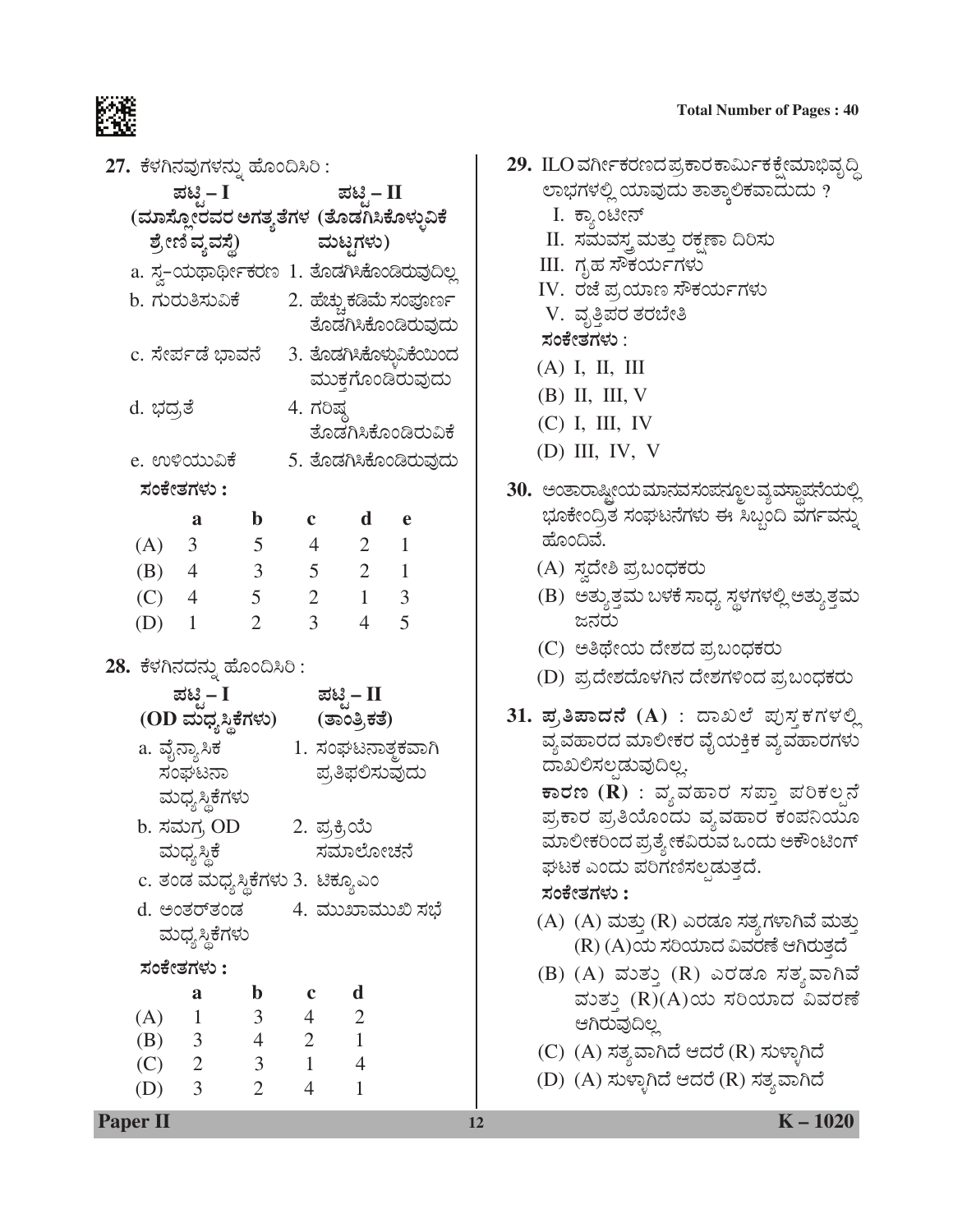

| 27. Match the following : |  |  |
|---------------------------|--|--|
|                           |  |  |

| $\angle t$ . Match the following.                                     |                                  |                                |                                | <b>29.</b> As per the TLO classification which of                                                                                  |
|-----------------------------------------------------------------------|----------------------------------|--------------------------------|--------------------------------|------------------------------------------------------------------------------------------------------------------------------------|
| $List-I$                                                              |                                  | $List - II$                    |                                | the following labour welfare benefits are                                                                                          |
| (Maslow's                                                             |                                  | (Engagement                    |                                | extra-mural?<br>I. Canteen                                                                                                         |
| hierarchy of needs)                                                   |                                  | levels)                        |                                | II. Uniforms and Protective clothing                                                                                               |
| a. Self-actualization 1. Not engaged                                  |                                  |                                |                                | III. Housing facilities                                                                                                            |
| b. Recognition                                                        |                                  |                                | 2. Almost engaged              | IV. Leave travel facilities                                                                                                        |
| c. Belongingness                                                      |                                  | 3. Disengaged                  |                                | V. Vocational training                                                                                                             |
| d. Security                                                           |                                  |                                | 4. Highly engaged              | Codes :                                                                                                                            |
| e. Survival                                                           |                                  | 5. Engaged                     |                                | $(A)$ I, II, III                                                                                                                   |
| <b>Codes:</b>                                                         |                                  |                                |                                | $(B)$ II, III, V                                                                                                                   |
| $\mathbf b$<br>a                                                      | $\mathbf c$                      | d                              | $\mathbf e$                    | $(C)$ I, III, IV                                                                                                                   |
| 5<br>$\mathfrak{Z}$<br>(A)                                            | $\overline{4}$                   | $\overline{2}$                 | $\mathbf{1}$                   | $(D)$ III, IV, V                                                                                                                   |
| 3 <sup>1</sup><br>(B)<br>$\overline{4}$<br>5<br>(C)<br>$\overline{4}$ | $\mathfrak{S}$<br>$\overline{2}$ | $\overline{2}$<br>$\mathbf{1}$ | $\mathbf{1}$<br>$\overline{3}$ | 30. In International Human Resource<br>Management, geocentric organisations                                                        |
| $\overline{2}$<br>(D)<br>$\mathbf{1}$                                 | $\overline{3}$                   | $\overline{4}$                 | 5                              | are staffed with                                                                                                                   |
|                                                                       |                                  |                                |                                | (A) Home Country Managers                                                                                                          |
| <b>28.</b> Match the following :<br>$List-I$                          |                                  | $List - II$                    |                                | (B) The best people where they can be<br>utilised the best                                                                         |
| (OD Interventions) (Technique)                                        |                                  |                                |                                | (C) Host Country Managers                                                                                                          |
| a. Structural<br>interventions                                        |                                  | Mirroring                      | 1. Organizational              | (D) Managers from nations within the<br>region                                                                                     |
| b. Comprehensive<br>OD interventions                                  |                                  | 2. Process                     | Consultation                   | 31. Assertion (A) : Personal transactions<br>of the owners of the business are not<br>recorded in the books.                       |
| c. Team<br>interventions<br>d. Intergroup                             |                                  | 3. TQM                         | 4. Confrontation               | <b>Reason</b> $(R)$ : According to the business<br>entity concept, each business enterprise<br>is considered as an accounting unit |
| interventions                                                         |                                  | meeting                        |                                | separate from owners.                                                                                                              |
| Codes:                                                                |                                  |                                |                                | Codes:                                                                                                                             |
| $\mathbf b$<br>a                                                      | $\mathbf c$                      | d                              |                                | (A) Both (A) and (R) are true and (R) is<br>the correct explanation of $(A)$                                                       |
| 3<br>(A)<br>$\mathbf{1}$                                              | $\overline{4}$                   | $\overline{2}$                 |                                | (B) Both $(A)$ and $(R)$ are true and $(R)$ is                                                                                     |
| (B)<br>3<br>$\overline{4}$                                            | $\overline{2}$                   | $\mathbf{1}$                   |                                | not the correct explanation of (A)                                                                                                 |
| 3<br>(C)<br>$\overline{2}$                                            | $\mathbf{1}$                     | $\overline{4}$                 |                                | $(C)$ (A) is true but $(R)$ is false                                                                                               |
| $\overline{2}$<br>3<br>(D)                                            | $\overline{4}$                   | $\mathbf{1}$                   |                                | (D) (A) is false but $(R)$ is true                                                                                                 |
| $K - 1020$                                                            |                                  |                                |                                | <b>Paper II</b><br>13                                                                                                              |

- **29.** As per the ILO classification which of the following labour welfare benefits are extra-mural ?
	- I. Canteen
	- II. Uniforms and Protective clothing
	- III. Housing facilities
	- IV. Leave travel facilities
	- V. Vocational training

#### **Codes** :

- (A) I, II, III
- (B) II, III, V
- (C) I, III, IV
- (D) III, IV, V
- **30.** In International Human Resource Management, geocentric organisations are staffed with
	- (A) Home Country Managers
	- (B) The best people where they can be utilised the best
	- (C) Host Country Managers
	- (D) Managers from nations within the region
- **31. Assertion (A)** : Personal transactions of the owners of the business are not recorded in the books.

# **Codes** :

- (A) Both (A) and (R) are true and (R) is the correct explanation of (A)
- (B) Both (A) and (R) are true and (R) is not the correct explanation of (A)
- (C) (A) is true but  $(R)$  is false
- (D) (A) is false but (R) is true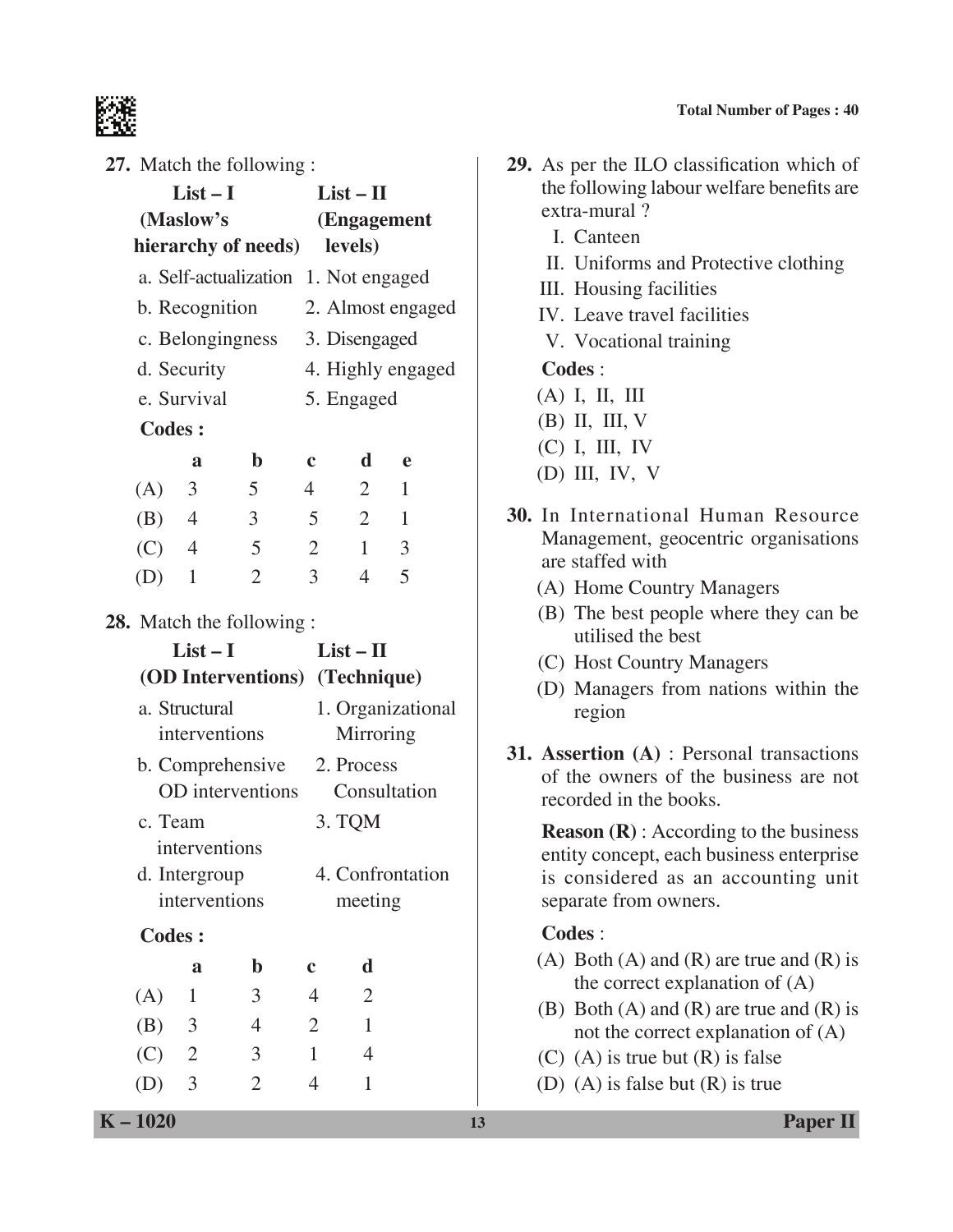

|                                                                                                                                                                                                                                                          |                                       |                |                          | 32. ವಹಿವಾಟಿನ ಅನುಪಾತವು ದಾಸ್ತಾನಿನ ನಾಲ್ಕು<br>ಪಟ್ಟಾದರೆ ಹೊಂದಿರುವ ಅವಧಿಯು ಏನಾಗುತ್ತದೆ $\overline{r}$<br>(A) 4 ತಿಂಗಳುಗಳು (B) 3 ತಿಂಗಳುಗಳು<br>(C) 2 ತಿಂಗಳುಗಳು (D) 8 ತಿಂಗಳುಗಳು                                                  |  |  |  |
|----------------------------------------------------------------------------------------------------------------------------------------------------------------------------------------------------------------------------------------------------------|---------------------------------------|----------------|--------------------------|---------------------------------------------------------------------------------------------------------------------------------------------------------------------------------------------------------------------|--|--|--|
| 33. ಈ ಕೆಳಗಿನವುಗಳಲ್ಲಿ ಬದಲಾವಣೆಗಳು ಲಾಭ-ನಷ್ಟ<br>ಶೂನ್ಯದ ಮೇಲೆ ಪರಿಣಾಮ ಬೀರುವುದಿಲ್ಲ<br>(A) ಘಟಕವೊಂದರ ಮಾರಾಟ ದರ<br>(B)  ಘಟಕವೊಂದರ ವ್ಯತ್ಯಾಸ ಬೆಲೆ<br>(C) ಒಟ್ಟುಸ್ಥಿರ ಬೆಲೆ<br>(D) ಮಾರಲ್ಪಟ್ಟ ಘಟಕಗಳ ಸಂಖ್ಯೆ                                                                  |                                       |                |                          |                                                                                                                                                                                                                     |  |  |  |
|                                                                                                                                                                                                                                                          | ಸೂಚಿಸಿರಿ :                            |                |                          | 34.  ಕೆಳಗಿನದನ್ನು ಹೊಂದಿಸಿ, ಸರಿಯಾದ ಸಂಕೇತಗಳನ್ನು                                                                                                                                                                        |  |  |  |
|                                                                                                                                                                                                                                                          | ಪಟ್ಟಿ – I<br>a. ದುಡಿಯುವ<br>ಸಂಕೇತಗಳು : |                |                          | ಪಟ್ಟಿ – II<br>$1.$ ಹೊಸ<br>ಬಂಡವಾಳ ಹಣಕಾಸು ಅಂದಾಜು <mark>ಗ</mark> ಳನ್ನು<br>ರೂಪಿಸುವುದು<br>b. ನಿವ್ದಳ ಆದಾಯ ಮಾರ್ಗ 2. ದ್ರವತೆ ವಿಶ್ಲೇಷಣೆ<br>c. ಶೂನ್ಯಾಧಾರ ಬಜೆಟಿಂಗ್ 3. ಪತ್ತಿನ ಪತ್ರ<br>d. ಅಗ್ನಿ ಪರೀಕ್ಷೆ ಅನುಪಾತ  4. ಬಂಡವಾಳ ವಿನ್ಯಾಸ |  |  |  |
|                                                                                                                                                                                                                                                          | a                                     | $\mathbf b$    | $\mathbf c$              | $\mathbf d$                                                                                                                                                                                                         |  |  |  |
|                                                                                                                                                                                                                                                          | $(A)$ 1 2                             |                | $\overline{\mathbf{3}}$  | $\overline{4}$                                                                                                                                                                                                      |  |  |  |
|                                                                                                                                                                                                                                                          | (B) $3 \t 4$                          |                | $\overline{\phantom{0}}$ | $\overline{\phantom{0}}^2$                                                                                                                                                                                          |  |  |  |
|                                                                                                                                                                                                                                                          | $(C)$ 2 3                             |                |                          | $4 \quad 1$                                                                                                                                                                                                         |  |  |  |
| (D)                                                                                                                                                                                                                                                      | $\overline{\mathbf{3}}$               | $\overline{c}$ | 4                        | $\mathbf{1}$                                                                                                                                                                                                        |  |  |  |
| $35.5$ ಸೆಟ್ ಆಪರೇಟಿಂಗ್ ಇನ್ಕೆವರ್ $(NOI)$<br>ಮಾರ್ಗ ಪ್ರಕಾರ ಸಾಲ/ಶೇರಿನ ಅನುಪಾತದಲ್ಲಿನ<br>ಹೆಚ್ಚಳದೊಂದಿಗೆ ಷೇರುದಾರರ ಆರ್ಥಿಕತೆ ನಷ್ಟ<br>ಸಾಧ್ಯತೆಯು (risk)<br>(A) ಕಡಿಮೆಯಾಗುತ್ತದೆ<br>(B) ಹೆಚ್ಚುತ್ತದೆ<br>(C) ಬದಲಾವಣೆಯಿರುವುದಿಲ್ಲ<br>(D) ಸಾಮರ್ಥ್ಯ ಪ್ರಮಾಣದ ಮೇಲೆ<br>ಅವಲಂಬಿಸುತದೆ |                                       |                |                          |                                                                                                                                                                                                                     |  |  |  |

|                                                                                         |                  |                                 |                                     |                |                |                                        | 36.  ಕಂಪನಿಯೊಂದರ ಸಂಪತ್ತು ಗರಿಷ್ಠೀಕರಣದ ಗುರಿಯು                                                                                                                      |  |
|-----------------------------------------------------------------------------------------|------------------|---------------------------------|-------------------------------------|----------------|----------------|----------------------------------------|-----------------------------------------------------------------------------------------------------------------------------------------------------------------|--|
|                                                                                         |                  |                                 | ಇದನ್ನು ಗಣನೆಗೆ ತೆಗೆದುಕೊಳ್ಳುವುದಿಲ್ಲ   |                |                |                                        |                                                                                                                                                                 |  |
|                                                                                         |                  |                                 |                                     |                |                |                                        |                                                                                                                                                                 |  |
| (A)  ಹುಟ್ತುವಳಿಗಳ ಅನಿಶ್ಚಿತತೆಗೆ ಸಂಬಂಧಿಸಿದ ರಿಸ್ಕ್<br>(B)  ನಿರೀಕ್ಷಿತ ಹುಟ್ಟುವಳಿಗಳ ಕಾಲಾವಧಿಗಳು |                  |                                 |                                     |                |                |                                        |                                                                                                                                                                 |  |
|                                                                                         |                  |                                 |                                     |                |                | (C)  ಅಲ್ಪ ಕಾಲಾವಧಿಯಲ್ಲಿ ಷೇರೊಂದರ ಗಳಿಕೆ   |                                                                                                                                                                 |  |
|                                                                                         |                  |                                 | (D) ನಿರೀಕ್ಷಿತ ಹುಟ್ಟುವಳಿಗಳ ಮೊತ್ತ     |                |                |                                        |                                                                                                                                                                 |  |
|                                                                                         |                  |                                 |                                     |                |                |                                        | 37.  ಕೆಳಗಿನದನ್ನು ಹೊಂದಿಸಿ, ಸರಿಯಾದ ಸಂಕೇತಗಳನ್ನು                                                                                                                    |  |
|                                                                                         | ಸೂಚಿಸಿರಿ.        |                                 |                                     |                |                |                                        |                                                                                                                                                                 |  |
|                                                                                         | ಪಟ್ಟಿ – I        |                                 |                                     |                |                | ಪಟ್ಟಿ – II                             |                                                                                                                                                                 |  |
|                                                                                         |                  |                                 | a. ವಾಪಾಸು ಖರೀದಿ                     |                | 1. ನಿರ್ವಹಣೆ    |                                        |                                                                                                                                                                 |  |
|                                                                                         | ಷೇರುಗಳು          |                                 |                                     |                |                | ಚಟುವಟಿಕೆ                               |                                                                                                                                                                 |  |
|                                                                                         |                  | b. ದೀರ್ಘಕಾಲೀನ                   |                                     |                |                |                                        | 2. ಹಣಕಾಸು ಚಟುವಟಿಕೆ                                                                                                                                              |  |
|                                                                                         |                  | ಬಂಡವಾಳದ                         |                                     |                |                |                                        |                                                                                                                                                                 |  |
|                                                                                         |                  |                                 | <mark>ಮೇಲೆ ಪಡೆದ ಬಡ್ಡಿ</mark>        |                |                |                                        |                                                                                                                                                                 |  |
|                                                                                         |                  | c. ಪೂರೈಕೆದಾರರ                   |                                     |                |                |                                        | 3. ವ್ಯವಹಾರ ಚಟುವಟಿಕೆ                                                                                                                                             |  |
|                                                                                         |                  | ನಗದು ಪಾವತಿ                      |                                     |                |                |                                        |                                                                                                                                                                 |  |
|                                                                                         |                  | d. ಖರೀದಿ ಮತು                    |                                     |                |                |                                        | 4. ಹೂಡಿಕೆ ಚಟುವಟಿಕೆ                                                                                                                                              |  |
|                                                                                         |                  |                                 | ಸರಕುಗಳ ಮಾರಾಟ                        |                |                |                                        |                                                                                                                                                                 |  |
| ಸಂಕೇತಗಳು :                                                                              |                  |                                 |                                     |                |                |                                        |                                                                                                                                                                 |  |
|                                                                                         |                  |                                 |                                     |                |                |                                        |                                                                                                                                                                 |  |
|                                                                                         | a                |                                 | $\mathbf b$                         | $\mathbf{c}$   |                | d                                      |                                                                                                                                                                 |  |
|                                                                                         | $(A)$ 1          |                                 | $\overline{2}$                      | $\overline{3}$ |                | $\overline{4}$                         |                                                                                                                                                                 |  |
|                                                                                         | (B) 2            |                                 | $\overline{3}$                      | $\overline{4}$ |                | $\mathbf{1}$                           |                                                                                                                                                                 |  |
|                                                                                         | $\overline{C}$ 2 |                                 | $\overline{4}$                      |                | $\mathbf{1}$   | $\overline{3}$                         |                                                                                                                                                                 |  |
|                                                                                         | $(D)$ 1          |                                 | $\mathfrak{Z}$                      |                | $\overline{4}$ | $\overline{2}$                         |                                                                                                                                                                 |  |
|                                                                                         |                  |                                 |                                     |                |                |                                        |                                                                                                                                                                 |  |
|                                                                                         |                  |                                 |                                     |                |                | 38. ಕೆಳಗಿನವುಗಳಲ್ಲಿ ಯಾವುದು ಸರಿಯಾಗಿದೆ ?  |                                                                                                                                                                 |  |
|                                                                                         |                  |                                 |                                     |                |                |                                        | I. ಟ್ರೇಡ್ ಕ್ರೆಡಿಟ್ (ವ್ಯಾಪಾರ ಸಾಲ) ಎಂಬುವುದು                                                                                                                       |  |
|                                                                                         |                  | ಮೂಲವಾಗಿದೆ                       |                                     |                |                |                                        | ಹಣಕಾಸು ಪೂರೈಕೆಯ ಒಂದು ಸ್ವಯಂಪ್ರೇರಿತ                                                                                                                                |  |
|                                                                                         |                  |                                 |                                     |                |                |                                        |                                                                                                                                                                 |  |
|                                                                                         |                  |                                 |                                     |                |                | II.  ಟ್ರೇಡ್ ಕ್ರೆಡಿಟ್ನ ವೆಚ್ಚ ಇರುವುದಿಲ್ಲ |                                                                                                                                                                 |  |
|                                                                                         |                  |                                 |                                     |                |                |                                        |                                                                                                                                                                 |  |
|                                                                                         |                  |                                 |                                     |                |                |                                        |                                                                                                                                                                 |  |
|                                                                                         |                  |                                 |                                     |                |                |                                        | –<br>III. ಜವಾಬ್ದಾರಿಯುತ ಫ್ಯಾಕ್ಟರಿಂಗ್ ಬ್ಯಾಲನ್ಸ್ ಶೀಟು<br>ಫೈನಾನ್ಸಿಂಗ್ ನ ವ್ಯಾಪ್ತಿಯ ಹೊರಗಡೆ ಇದೆ<br>IV. ನಿಧಿ ಪಡೆಯಲು ಫ್ಯಾಕ್ಟರ್ಗೆ ಸೋಡಿಯಲ್ಲಿ<br>ಬರಬೇಕಾದವುಗಳ ನೇರ ಮಾರಾಟವನ್ನು |  |
|                                                                                         |                  |                                 | ಫ್ಯಾಕ್ಟರಿಂಗ್ ಒಳಗೊಳ್ಳುತ್ತದೆ          |                |                |                                        |                                                                                                                                                                 |  |
|                                                                                         | ಸಂಕೇತಗಳು :       |                                 |                                     |                |                |                                        |                                                                                                                                                                 |  |
|                                                                                         |                  |                                 | $(A) I \quad II \quad III \quad IV$ |                |                |                                        |                                                                                                                                                                 |  |
|                                                                                         |                  | (B) I III IV                    |                                     |                |                |                                        |                                                                                                                                                                 |  |
|                                                                                         |                  | $(C)$ II III IV<br>(D) I II III |                                     |                |                |                                        |                                                                                                                                                                 |  |

Paper II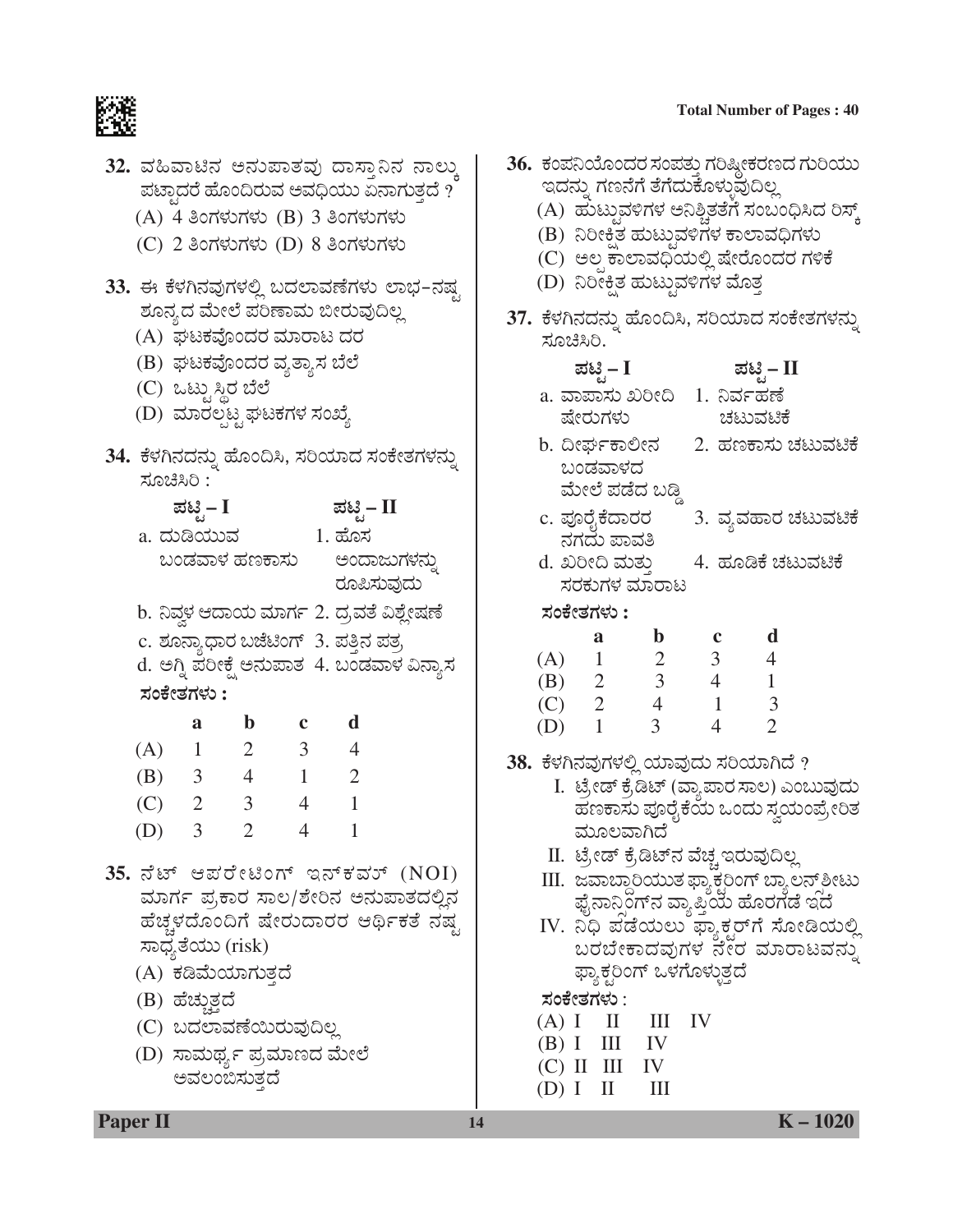

- **32.** What would be the holding period, if the turnover ratio is four times the stock ?
	- (A) 4 months (B) 3 months
	- (C) 2 months (D) 8 months

#### **33.** Break-even is not affected with changes in

- (A) Sales price per unit
- (B) Variable cost per unit
- (C) Total fixed cost
- (D) Number of units sold
- **34.** Match the following and suggest correct codes.
	- $List I$   $List II$ a. Working capital 1. Making new finance estimates b. Net Income 2. Liquidity Approach analysis c. Zerobase 3. Letter of credit budgeting d. Acid test ratio 4. Capital structure

#### **Codes :**

|     | a              | Ŋ              | $\mathbf c$ | d |
|-----|----------------|----------------|-------------|---|
| (A) | $\mathbf{1}$   | $\overline{2}$ | 3           | 4 |
| (B) | -3             | $\overline{4}$ |             | 2 |
| (C) | $\overline{2}$ | 3              | 4           | 1 |
| (D) | 3              | $\mathcal{L}$  | 4           | 1 |

- **35.** According to Net Operating Income (NOI) approach, with increase in Debt/ Equity ratio the financial risk of the equity holders
	- (A) Decreases
	- (B) Increases
	- (C) No change
	- (D) Dependends on degree of leverage
- **36.** A firm's goal of wealth maximization does not take into consideration
	- (A) Risk related to uncertainty of returns
	- (B) Timings of expected returns
	- (C) Earning per share in short run
	- (D) Amount of returns expected
- **37.** Match the following and suggest the correct codes.

|                                                    |                                                         | $List - II$     |                |                         |                                                                                      |  |
|----------------------------------------------------|---------------------------------------------------------|-----------------|----------------|-------------------------|--------------------------------------------------------------------------------------|--|
|                                                    | a. Buy back of shares 1. Operating                      |                 |                | activity                |                                                                                      |  |
|                                                    | b. Interest received                                    |                 |                | 2. Financing            |                                                                                      |  |
|                                                    | on long term<br>investment                              |                 |                | activity                |                                                                                      |  |
|                                                    |                                                         |                 |                |                         |                                                                                      |  |
|                                                    | c. Cash payment<br>of suppliers                         |                 |                | 3. Business<br>activity |                                                                                      |  |
|                                                    | d. Purchase and                                         |                 |                | 4. Investing            |                                                                                      |  |
|                                                    | sale of goods                                           |                 |                | activity                |                                                                                      |  |
|                                                    | <b>Codes:</b>                                           |                 |                |                         |                                                                                      |  |
|                                                    | a                                                       | $\mathbf b$     | $\mathbf c$    | d                       |                                                                                      |  |
| (A)                                                | $\mathbf{1}$                                            | $\overline{2}$  | $\mathfrak{Z}$ | $\overline{4}$          |                                                                                      |  |
|                                                    | (B) 2                                                   | $\mathfrak{Z}$  | $\overline{4}$ | 1                       |                                                                                      |  |
|                                                    | $(C)$ 2                                                 | $\overline{4}$  | 1              | 3                       |                                                                                      |  |
| (D)                                                | 1                                                       | 3               | $\overline{4}$ | $\overline{2}$          |                                                                                      |  |
| <b>38.</b> Which one of the following are correct? |                                                         |                 |                |                         |                                                                                      |  |
|                                                    | I. Trade credit is a spontaneous source<br>of financing |                 |                |                         |                                                                                      |  |
|                                                    | II. There is no cost of trade credit                    |                 |                |                         |                                                                                      |  |
|                                                    |                                                         | Sheet financing |                |                         | III. Factoring with recourse is off Balance                                          |  |
|                                                    |                                                         |                 |                |                         | IV. Factoring involves the outright sale<br>of receivables at discount to factor for |  |

#### **Codes** :

 $(A)$  I II III IV  $(B)$  I III IV (C) II III IV

obtaining funds

 $(D) I \quad II \quad III$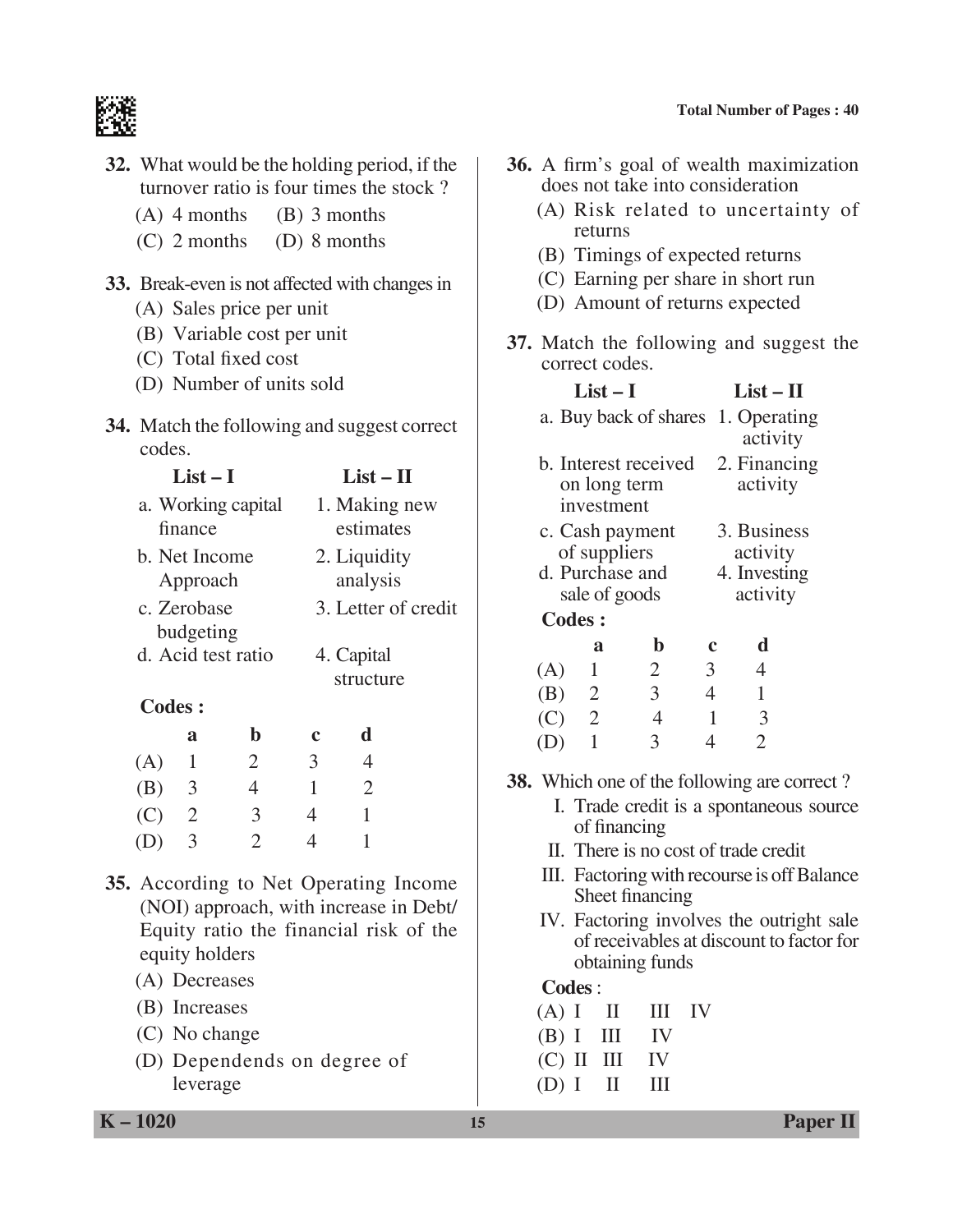#### **Total Number of Pages: 40**



- 39. ಪ,ತಿಪಾದನೆ (A) : ಏರುಗತಿಯ ನಿರ್ವಹಣೆ (ಆಪರೇಟಿಂಗ್) ಅನುಪಾತವೊಂದು ಕಂಪನಿಯೊಂದಕ್ಕೆ ಅನುಕೂಲಕರ ಸ್ಥಿತಿಯನ್ನು ಸೂಚಿಸುತ್ತದೆ.  $\overline{\mathtt{t}}$ ಾರಣ $(\mathbf{R})$ : ಅಧಿಕನಿರ್ವಹಣೆಯ ಅನುಪಾತವೊಂದು ನಿರ್ವಹಣೇತರ ಖರ್ಚುಗಳನ್ನು ಭರಿಸಲು ಒಂದು ಅಧಿಕ ಅಂಚನ್ನು (ಮಾರ್ಜಿನ್) ಬಿಟ್ತಿರುತ್ತದೆ. ಸಂಕೇತಗಳು :
	- (A) (A) ಮತ್ತು (R) ಎರಡೂ ಸತ್ಯ ಆಗಿವೆ ಮತ್ತು (R) (A)ಯ ಸರಿಯಾದ ವಿವರಣೆ ಆಗಿರುತ್ತದೆ
	- (B) (A) ಮತ್ತು (R) ಎರಡೂ ಸತ್ಯ ಆಗಿವೆ ಮತ್ತು (R) (A)ಯ ಸರಿಯಾದ ವಿವರಣೆ ಆಗಿರುವುದಿಲ್ಲ
	- (C) (A) ಮತ್ತು (R) ಎರಡೂ ಸುಳ್ಳು
	- (D) (A) ಸತ್ಯ (R) ಸುಳ್ಳು
- 40. ಕೆಳಗಿನ ದತ್ತಾಂಶದಿಂದ ಮಾರಾಟ ಮೊತ್ತದ ಪರಿಗಣನೆಯಲ್ಲಿ ವ್ಯಕ್ತಪಡಿಸಲ್ಪಟ್ಟ ಲಾಭ–ನಷ್ಟ ಶೂನ್ಯದ ಲೆಕ್ಕಾಚಾರ ಹಾಕಿರಿ. ಮಾರಾಟ ದರ (ಯೂನಿಟ್'ಗೆ) ರೂ. 20 ಯೂನಿಟೊಂದರ ವ್ಯತ್ಯಯಶೀಲ ತಯಾರಿಕಾ ವೆಚ್ಚ ರೂ. 11 ಯೂನಿಟೊಂದರ ವ್ಯತ್ಯಯಶೀಲ ಮಾರಾಟ ವೆಚ್ಚ ರೂ. 3 ಸ್ಥಿರ ಫ್ಯಾಕ್ಟರಿ ಓವರ್ಹೆಡ್ಗಳು 5,40,000 (ವರ್ಷವೊಂದಕೆ) 2,52,000 ಸ್ಥಿರ ಮಾರಾಟ ವೆಚ್ಚ (ವರ್ಷವೊಂದಕೆ)  $(A)$  do. 24,50,000  $(B)$  do. 25,00,000  $(C)$  ರೂ. 26,40,000 (D) ರೂ.  $25,25,000$ 41. ಹುಟ್ತುವಳಿಯ ಅಗತ್ಯ ದರವು ಕೂಪನ್*ದರ ಬಾಂಡ್* ಗಿಂತ ಅಧಿಕತಮ ಇರುವಾಗ, ಬಾಂಡ್ ಮೌಲ್ಯವನ್ನು ಇದರ ಮೇರೆಗೆ ನಿರ್ಧರಿಸಲಾಗುತ್ತದೆ (A) ಸೋಡಿಯಲ್ಲಿ
	- (B) ಹೆಚ್ಚು ದರದಲ್ಲಿ
	- (C) ಸಮ ಮೌಲ್ತದಲ್ಲಿ
	- (D) ಅಗತ್ಯ ದರದಲ್ಲಿ
- 42. ಲಾಭಾಂಶ ಪಾವತಿ ಕಾರ್ಯವಿಧಾನದಲ್ಲಿನ ಹಂತಗಳನ್ನು ಕ್ರಮಾನುಗತಿಯಲ್ಲಿ ವ್ಯವಸ್ಥೆಗೊಳಿಸಿರಿ.
	- I. ಷೇರುದಾರರ ಸಮ್ಮತಿ
	- II. ದಾಖಲೆ ದಿನಾಂಕ
	- III. ಮಂಡಳಿಯ ಸಮತಿ
	- IV. ಲಾಭಾಂಶ ಪಾವತಿ
	- V. ಪಾವತಿಯಾಗದ ಡಿವಿಡೆಂಡ್ನ ಖಾತೆಗೆ ವರ್ಗಾವಣೆ

#### ಸಂಕೇತಗಳು :

| (A) IV V III I II   |  |  |
|---------------------|--|--|
| $(B)$ I II III IV V |  |  |
| (C) III I II IV V   |  |  |
| (D) III IV V I II   |  |  |

- 43. ಕೆಳಗಿನ ಹೇಳಿಕೆಗಳಲ್ಲಿ ಯಾವುವು ಸರಿಯಾಗಿವೆ ?
	- I. ಪುಸ್ತಕ ವರೌಲ್ಯವು ಬಾಹ್ಯ ಋಣಗಳನ್ನು ಕಳೆದ ಕಾಲನಿಕ ಸ್ರತ್ತುಗಳು ಸೇರಿದಂತೆ ಎಲ್ಲಾ ಬೆಲೆಬಾಳುವ ಸ್ವತ್ತುಗಳ ಒಟ್ಟು ಮೌಲ್ಯವಾಗಿದೆ.
	- II. ಗಳಿಕೆಗಳನ್ನು ಅಂದಾಜಿಸಲು ಸಾಧ್ಯವಿರುವಾಗ ವ್ಯವಹಾರದ ಮೌಲ್ಯಮಾಪನದ ಸೋಡೀಕೃತ ನಗದು ಹರಿವು ಮಾರ್ಗವು (ವಿಧಾನವು) P/E ಅನುಪಾತ ಮಾರ್ಗಕ್ಕಿಂತ ಶ್ರೇಷ್ಠವಾಗಿರುತ್ತದೆ.
	- III. ಸೊತ್ತು ಆಧಾರಿತ ವುೌಲ್ಯಮಾಪನದಲ್ಲಿ ಪ್ರಿಫರೆನ್ಸ್ ಶೇರುಗಳ ಮೇಲಿನ ಪಾವತಿಯಾಗದ ಡಿವಿಡೆಂಡುಗಳನ್ನು ಕಂಪನಿಯ ಋಣಭಾರ ಎಂದು ಲೆಕ್ಕ ಹಾಕಲಾಗುತ್ತದೆ.
	- IV. ವ್ಯವಹಾರದಲ್ಲಿ ಫಲ ನೀಡಬಹುದಾದ ಸಾಂದರ್ಭಿಕ ಹೊಣೆಗಾರಿಕೆಗಳಿಗೆ ಮೌಲ್ಯೀಕರಣ ಹೊಂದಾಣಿಕೆಗಳ ಅವಶ್ಯಕತೆ ಇದೆ.

IV

ಸಂಕೇತಗಳು :

 $(A)$  I  $\mathbf{I}$ Ш  $(B)$  II  $III$ IV  $(C)$  I IV  $\rm{II}$  $III$  $(D)$  I  $\Pi$ 

**Paper II** 

 $K - 1020$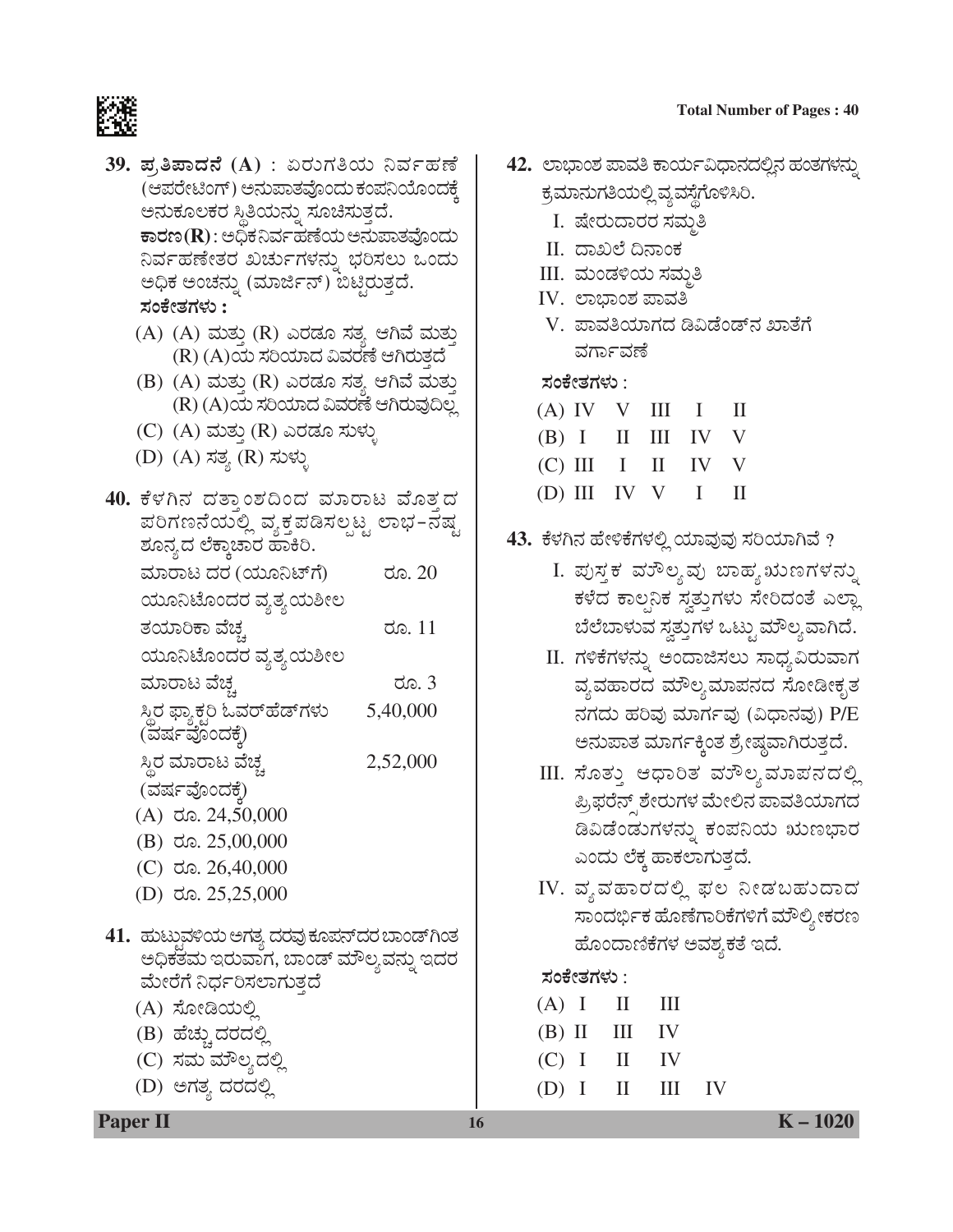

**39. Assertion (A)** : A high operating ratio indicates favourable position for a company.

 **Reason (R)** : A high operating ratio leaves a high margin to meet non operating expenses.

# **Codes** :

- (A) Both (A) and (R) are true and (R) is the correct explanation of (A)
- (B) Both  $(A)$  and  $(R)$  are true and  $(R)$  is not the correct explanation of (A)
- (C) Both (A) and (R) are false
- (D) (A) is true (R) is false
- **40.** From the following data calculate Breakeven expressed in terms of amount of sale.

| Sales Price (per unit)                 | Rs. 20 |
|----------------------------------------|--------|
| Variable manufacturing cost            |        |
| per unit                               | Rs. 11 |
| Variable selling cost per unit Rs. 3   |        |
| Fixed factory overheads 5,40,000       |        |
| (per year)                             |        |
| Fixed selling cost (per year) 2,52,000 |        |
| (A) Rs. $24,50,000$                    |        |
| $(B)$ Rs. 25,00,000                    |        |
| $(C)$ Rs. 26,40,000                    |        |
|                                        |        |

- (D) Rs. 25,25,000
- **41.** When the required rate of return is greater than the coupon rate bond will be valued at
	- (A) Discount
	- (B) Premium
	- (C) Par value
	- (D) Required Rate
- **42.** Arrange the steps in dividend payment procedure in sequence.
	- I. Shareholders approval
	- II. Record date
	- III. Board's approval
	- IV. Dividend payment
	- V. Transfer to unpaid dividend account

# **Codes** :

| $(A)$ IV V III I II |  |  |
|---------------------|--|--|
| $(B)$ I II III IV V |  |  |
| (C) III I II IV V   |  |  |
| (D) III IV V I II   |  |  |

- **43.** Which of the following statements are correct ?
	- I. Book value is the total value of all valuable assets including ficticious assets less external liabilities.
	- II. Discounted cash flow approach of valuation of business is superior to the P/E ratio approach when earnings are predictable.
	- III. Unpaid dividends on preference shares are reckoned liability of the firm in asset based valuation.
	- IV. For business valuation adjustments are required for contingent liabilities that may fructify.

# **Codes** :

| $(A)$ I II III    |  |  |
|-------------------|--|--|
| $(B)$ II III IV   |  |  |
| $(C)$ I II IV     |  |  |
| $(D)$ I II III IV |  |  |

**K – 1020 17 Paper II**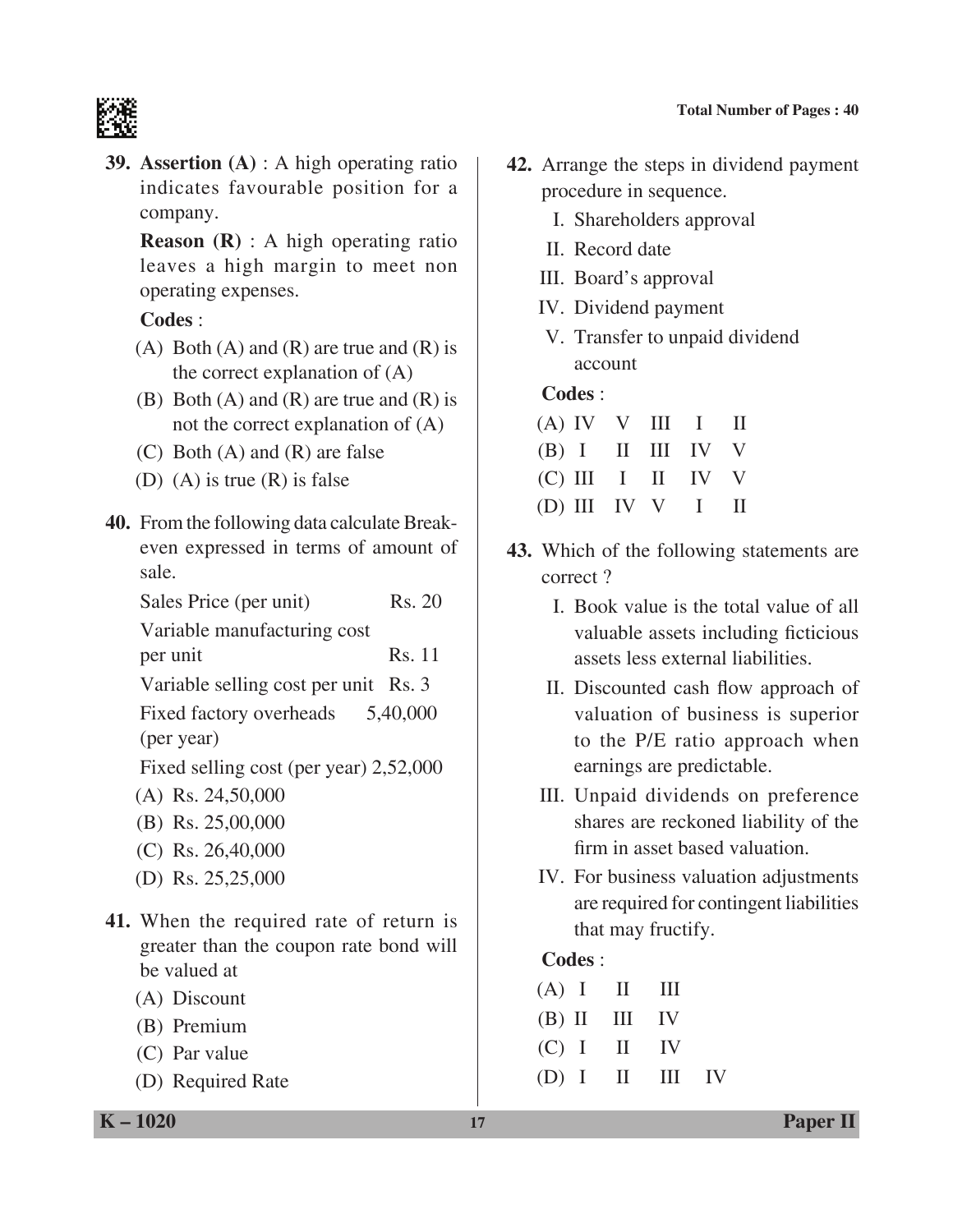#### **Total Number of Pages: 40**



44. ಕೆಳಗಿನದನ್ನು ಹೊಂದಿಸಿ, ಸರಿಯಾದ ಸಂಕೇತಗಳನ್ನು ಸೂಚಿಸಿರಿ.

|                                          | ಪಟ್ಟಿ – I                             |                         |                | ಪಟ್ಟಿ – II     |                                                |
|------------------------------------------|---------------------------------------|-------------------------|----------------|----------------|------------------------------------------------|
|                                          | a. $NPV > 0$                          |                         |                |                | 1. ಪ್ರಸ್ತಾವನೆ ತಿರಸ್ತಾರ                         |
|                                          | b. IRR < ಕಟ್ ಆಫ್ ದರ 2. ಅಸಮಾನ          |                         |                |                |                                                |
|                                          | (ಮುಕ್ತಾಯ)                             |                         |                | ಶ್ರೇಣಿಗಳೊಂದಿಗೆ |                                                |
|                                          |                                       |                         |                |                | ವೆಚ್ಚ ಕಡಿತ ಹೂಡಿಕೆ                              |
|                                          |                                       |                         |                | ಪ್ರಸ್ತಾವನೆಗಳು  |                                                |
|                                          | c. ಸಮಾನ ವಾರ್ಷಿಕ ವೆಚ್ಚ 3. ಬಂಡವಾಳ ಪಡಿತರ |                         |                |                |                                                |
|                                          |                                       |                         |                |                | ಅಡಿಯಲ್ಲಿ ಯೋಜನೆ                                 |
|                                          |                                       |                         |                | ಆಯ್ಕೆ          |                                                |
|                                          |                                       |                         |                |                | d. ಪ್ರಸ್ತುತ ಮೌಲ್ಯಸೂಚಿ   4. ಪ್ರಸ್ತಾವನೆಯ ಸ್ವೀಕಾರ |
|                                          | ಸಂಕೇತಗಳು :                            |                         |                |                |                                                |
|                                          | a                                     | $\mathbf b$             | $\mathbf c$    | d              |                                                |
| (A) 4                                    |                                       | $\mathbf{1}$            | $\overline{2}$ | 3              |                                                |
| $(B)$ 1                                  |                                       | $2 \qquad 3$            |                | $\overline{4}$ |                                                |
| $(C)$ 4                                  |                                       | $\overline{\mathbf{3}}$ | $\overline{2}$ | $\overline{1}$ |                                                |
| $(D)$ 3                                  |                                       | $\overline{2}$          | $\mathbf{1}$   | $\overline{4}$ |                                                |
| 45.  ದೇಶವೊಂದರಲ್ಲಿ ಚಲಾವಣೆಯಲ್ಲಿರುವ ನೋಟುಗಳು |                                       |                         |                |                |                                                |
|                                          |                                       |                         |                |                | (ಕರೆನ್ನಿ) ಇದಕ್ಕೆ ಒಳಪಟ್ಟಲ್ಲಿ ಆ ದೇಶದಲ್ಲಿ         |
|                                          |                                       |                         |                |                | ಹೂಡಿಕೆಯಿಂದ ಬರುವ ಲಾಭಾಂಶದ ಮೇಲೆ ಅದು               |
|                                          | ಪ್ರತಿಕೂಲ ಪರಿಣಾಮ ಬೀರುತ್ತದೆ.            |                         |                |                |                                                |
|                                          | (A) ಮೌಲ್ಯವರ್ಧನೆ                       |                         |                |                |                                                |
|                                          | (B) ಮೌಲ್ಯಹರಣ                          |                         |                |                |                                                |

- (C) ಅಮಾನ್ಯೀಕರಣ
- (D) ಬದಲಾವಣೆ ಇಲ್ಲ

46. 'A' ಕಂಪನಿಯು ಇನ್ನೊಂದು ಕಂಪನಿ'B'ಯನ್ನು ರೂ. 20 ರ ಶೇರೊಂದರ ಮಾರುಕಟ್ಟೆ ದರದಲ್ಲಿ (MPS) ಕೊಂಡುಕೊಳ್ಳುತ್ತದೆ ಮತ್ತು ಇದರ EPS ರೂ. 5 ಆಗಿರುತ್ತದೆ. 1.5 : 1 ವಿನಿಮಯ ಅನುಪಾತದಲ್ಲಿ, 'B' ಕಂಪನಿಯನ್ನು ಪಡೆಯುವಲ್ಲಿ ಬಳಸಲಾದ P/E ಅನುಪಾತ ಯಾವುದಾಗಿತ್ತು ?

- $(A)$  4  $(B)$  5
- $(C)$  6 (D)  $2.67$
- 47. ಕೆಳಗಿನ ಹೇಳಿಕೆಗಳಲ್ಲಿ ಯಾವುದು ಸರಿಯಾಗಿದೆ ?
	- I. ಉಚ್ಚತರ (ಹೈಯರ್) ನಿವ್ದಳ ದುಡಿಯುವ ಬಂಡವಾಳವು ಉಚ್ಚತರ ದ್ರವತೆ ಮತ್ತು ಉಚ್ಚತರ ಲಾಭದಾಯಕತ್ವಕ್ಕೆ ಕಾರಣವಾಗುತ್ತದೆ
	- II. ಸಾಮಾನ್ಯ ನೆಲೆಯಲ್ಲಿ ರಾಜಿ ವಿನಿಮಯ (ಟ್ರೇಡ್ -ಆಫ್) ಯೋಜನೆಯು ಒಂದು ಸೂಕ್ತ ಹಣ ಪೂರೈಕೆ ತಂತ್ರ ಎಂದು ಪರಿಗಣಿಸಲ್ಪಡುತ್ತದೆ
	- III. ಸಾಂಪ,ದಾಯಿಕ ವಿಧಾನವು ದೀರ್ಘಕಾಲೀನ ನಿಧಿಗಳು ಶಾಶ್ವತದ ಮಗಳಿಗೆ ಹಣ ಪೂರೈಸಲು ಬಳಸಲ್ಪಡಬೇಕು ಎಂಬುದನ್ನು ಸಮರ್ಥಿಸುತ್ತದೆ
	- IV. ವ್ಯವಹಾರಚಟುವಟಿಕೆಮಟ್ಟಮತ್ತು ಉದ್ದಿಮೆಯ ದುಡಿಯುವ ಬಂಡವಾಳ ಅಗತ್ಯತೆಗಳ ನಡುವೆ ಒಂದು ಇತ್ಯಾತ್ಮಕ ಸಹಸಂಬಂಧವಿದೆ

#### ಸಂಕೇತಗಳು :

- $(A)$  I  $\mathbf{I}$
- $(B)$  II Ш
- $(C)$  II **IV**
- $(D) III IV$
- 48. ಲಾಭಾಂಶ (ಡಿವಿಡೆಂಡ್) ಪಾವತಿಗೆ ಸಂಬಂಧಿಸಿದಂತೆ, ಯಾವ ಸನ್ನಿವೇಶದಡಿಯಲ್ಲಿ ವಾಲ್ಚರ್ ಮಾದರಿಯು MM ಕಲ್ಪನೆಗೆ ಸಮಾನವಾಗಿರುತ್ತದೆ ?
	- $(A)$   $r > k$  $(B)$  r < k
	- $(C)$   $r = k$ (D)  $r = k = 1$

**Paper II** 

18

 $K - 1020$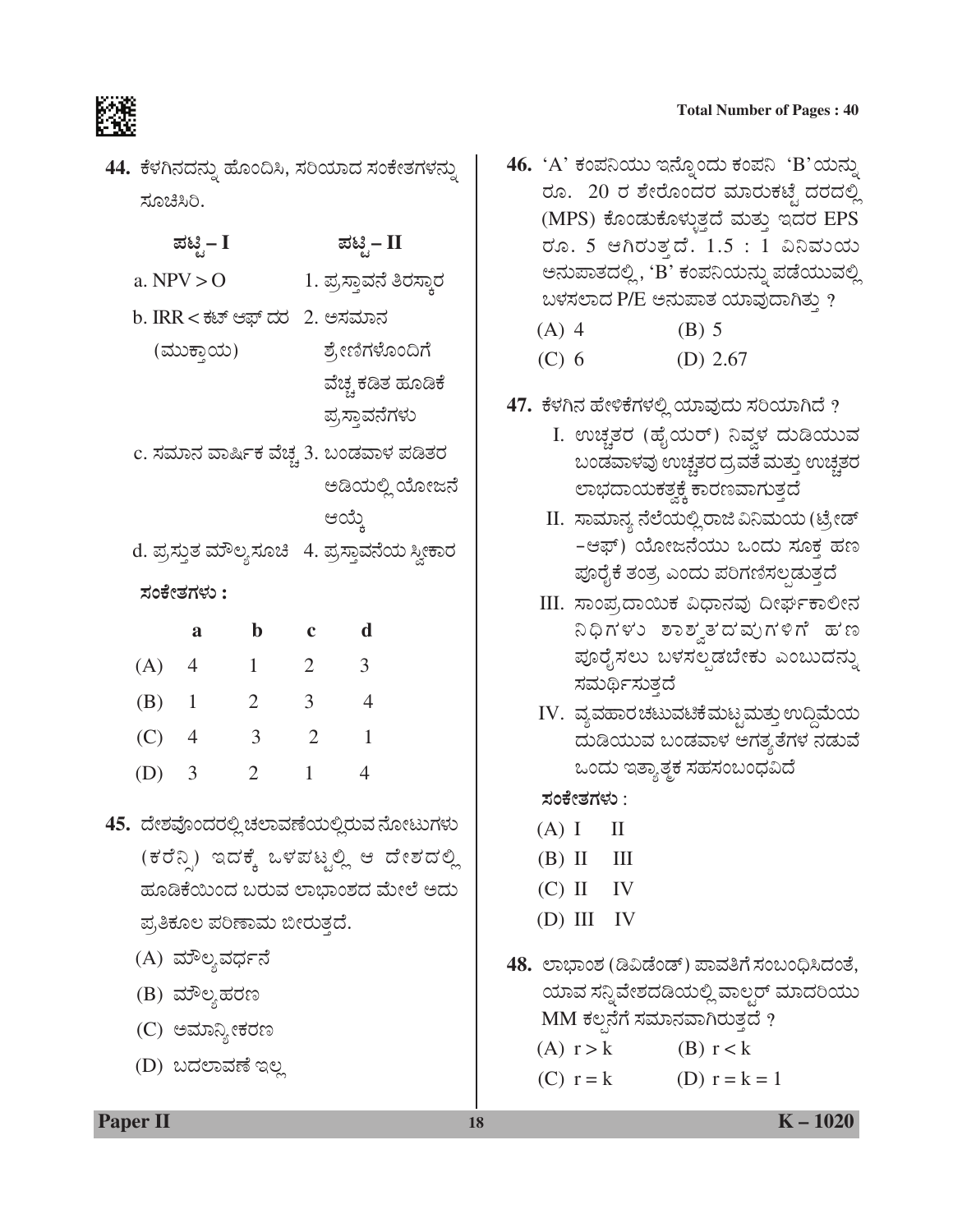

**44.** Match the following and suggest the correct codes.

|                                 | $List-I$         |                | $List - II$                                 |                                           |  |  |  |
|---------------------------------|------------------|----------------|---------------------------------------------|-------------------------------------------|--|--|--|
|                                 | a. $NPV > 0$     |                | 1. Reject the                               |                                           |  |  |  |
|                                 |                  |                |                                             | proposal                                  |  |  |  |
|                                 |                  |                | b. IRR $\lt$ Cut off rate 2. Cost reduction |                                           |  |  |  |
|                                 |                  |                |                                             | investment                                |  |  |  |
|                                 |                  |                |                                             | proposals                                 |  |  |  |
|                                 |                  |                |                                             | with unequal                              |  |  |  |
| lines                           |                  |                |                                             |                                           |  |  |  |
| c. Equivalent annual 3. Project |                  |                |                                             |                                           |  |  |  |
| cost                            |                  |                | selection under                             |                                           |  |  |  |
|                                 |                  |                | capital                                     |                                           |  |  |  |
| rationing                       |                  |                |                                             |                                           |  |  |  |
|                                 | d. Present value |                | 4. Accept the                               |                                           |  |  |  |
|                                 | <b>Index</b>     |                | proposal                                    |                                           |  |  |  |
| <b>Codes:</b>                   |                  |                |                                             |                                           |  |  |  |
|                                 | a                | $\mathbf b$    | $\mathbf c$                                 | d                                         |  |  |  |
| (A)                             | 4                | 1              | $\overline{2}$                              | 3                                         |  |  |  |
| (B)                             | $\mathbf{1}$     | $\overline{2}$ | 3                                           | $\overline{4}$                            |  |  |  |
| $(C)$ 4                         |                  | 3              | $\overline{2}$                              | $\mathbf{1}$                              |  |  |  |
| (D)                             | 3                | $\overline{2}$ | 1                                           | $\overline{4}$                            |  |  |  |
|                                 |                  |                |                                             | 45. Profitability from an investment in a |  |  |  |

- country is adversely affected if the currency of that country is subject to
	- (A) Appreciation
	- (B) Depreciation
	- (C) Demonetization
	- (D) No change
- **46.** 'A' firm acquires another firm 'B' for a Market Price per Share (MPS) of Rs. 20 and its EPS is Rs. 5. For an exchange ratio of 1.5 : 1, what was the P/E ratio used in acquiring firm 'B' ?
	- $(A)$  4 (B) 5  $(C) 6$  (D) 2.67
- **47.** Which one of the following statements are correct ?
	- I. Higher net working capital leads to higher liquidity and higher profitability.
	- II. Trade-off plan, in general, is considered an appropriate financing strategy for working capital.
	- III. Conservative approach warrants that long-term funds should be used to finance the permanent.
	- IV. There is a positive correlation between level of business activity and working capital needs of the firm.

# **Codes** :

- $(A) I \quad II$
- $(B)$  II III
- $(C)$  II IV
- (D) III IV
- **48.** Under what condition is the walter model similar to MM hypothesis with regards to payment of dividends ?
	- (A)  $r > k$  (B)  $r < k$
	- (C)  $r = k$  (D)  $r = k = 1$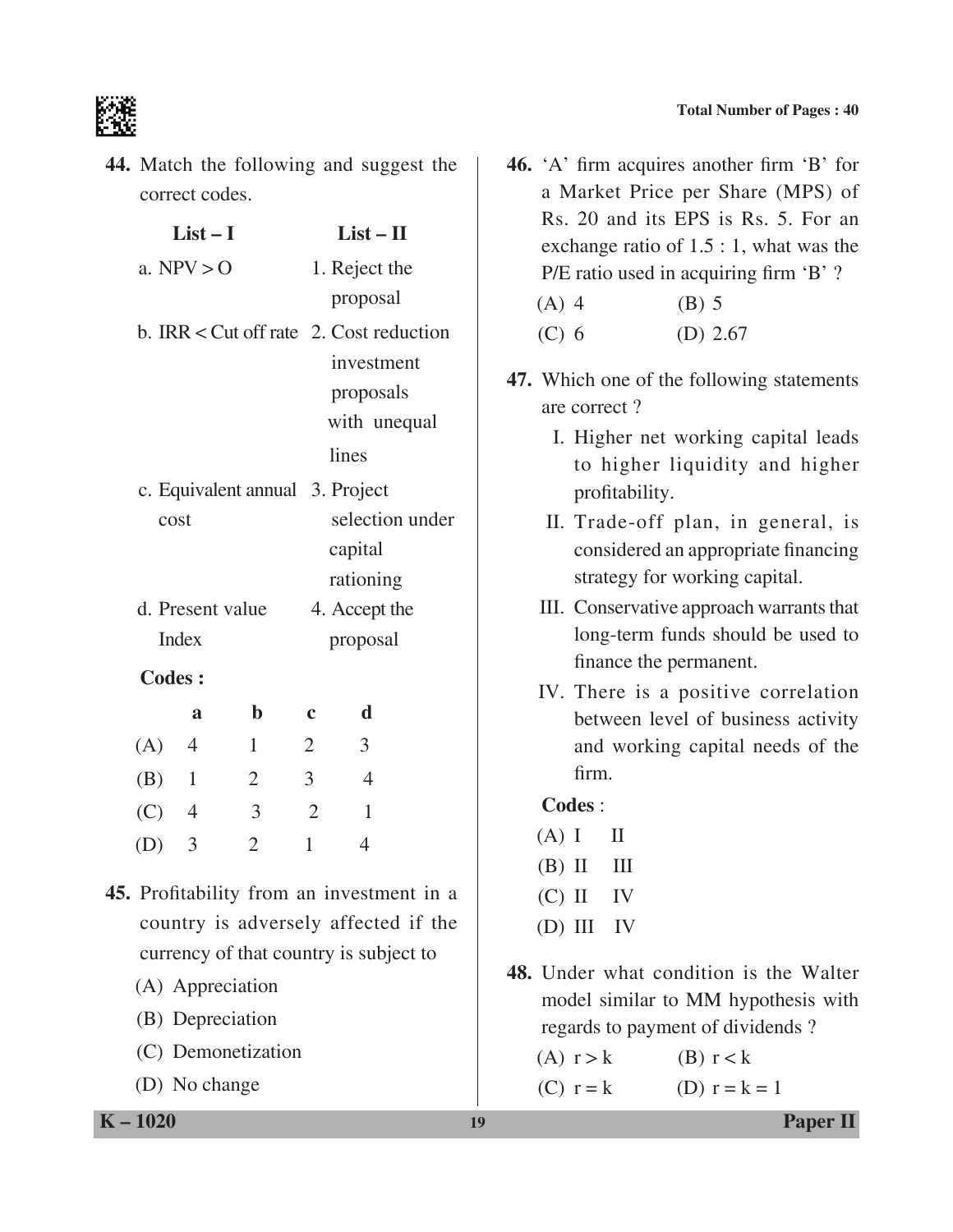#### **Total Number of Pages : 40**



- 49. ಮೂರು ವರ್ಷಗಳಿಗಿಂತ ಕಡಿಮೆ ಪರಿಪಕ್ಕತೆಯ ಅಲ್ಪಾವಧಿಯ ವಿದೇಶಿ ಕರೆನ್ನಿ ಸಾಲಗಳಿಗೆ ಅನುಮೋದನೆ ನೀಡುವುದು
	- (A) ಆರ್ಥಿಕ ವ್ಯವಹಾರಗಳ ಇಲಾಖೆ
	- (B) ಭಾರತದ ರಿಸರ್ವ್ ಬ್ಯಾಂಕ್
	- (C) ಹಣಕಾಸು ಸಚಿವಾಲಯ
	- (D) ವಿದೇಶಿ ಮಂತ್ರಿ
- <mark>50.</mark> ಕೆಳಗಿನವುಗಳಲ್ಲಿ ಯಾವುದು ದುಡಿಯುವ ಬಂಡವಾಳ ಹಣ ಪೂರೈಕೆಯ ಮೂಲ ಆಗಿರುವುದಿಲ್ಲ ?
	- (A) ಫ್ಯಾಕ್ಸರಿಂಗ್
	- (B) ವಾಣಿಜ್ಯ ಪತ್ರಗಳು
	- (C) ವ್ಯಾಪಾರ ಪತ್ತು
	- (D) ಬಾಂಡ್ಗಳು
- 51. ಗುರಿಯಾಗಿ ಉಳ್ಳ ಮಾರುಕಟ್ಟೆಯಲ್ಲಿ ಒಂದು ವಿಶಿಷ್ಟ ಸ್ಥಾನ ಪಡೆಯುವಂತೆ ಕಂಪನಿಯೊಂದರ ಕೊಡುಗ ಮತ್ತು ಪ್ರತಿಮೆಯನ್ನು ವಿನ್ಯಾಸಗೊಳಿಸುವ ಕ್ರಿಯೆ
	- (A) ಬ್ರಾಂಡಿಂಗ್
	- (B) ಸ್ಥಾನೀಕರಿಸುವುದು
	- (C) ಗುರಿಯಾಗಿಸುವುದು
	- (D) ಜಾಹೀರುಪಡಿಸುವುದು
- 52. ತೀವ್ರತೆ ಮೂಲಕ ಬೆಳವಣಿಗೆಗಳನ್ನು ಸಾಧಿಸುವ ತಂತ್ರಗಳು
	- (A) ಮಾರುಕಟ್ಟೆ ಸ್ಕಿಮಿಂಗ್, ಮಾರುಕಟ್ಟೆ ಜಾಗೃತಿ ಮತ್ತು ಉತ್ಪನ್ಧ ಅಭಿವೃದ್ಧಿ
	- (B) ಮಾರುಕಟ್ಟೆ ಒಳಹೊಗ್ಗಿಸುವಿಕೆ, ಮಾರುಕಟ್ಟೆ ಅಭಿವೃದ್ಧಿ ಮತ್ತು ಉತ್ಪನ್ನ ಅಭಿವೃದ್ಧಿ
	- (C) ಮಾರುಕಟ್ಟೆಒಳನುಗ್ಗುವಿಕೆ, ಮಾರುಕಟ್ಟೆ ಅಭಿವೃದ್ಧಿ ಮತ್ತು ಗ್ರಾಹಕ ಸಂಬಂಧ ಮಾರ್ಕೆಟಿಂಗ್
	- (D) ಮಾರುಕಟ್ಟೆ ಸ್ಕಿಮಿಂಗ್, ನಿಚೆ ಮಾರ್ಕೆಟಿಂಗ್ ಮತ್ತು ಉತ್ಪನ್ನ ಅಭಿವೃದ್ಧಿ
- 53. ಸುಧಾರಿತ ಪ್ಯಾಕೇಜಿಂಗ್ ಮತ್ತು ಲೇಬಲಿಂಗ್**ನಂ**ಥ ಸಣ್ಣ ಬದಲಾವಣೆಯೊಂದಿಗೆ ಉತ್ಪನ್ನವೊಂದನ್ನು ಮಾರುಕಟ್ಟೆಗೆ ಬಿಡುವ ಪ್ರಕ್ರಿಯೆಯು
	- (A) ಉತ್ಪನ್ನ ಆವಿಷ್ಕಾರ
	- (B) ಉತ್ಪನ್ನ ಹೊಂದಾವಣೆ
	- (C) ಉತ್ಪನ್ನ ಮಾನಕೀಕರಣ
	- (D) ಉತ್ಪನ್ನ ಪ್ರಾರಂಭ
- 54. ಕೆಳಗಿನವುಗಳಲ್ಲಿ ಯಾವುವು ಅನುಸರಿಸಲಾಗುವ ಸಾಮಾನ್ಯ ಬೆಲೆನಿಗದಿ ವಿಧಾನಗಳಾಗಿವೆ ?
	- I. ವೆಚ್ಚಮತ್ತು ಬೆಲೆ ನಿಗದಿ
	- II. ಚಾಲ್ತಿ ದರ ಬೆಲೆ ನಿಗದಿ
	- III. ಗ್ರಹೀತ ಮೌಲ್ಯ ನಿಗದಿ
	- IV. ವ್ಯಕ್ತೀಕರಿಸಲ್ಪಟ್ಟ ಬೆಲೆ ನಿಗದಿ
	- **ÓÜíPæàñÜWÜÙÜá** :
	- $(A)$  I III IV
	- $(B)$  II III IV
	- $(C)$  I II III
	- $(D) I \quad II \quad IV$
- <mark>55.</mark> ಕೆಳಗಿನವುಗಳಲ್ಲಿ ಯಾವುವು ಸಂವಹನ ಮಿಶ,ಣದ ಅಂಶಗಳಾಗಿವೆ ?
	- I. ಜಾಹೀರಾತು
	- II. ವೈಯಕ್ತಿಕ ಮಾರಾಟ
	- III. ಪ್ರಚಾರ
	- IV. ಬೆಲೆ ನಿಗದಿ
	- **ÓÜíPæàñÜWÜÙÜá** :
	- $(A) I \quad II \quad IV$
	- $(B)$  I II III
	- $(C)$  II III IV
	- $(D) I III IV$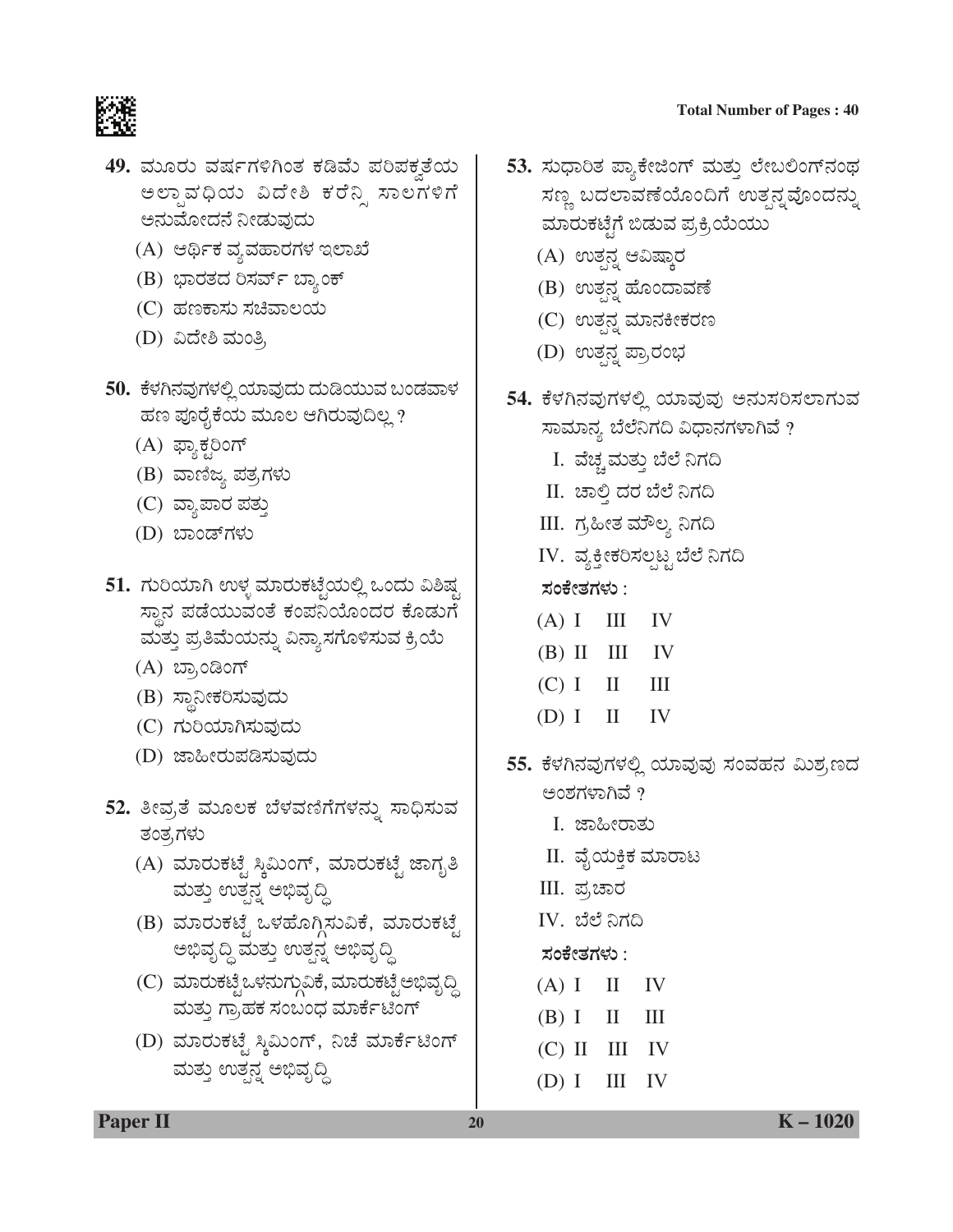

- **49.** Approvals for short term foreign currency loans with a maturity of less than three years are given by
	- (A) Department of Economic Affairs
	- (B) Reserve Bank of India
	- (C) Ministry of Finance
	- (D) Foreign Minister
- **50.** Which one of the following is not a source of working Capital Financing ?
	- (A) Factoring
	- (B) Commercial papers
	- (C) Trade credit
	- (D) Bonds
- **51.** The act of designing a Company's offering and image to occupy a distinctive place in the minds of a target market
	- (A) Branding
	- (B) Positioning
	- (C) Targeting
	- (D) Advertising
- **52.** Strategies for achieving growth through intensification are
	- (A) Market skimming, Market Awareness and Product development
	- (B) Market penetration, Market development and Product development
	- (C) Market penetration, Market development and Customer Relationship Marketing
	- (D) Market Skimming, Niche Marketing and Product development
- **53.** The process of marketing a product with little change such as modified packaging and labelling is
	- (A) Product Invention
	- (B) Product Adaptation
	- (C) Product Standardization
	- (D) Product Launch
- **54.** Which among the following are common pricing methods followed ?
	- I. Cost plus pricing
	- II. Going rate pricing
	- III. Perceived value pricing
	- IV. Personalized pricing

# **Codes** :

| (A) I            | $\mathbf{III}$ | $\mathbf{IV}$ |
|------------------|----------------|---------------|
| $(B)$ II III IV  |                |               |
| (C) I            | $\mathbf{H}$   | Ш             |
| $(D) I \quad II$ |                | $\mathbf{IV}$ |

- **55.** Which among the following are elements of communication mix ?
	- I. Advertising
	- II. Personal selling
	- III. Publicity
	- IV. Pricing
	- **Codes** :
	- $(A) I \quad II \quad IV$
	- $(B) I \quad II \quad III$
	- $(C)$  II III IV
	- (D) I III IV

**K – 1020 21 Paper II**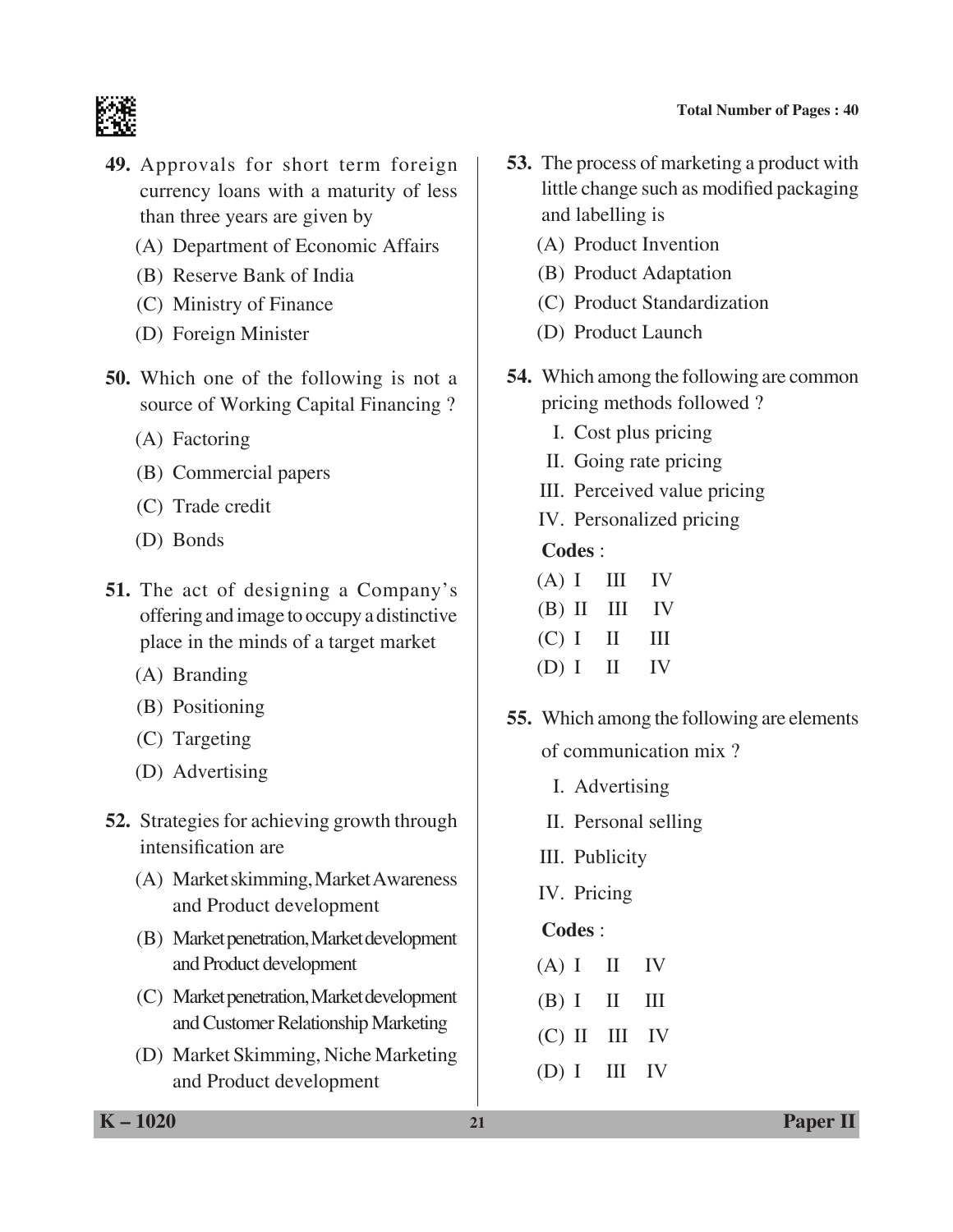

|                                                                                                                                                                               | <b>Total Number of Pages: 40</b>                                                                                                                                                                                                    |  |  |
|-------------------------------------------------------------------------------------------------------------------------------------------------------------------------------|-------------------------------------------------------------------------------------------------------------------------------------------------------------------------------------------------------------------------------------|--|--|
| 56. ಕೆಳಗಿನದನ್ನು ಹೊಂದಿಸಿರಿ :<br>ಪಟ್ಟಿ – I ಪಟ್ಟಿ– II<br>(ಬೆಲೆ ನಿಗದಿ ತಂತ್ರ) (ಉತ್ಪನ್ನ ವರ್ಗ)<br>a. ಕ್ಷಿಪ್ರ ಸ್ಕಿಮಿಂಗ್ 1. ಉದ್ದಿಮೆಯ ಸರಕುಗಳು<br>(ನಾವೀನ್ಯ)                              | 58. ಪ್ರತಿಪಾದನೆ (A) : ವ್ಯವಹಾರ ಸಂಸ್ಥೆಯ<br>ಕಾರ್ಯಾಚರಣೆಗಳು ಪ್ರಾಥಮಿಕ ವ್ಯವಹಾರದ ಆಚೆಗೆ<br>ವಿಸ್ತಾರಗೊಳ್ಳುವುದರಿಂದ ಲಂಬೀಯ ಏಕೀಕರಣವು<br>ಒಂದು ಸಾಮಾನ್ಯ ತಂತ್ರ ಎಂದು ಪರಿಗಣಿಸಲ್ಪಟ್ಟಿದೆ.<br>$\overline{\bm{\mathfrak{so}}}$ ರಣ (R) : ಲಂಬೀಯ ಏಕೀಕರಣವೆಂಬುವುದು |  |  |
| b. ನಿಧಾನ ಸ್ಥಿಮಿಂಗ್ 2. ಗ್ರಾಹಕ ಸರಕುಗಳು<br>c. ಕ್ಷಿಪ್ರ ಪ್ರವೇಶ         3. ಸ್ಥಳೀಯ ಸರಕುಗಳು<br>d. ನಿಧಾನಗತಿಯ 4. FMCG<br>ಪ್ರವೇಶ                                                         | ತಂತ್ರವು ಕಾರ್ಯಕ್ಷಮತೆಗೆ ನೆರವಾಗುವುದೇ ಇಲ್ಲವೆ<br>ಅಡ್ಡಿಯಾಗುವುದೇ ಎಂದು ಖಚಿತಪಡಿಸಿಕೊಳ್ಳಲು<br>ಸಂಮಿಶ್ರ ಅನುಭವಾತ್ಮಕ ಫಲಿತಾಂಶವಾಗಿರುತ್ತದೆ.<br>ಸಂಕೇತಗಳು :                                                                                             |  |  |
| ಸಂಕೇತಗಳು :<br>b c d<br>a<br>$(A)$ 1 2 3 4<br>$4 \qquad 3 \qquad 2 \qquad 1$<br>(B)<br>$(C)$ 3 4 2 1                                                                           | (A) (A) ಮತ್ತು (R) ಸರಿಯಾಗಿವೆ, (R) (A)ಯ<br>ವಿವರಣೆ ಆಗಿರುವುದಿಲ್ಲ<br>(B) (A) ಮತ್ತು (R) ಸರಿಯಾಗಿವೆ, (R) (A)ಯ<br>ಸರಿಯಾದ ವಿವರಣೆ ಆಗಿರುತ್ತದೆ<br>(C) (A) ಸರಿಯಾಗಿದೆ (R) ತಪ್ಪಾಗಿದೆ<br>(D) (R) ಸರಿಯಾಗಿದೆ (A) ತಪ್ಪಾಗಿದೆ                             |  |  |
| $\overline{3}$<br>(D)<br>$\mathbf{1}$<br>$\overline{2}$<br>$\overline{4}$<br>57. ಕೆಳಗಿನದನ್ನು ಹೊಂದಿಸಿರಿ :<br>ಪಟ್ಟಿ– I ಪಟ್ಟಿ– II<br>(ಪೋರ್ಟರ್ <b>ರವರ (ಮೌಲ್ಯ ಶಿಸ್ತುಗಳ ಮಾದರಿ</b> ) | 59.  ಕೆಳಗಿನ ತಂತ್ರ ಜಾರಿಗೊಳಿಸುವಿಕೆ ಹಂತಗಳನ್ನು ಸೂಕ್ತ<br>ಕ್ರಮಾನುಗತಿಯಲ್ಲಿ ವ್ಯವಸ್ಥೆಗೊಳಿಸಿರಿ.<br><u>i. ಕಂಪನಿ ತಂತ್ರ</u>                                                                                                                      |  |  |
| ಸಾಮಾನ್ಯ ತಂತ್ರಗಳು)<br>a. ವ್ಯತ್ಯಾಸೀಕರಣ       1. ಉತ್ಪನ್ನ ಮುಂದಾಳತ್ವ<br>b. ವೆಚ್ಚ ನಾಯಕತ್ವ      2. ಉತ್ಕೃಷ್ಟ ನಿರ್ವಹಣೆ<br>c. ಕೇಂದ್ರಿತ ಗಮನ 3. ಗ್ರಾಹಕ ಆತ್ಮೀಯತೆ<br>ಸಂಕೇತಗಳು :             | ii. ತಾಂತ್ರಿಕ ಪರ್ಯಾಯಗಳು ಮತ್ತು ಆಯ್ಕೆ<br>iii. SBU ಗುರಿಗಳು (ಉದ್ದೇಶಗಳು)<br>iv. SBU ನ SWOT ವಿಶ್ಲೇಷಣೆ<br>v. ಜಾರಿಗೊಳಿಸುವಿಕೆ<br>vi. ಮೌಲ್ಯೀಕರಣ ಮತ್ತು ನಿಯಂತ್ರಣ                                                                                 |  |  |
| $\mathbf b$<br>a<br>$\mathbf c$<br>(A) 2 1<br>$\mathfrak{Z}$<br>(B) $1 \t 2 \t 3$<br>2<br>$\sim$ 1<br>(C)<br>$\overline{3}$                                                   | ಸಂಕೇತಗಳು :<br>$(A)$ i, iii, iv, ii, v, vi<br>$(B)$ i, ii, iii, iv, v, vi<br>$(C)$ ii, iii, iv, v, vi, i                                                                                                                             |  |  |

#### ಸಂಕೇತಗಳು :

- (A) (A) ಮತ್ತು (R) ಸರಿಯಾಗಿವೆ, (R) (A)ಯ ವಿವರಣೆ ಆಗಿರುವುದಿಲ್ಲ
- (B) (A) ಮತ್ತು (R) ಸರಿಯಾಗಿವೆ, (R) (A)ಯ ಸರಿಯಾದ ವಿವರಣೆ ಆಗಿರುತ್ತದೆ
- (C) (A) ಸರಿಯಾಗಿದೆ (R) ತಪ್ಪಾಗಿದೆ
- (D) (R) ಸರಿಯಾಗಿದೆ (A) ತಪ್ಪಾಗಿದೆ
- 59. ಕೆಳಗಿನ ತಂತ್ರ ಜಾರಿಗೊಳಿಸುವಿಕೆ ಹಂತಗಳನ್ನು ಸೂಕ್ತ ಕ್ರಮಾನುಗತಿಯಲ್ಲಿ ವ್ಯವಸ್ಥೆಗೊಳಿಸಿರಿ.
	- i. ಕಂಪನಿ ತಂತ,
	- ii. ತಾಂತ್ರಿಕ ಪರ್ಯಾಯಗಳು ಮತ್ತು ಆಯ್ಕೆ
	- iii. SBU ಗುರಿಗಳು (ಉದ್ದೇಶಗಳು)
	- iv. SBU ನ SWOT ವಿಶ್ಲೇಷಣೆ
	- v. ಜಾರಿಗೊಳಿಸುವಿಕೆ
	- vi. ಮೌಲ್ಯೀಕರಣ ಮತ್ತು ನಿಯಂತ್ರಣ

# ಸಂಕೇತಗಳು :

- $(A)$  i, iii, iv, ii, v, vi
- (B) i, ii, iii, iv, v, vi (C) ii, iii, iv, v, vi, i
- 
- (D) iii, ii, i, iv, v, vi

(D) 3 1 2

**Paper II 22 K** – 1020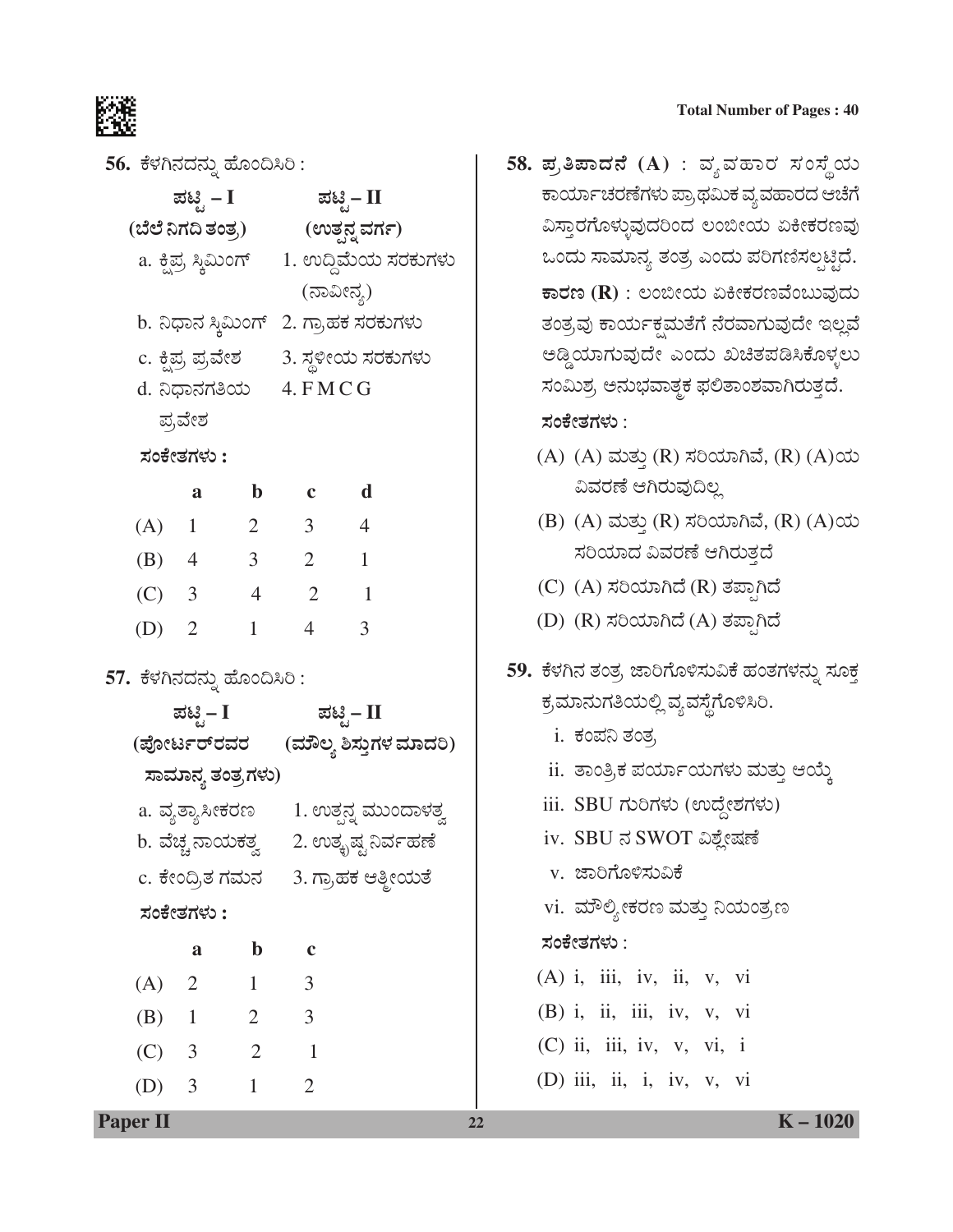

**56.** Match the following :

|                                 |                   | <b>56.</b> Match the following : |                |                                       |  |  |  |
|---------------------------------|-------------------|----------------------------------|----------------|---------------------------------------|--|--|--|
|                                 | $List-I$          |                                  |                | $List - II$                           |  |  |  |
|                                 |                   |                                  |                | (Pricing Strategy) (Product Category) |  |  |  |
|                                 |                   | a. Rapid skimming 1. Industrial  |                |                                       |  |  |  |
|                                 |                   |                                  |                | goods                                 |  |  |  |
|                                 |                   |                                  |                | (Innovative)                          |  |  |  |
|                                 |                   |                                  |                | b. Slow skimming 2. Consumer          |  |  |  |
|                                 |                   |                                  |                | goods                                 |  |  |  |
|                                 |                   |                                  |                | c. Rapid Penetration 3. Local goods   |  |  |  |
|                                 |                   | d. Slow Penetration 4. FMCG      |                |                                       |  |  |  |
| <b>Codes:</b>                   |                   |                                  |                |                                       |  |  |  |
|                                 | a                 | $\mathbf b$                      | $\mathbf c$    | $\mathbf d$                           |  |  |  |
| (A) 1                           |                   | $\overline{2}$                   | $\overline{3}$ | $\overline{4}$                        |  |  |  |
| $(B)$ 4                         |                   | $\overline{3}$                   | 2              | 1                                     |  |  |  |
| $(C)$ 3                         |                   | $\overline{4}$                   | 2              | $\overline{1}$                        |  |  |  |
| (D)                             | $\overline{2}$    | $\mathbf{1}$                     | $\overline{4}$ | 3                                     |  |  |  |
| <b>57.</b> Match the following: |                   |                                  |                |                                       |  |  |  |
|                                 | $List-I$          |                                  |                | $List - II$                           |  |  |  |
|                                 |                   |                                  |                | (Porter's Generic) (Value Disciplines |  |  |  |
|                                 | <b>Strategy</b> ) |                                  |                | <b>Model</b> )                        |  |  |  |
|                                 |                   | a. Differentiation               |                | 1. Product                            |  |  |  |
|                                 |                   |                                  |                | leadership                            |  |  |  |
|                                 |                   | b. Cost leadership               |                | 2. Operation                          |  |  |  |
|                                 |                   |                                  |                | Excellence                            |  |  |  |
| c. Focus                        |                   |                                  |                | 3. Customer                           |  |  |  |
|                                 |                   |                                  |                | Intimacy                              |  |  |  |
| <b>Codes:</b>                   |                   |                                  |                |                                       |  |  |  |
|                                 | a                 | $\mathbf b$                      | $\mathbf c$    |                                       |  |  |  |
| (A)                             | $\overline{2}$    | $\mathbf{1}$                     | 3              |                                       |  |  |  |
| (B)                             | $\mathbf{1}$      | $\overline{2}$                   | 3              |                                       |  |  |  |

**58. Assertion (A)** : Vertical integration is considered as a generic strategy because the firms operations are expanded beyond primary business

 **Reasoning (R)** : Vertical integration is the mixed empirical result to ascertain whether strategy help or hinders the performance.

**Codes** :

- $(A)$   $(A)$  and  $(R)$  are correct,  $(R)$  is not the explanation of (A)
- (B)  $(A)$  and  $(R)$  are correct,  $(R)$  is correct explanation of (A)
- (C) (A) is correct (R) is wrong
- (D) (R) is correct (A) is wrong
- **59.** Arrange the following strategy implementation steps in the proper sequence.
	- i. Corporate strategy
	- ii. Strategic alternatives and choice
	- iii. SBU objectives
	- iv. SWOT analysis of SBU
	- v. Implementation
	- vi. Evaluation and control

#### **Codes** :

 $(A)$  i, iii, iv, ii, v, vi  $(B)$  i, ii, iii, iv, v, vi (C) ii, iii, iv, v, vi, i

(D) iii, ii, i, iv, v, vi

**K – 1020 23 Paper II**

 $(C) 3 2 1$ (D) 3 1 2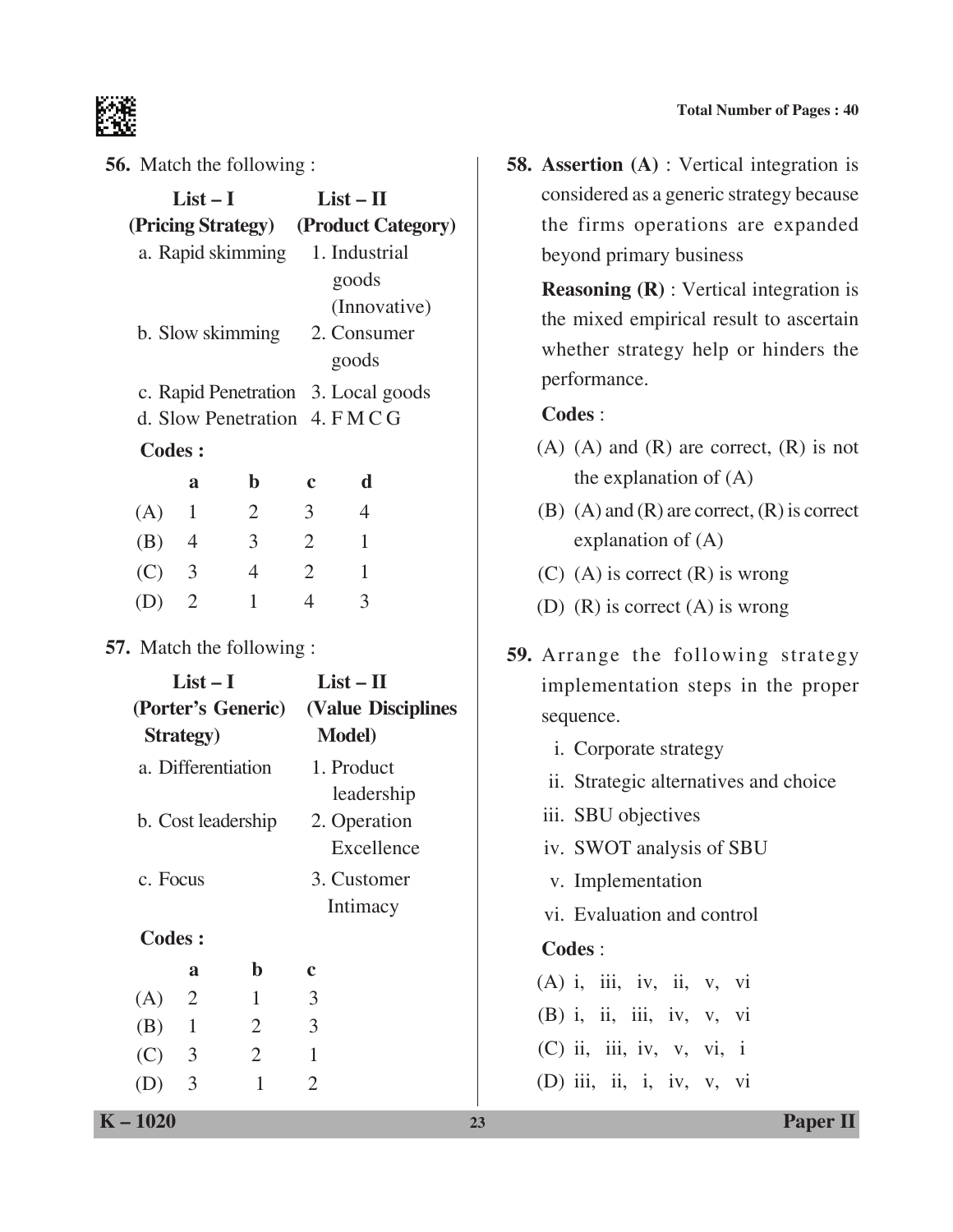

- 60. ಕಾರ್ಯತಂತ್ರ ಯೋಜನೆಯು ಕೆಳಗಿನ ಹಂತಗಳನ್ನು ಒಳಗೊಳ್ಳುತ್ತದೆ. ಸರಿಯಾದ ಕ್ರಮಾನುಗತಿಯಲ್ಲಿ ಅವನ್ನು ವ್ಯವಸ್ಥೆಗೊಳಿಸಿರಿ.
	- \_i. ವಿಭಜನೆ ಯೋಜನೆ
	- ii. ವ್ಯವಹಾರ ಯೋಜನೆ
	- iii. ಕಂಪನಿ ಯೋಜನೆ
	- iv. ಉತ್ಪನ್ನ ಯೋಜನೆ
	- ಸಂಕೇತಗಳು :
	- $(A)$  i, ii, iii, iv
	- $(B)$  iii, i, ii, iv
	- $(C)$  ii, iii, iv, i
	- (D) i, iv, iii, ii
- 61. ಉತ್ಪನ್ನಗಳು, ಸೇವೆಗಳು ಮತ್ತು ಗ್ರಾಹಕರಿಗೆ ವುೌಲ್ಯವರ್ಧನ ಮಾಹಿತಿಯನ್ನು ಒದಗಿಸುವ ಸರಬರಾಜುದಾರರ ಮೂಲಕ ಕೊನೆಯ ಬಳಕೆದಾರನಿಂದ ಪ್ರಮುಖ ವ್ಯವಹಾರ ಪ್ರಕ್ರಿಯೆಗಳ ಏಕೀಕರಣವು ಹೀಗೆ ಉಲ್ಲೇಖಿಸಲ್ಪಡುತ್ತದೆ
	- (A) ಗ್ರಾಹಕ ಸಂಬಂಧ ನಿರ್ವಹಣೆ
	- (B) ಸರಕುಗಳ ನಿರ್ವಹಣೆ
	- (C) ಸರಬರಾಜು ಸರಪಳಿ ನಿರ್ವಹಣೆ
	- (D) ಗ್ರಾಹಕ ಮೌಲ್ಯ
- 62. USP ಅಂದರೆ
	- (A) ಯೂನಿಕ್ ಸೆಲ್ಲಿಂಗ್ ಪಾಯಿಂಟ್
	- (B) ಯೂನಿಕ್ ಸೆಲ್ಲಿಂಗ್ ಪ್ರಿಪೊಸಿಶನ್
	- (C) ಯೂನಿಕ್ ಸೇಲ್ಸ್ ಪಾಯಿಂಟ್
	- (D) ಯೂನಿಕ್ ಸೇಲ್ಸ್ ಪ್ರಿಪೊಸಿಶನ್

63. ಕೆಳಗಿನವುಗಳಲ್ಲಿ ಯಾವುದು ಮೂರು ಚಿಲ್ಲರೆ

ಮಾಲೀಕತ್ವದ ಪ್ರಕಾರಗಳಾಗಿವೆ ?

- I. ಸ್ವತಂತ್ರ ಚಿಲ್ಲರೆ ಮಾರಾಟಗಾರ
- II. ಕಾರ್ಪೋರೇಟ್ ಸರಪಳಿ
- III. ಕರಾರಿನ ಪದ್ಧತಿಗಳು
- IV. ಸಮುದಾಯ ವ್ಯಾಪಾರ ಕೇಂದ್ರ

ಸಂಕೇತಗಳು :

- $(A)$  II, III, IV
- $(B)$  I, III, IV
- $(C)$  I,  $II$ , Ш
- (D) I,  $\prod$ , IV
- 64. ಸೇವೆ ಒದಗಣೆಯ ಕೊನೆಯ ಹಂತದಲ್ಲಿ ಸಂಭವಿಸುವ

ಸೇವೆ ಗುಣಮಟ್ಟ ಅಂತರಗಳನ್ನು ಆಯ್ಕೆ ಮಾಡಿರಿ.

- I. ಗ್ರಾಹಕ ಅಂತರ
- II. ತಿಳುವಳಿಕೆ ಅಂತರ
- III. ಬಟವಾಡೆ ಅಂತರ
- $IV.$  ಸಂವಹನ ಅಂತರ

#### ಸಂಕೇತಗಳು :

- $(A)$  I, II, III
- $(B)$  I, III, IV
- $(C)$  II, III, IV
- (D) I ಮತ್ತು III ಮಾತ್ರ

**Paper II**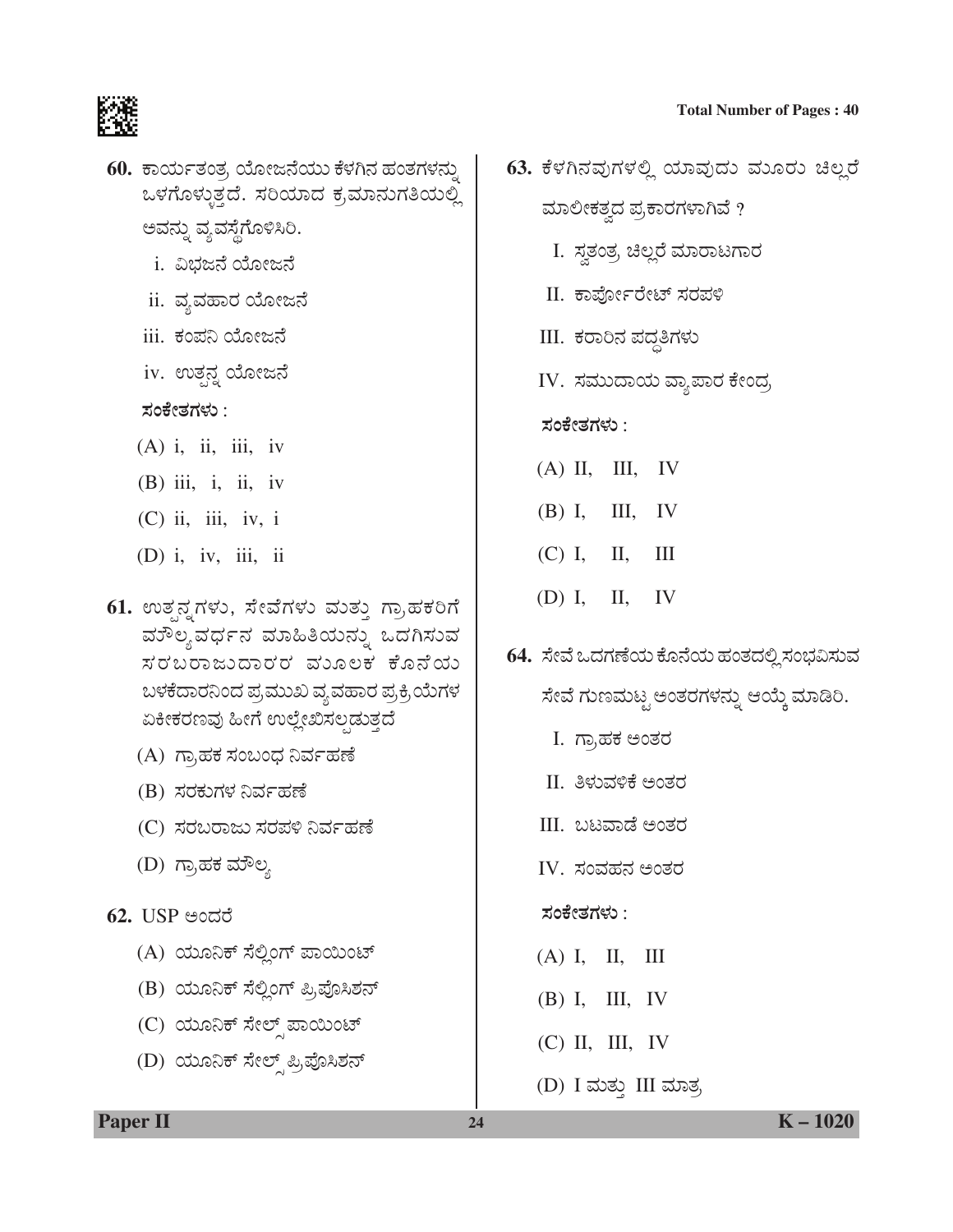

- **60.** Strategic planning involves the following steps. Arrange them in the proper sequence.
	- i. Division planning
	- ii. Business planning
	- iii. Corporate planning
	- iv. Product planning

#### **Codes** :

- $(A)$  i, ii, iii, iv (B) iii, i, ii, iv (C) ii, iii, iv, i (D) i, iv, iii, ii
- **61.** Integration of key business processes from the end user through suppliers that provides products, services and information that add value to customers is referred to as
	- (A) Customer Relationship Management
	- (B) Materials Management
	- (C) Supply Chain Management
	- (D) Customer value
- **62.** USP stands for
	- (A) Unique Selling Point
	- (B) Unique Selling Preposition
	- (C) Unique Sales Point
	- (D) Unique Sales Preposition
- **63.** Which of the following three are the forms of retail ownership ?
	- I. Independent retailer
	- II. Corporate chain
	- III. Contractual systems
	- IV. Community shopping center

# **Codes** :

- $(A)$  II, III, IV
- (B) I, III, IV
- (C) I, II, III
- (D) I, II, IV
- **64.** Select the service quality gaps which occur at the end of service provider.
	- I. Customer gap
	- II. Knowledge gap
	- III. Delivery gap
	- IV. Communication gap

# **Codes** :

- (A) I, II, III
- (B) I, III, IV
- (C) II, III, IV
- (D) I and III only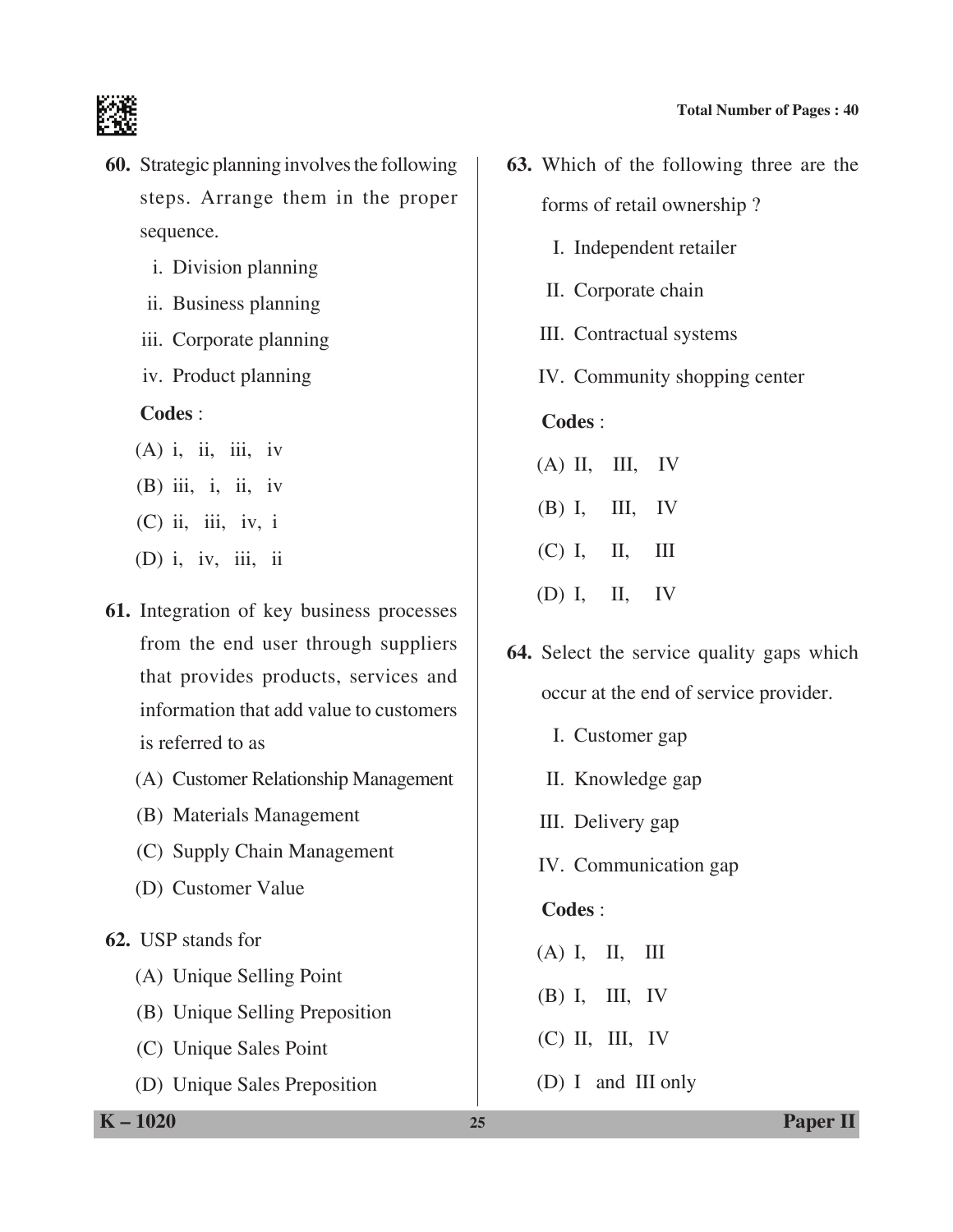

 $65.$  ಕೆಳಗಿನದನ್ನು ಹೊಂದಿಸಿರಿ:

|                 | ಪಟ್ಟಿ – I      |                             |                | ಪಟ್ಟಿ– II      |                                       |               |  |
|-----------------|----------------|-----------------------------|----------------|----------------|---------------------------------------|---------------|--|
| (ಸೇವಾ ಗುಣಮಟೃ)   |                |                             |                | (ವಿವರಣೆ)       |                                       |               |  |
|                 |                | a. ವಿಶ್ವಾಸಾರ್ಹತೆ            |                |                | 1. ದೈಹಿಕ (ಭೌತಿಕ)                      |               |  |
|                 |                |                             |                |                | ಸೌಕರ್ಯಗಳು                             |               |  |
| b. ಸ್ಪಂದಿಸುವಿಕೆ |                |                             |                |                | 2. ಅವಲಂಬನೆ                            |               |  |
| c. ಭರವಸೆ        |                |                             |                |                | 3. ನೆರವಾಗುವ ಇಚ್ಛೆ                     |               |  |
| d. ವಾಸ್ತವಗಳು    |                |                             |                |                | 4. ತಿಳುವಳಿಕೆ                          |               |  |
| ಸಂಕೇತಗಳು :      |                |                             |                |                |                                       |               |  |
|                 | a              | $\mathbf b$                 |                | $c \, d$       |                                       |               |  |
| (A) 1           |                | $\overline{\phantom{a}}$    |                | $3 \quad 4$    |                                       |               |  |
| (B) 2           |                | $\overline{\mathbf{3}}$     |                | $4 \quad 1$    |                                       |               |  |
| (C) 3           |                | $\overline{4}$              |                |                | $1 \quad 2$                           |               |  |
| $(D)$ 4         |                | $\mathbf{1}$                |                | $\overline{2}$ | $\overline{\phantom{a}}$              |               |  |
|                 |                |                             |                |                |                                       |               |  |
|                 |                | 66. ಕೆಳಗಿನದನ್ನು ಹೊಂದಿಸಿರಿ : |                |                |                                       |               |  |
|                 | ಪಟ್ಟಿ – I      |                             |                |                | ಪಟ್ಟಿ– II                             |               |  |
|                 |                | (ಸಂಘಟನೆಗಳ ವಿಧಗಳು)           |                |                | (ವ್ಯಾಪ್ತಿ)                            |               |  |
|                 |                |                             |                |                | a. ರಾಷ್ಷದ ಗಡಿಯಾಚೆಗಿನ   1. ಬಹುಸಂಖ್ಯೆಯ  |               |  |
|                 | ನಿಗಮ           |                             |                |                | ದೇಶಗಳಲ್ಲಿ                             |               |  |
|                 |                |                             |                |                |                                       | ಕಾರ್ಯನಿರ್ವಹಣೆ |  |
|                 |                |                             |                |                | b. ಬಹುರಾಷ್ಟ್ರೀಯ ನಿಗಮ 2. ಅಂತಾರಾಷ್ಟ್ರೀಯ |               |  |
|                 |                |                             |                |                | ವ್ಯಾಪಾರ                               |               |  |
|                 |                | c. ಬಹುರಾಷ್ಟ್ರೀಯ             |                |                | 3. ದೇಶದ                               |               |  |
|                 | ಉದ್ದಿಮೆ        |                             |                |                | ಗಡಿಗಳಾಚೆ                              |               |  |
|                 |                | d. ಜಾಗತಿಕ ನಿಗಮ              |                |                | 4. ವಿಶ್ವ ವ್ಯಾಪಾರ                      |               |  |
| ಸಂಕೇತಗಳು :      |                |                             |                |                |                                       |               |  |
|                 | a              | $\mathbf b$                 | $\mathbf c$    | $\mathbf d$    |                                       |               |  |
| (A)             | $\mathbf{1}$   | 2                           | 3              | $\overline{4}$ |                                       |               |  |
| (B)             | 3              | $\mathbf{1}$                | $\overline{2}$ | $\overline{4}$ |                                       |               |  |
| (C)             | 3              | 2                           | $\mathbf{1}$   | $\overline{4}$ |                                       |               |  |
| (D)             | $\overline{2}$ | $\mathbf{1}$                | $\overline{4}$ | 3              |                                       |               |  |
|                 |                |                             |                |                |                                       |               |  |

- **Total Number of Pages: 40**
- 67. ಪ್ರತಿಪಾದನೆ(A) : ಡಂಪಿಂಗ್ ಇದು ಅಂತಾರಾಷ್ಟೀಯ ವ್ಯಾಪಾರದಲ್ಲಿ ಒಂದು ಅಸಮಂಜಸ ವ್ಯವಹಾರ. ಕಾರಣ ( ${\bf R})$  : ಡಂಪಿಂಗ್ ಒಂದು ಘಾಸಿಗೊಳಿಸುವ ಪರಿಣಾಮದೊಂದಿಗೆ ರಫ್ತುದಾರನಿಗೆ ಬೆಲೆ ಲಾಭವನ್ನು ಒದಗಿಸುತ್ತದೆ. (A) (A) ಸರಿಯಾಗಿದೆ ಮತ್ತು (R) ತಪ್ಪಾಗಿದೆ
	- (B) (A) ಸರಿಯಾಗಿದೆ ಮತ್ತು (R) ಸರಿಯಾಗಿದೆ
	- (C) (A) ತಪ್ಪಾಗಿದೆ ಮತ್ತು (R) ಸರಿಯಾಗಿದೆ
	- (D) (A) ಮತ್ತು (R) ಎರಡೂ ತಪ್ಪಾಗಿದೆ
- 68. ಪ್ರತಿಪಾದನೆ (A) : CRM, ವೈಯಕ್ತಿಕ ಮಾಹಿತಿಯ ಪರಿಣಾಮಕಾರಿ ಬಳಕೆ ಮೂಲಕ ಕಂಪನಿಗಳು ಉತ್ಕೃಷ್ಣ ನೈಜ ಸಮಯ ಗ್ರಾಹಕ ಸೇವೆ ಒದಗಿಸುವುದನ್ನು ಸಾಧ್ಯವಾಗಿಸುತ್ತದೆ.

**ಕಾರಣ (R) : ಮಾರುಕಟೈ–ಸಮೀಕ್ಷೆಯನ್ನು ಆಧರಿಸಿ** ಕಂಪನಿಗಳು ಮಾರುಕಟೈ ಕೊಡುಗೆ, ಸೇವೆಗಳು, ಕಾರ್ಯಕ್ರಮಗಳು ಮತ್ತು ಸಂದೇಶಗಳನ್ನು ಗ್ರಾಹಕೀಕರಣಗೊಳಿಸುತ್ತದೆ.

- (A) (A) ಸರಿಯಾಗಿದೆ (R) ತಪ್ಪಾಗಿದೆ
- (B) (A) ತಪ್ಪಾಗಿದೆ (R) ಸರಿಯಾಗಿದೆ
- (C) (A) ಮತ್ತು (R) ಎರಡೂ ಸರಿಯಾಗಿವೆ
- (D) (A) ಮತ್ತು (R) ಎರಡೂ ತಪ್ಪಾಗಿವೆ
- 69. ಬ್ರ್ಯಾಂಡ್ ಜಾಗೃತಿ ಕೆಳಗಿನ ಹಂತಗಳನ್ನು ಒಳಗೊಳ್ಳುತ್ತದೆ. ಸೂಕ್ತ ಕ್ರಮಾನುಗತಿಯಲ್ಲಿ ಅವುಗಳನ್ನು ವ್ಯವಸ್ಥೆಗೊಳಿಸಿರಿ.
	- i. ಬ್ರ್ಯಾಂಡ್ ಮನ್ನಣೆ
	- ii. ಮನ್ನಣೆ ನೀಡದಿರುವುದು
	- iii. ಬ್ರ್ಯಾಂಡ್ ಪಟ್ಟುಹಿಡಿಯುವುದು
	- iv. ಬ್ರ್ಯಾಂಡ್ ಆದ್ಯತೆ
	- v. ಬ್ರ್ಯಾಂಡ್ ನಿಷ್ದೆ
	- (A) i, ii, iii, iv, v
	- $(B)$  ii, iii, iv, i, v
	- $(C)$  iii, iv, i, ii, v
	- $(D)$  ii, i, iv, iii, v

**Paper II**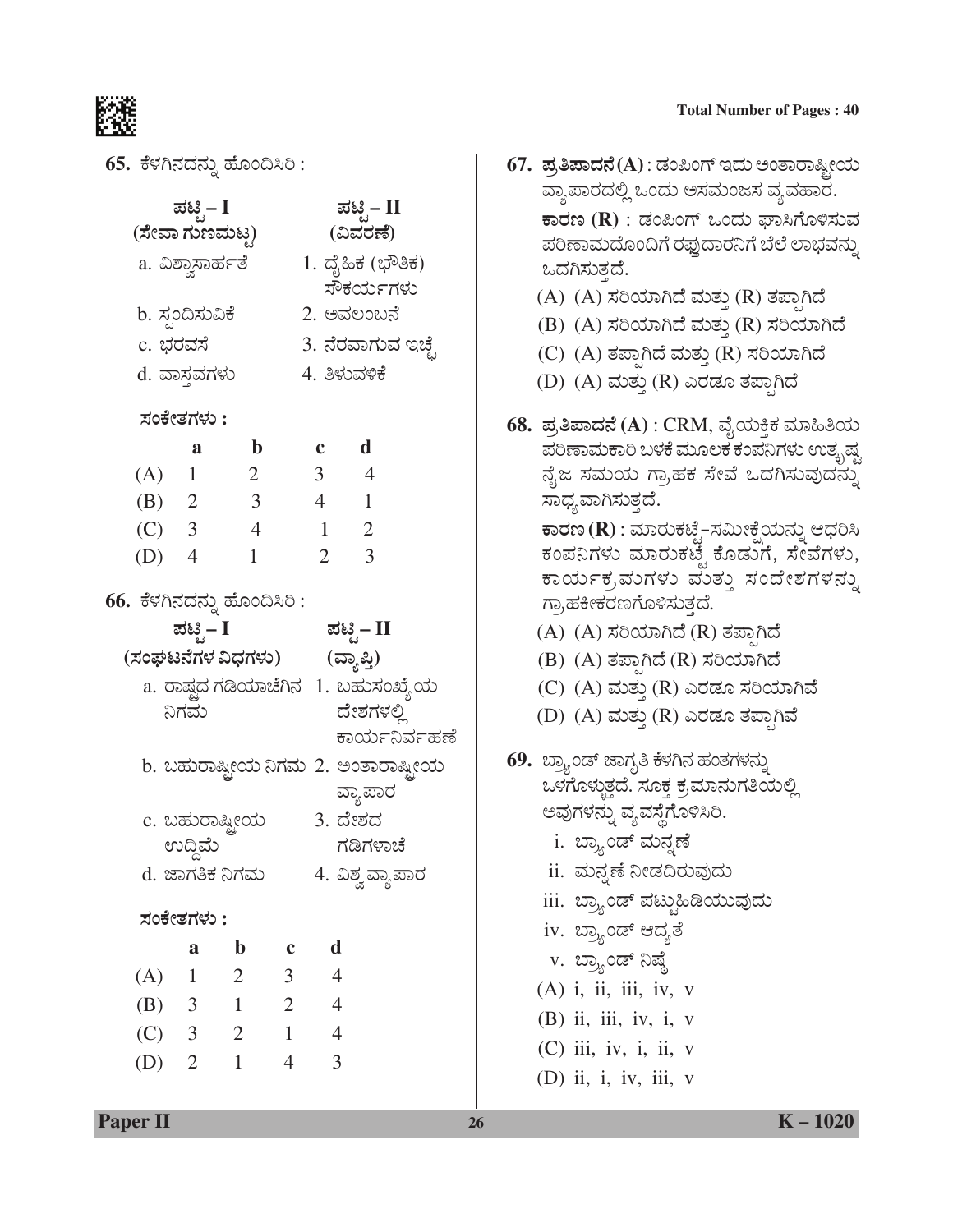

#### **65.** Match the following :

| (Service Quality)<br>(Explanation)<br>a. Reliability<br>1. Physical<br>facilities<br>b. Responsiveness<br>2. Dependability<br>3. Willingness to<br>c. Assurance<br>help<br>4. Knowledge<br>d. Tangibles<br><b>Codes:</b><br>$\mathbf b$<br>d<br>a<br>$\mathbf c$ | $List-I$ | $List - II$     |  |  |  |
|------------------------------------------------------------------------------------------------------------------------------------------------------------------------------------------------------------------------------------------------------------------|----------|-----------------|--|--|--|
|                                                                                                                                                                                                                                                                  |          |                 |  |  |  |
|                                                                                                                                                                                                                                                                  |          |                 |  |  |  |
|                                                                                                                                                                                                                                                                  |          |                 |  |  |  |
|                                                                                                                                                                                                                                                                  |          |                 |  |  |  |
|                                                                                                                                                                                                                                                                  |          |                 |  |  |  |
|                                                                                                                                                                                                                                                                  |          |                 |  |  |  |
|                                                                                                                                                                                                                                                                  |          |                 |  |  |  |
|                                                                                                                                                                                                                                                                  |          |                 |  |  |  |
|                                                                                                                                                                                                                                                                  |          |                 |  |  |  |
| $\overline{4}$<br>$\mathbf{1}$<br>3 <sup>1</sup><br>(A)<br>2                                                                                                                                                                                                     |          |                 |  |  |  |
| $\mathfrak{Z}$<br>$\overline{4}$<br>(B) 2<br>$\mathbf{1}$                                                                                                                                                                                                        |          |                 |  |  |  |
| $\overline{4}$<br>(C) 3<br>$\mathbf{2}$<br>1                                                                                                                                                                                                                     |          |                 |  |  |  |
| 3<br>$\overline{2}$<br>(D)<br>$\overline{4}$<br>$\mathbf{1}$                                                                                                                                                                                                     |          |                 |  |  |  |
| 66. Match the following :                                                                                                                                                                                                                                        |          |                 |  |  |  |
| $List-I$<br>$List-II$                                                                                                                                                                                                                                            |          |                 |  |  |  |
| (Types of<br>(Scope)                                                                                                                                                                                                                                             |          |                 |  |  |  |
| <b>Organisations</b> )                                                                                                                                                                                                                                           |          |                 |  |  |  |
| a. Transnational<br>1. Operations in                                                                                                                                                                                                                             |          |                 |  |  |  |
| multiple<br>Corporation                                                                                                                                                                                                                                          |          |                 |  |  |  |
| countries                                                                                                                                                                                                                                                        |          |                 |  |  |  |
| b. Multinational<br>2. International                                                                                                                                                                                                                             |          |                 |  |  |  |
| Corporation<br>trade                                                                                                                                                                                                                                             |          |                 |  |  |  |
| c. Multinational<br>3. Across                                                                                                                                                                                                                                    |          |                 |  |  |  |
| Enterprise                                                                                                                                                                                                                                                       |          | <b>National</b> |  |  |  |
|                                                                                                                                                                                                                                                                  |          | borders         |  |  |  |
| d. Global                                                                                                                                                                                                                                                        |          | 4. Business in  |  |  |  |
| Corporation<br>the World                                                                                                                                                                                                                                         |          |                 |  |  |  |
| <b>Codes:</b>                                                                                                                                                                                                                                                    |          |                 |  |  |  |
| d<br>$\mathbf b$<br>a<br>c                                                                                                                                                                                                                                       |          |                 |  |  |  |
| $\mathfrak{Z}$<br>4<br>$\mathbf{1}$<br>$\overline{2}$<br>(A)                                                                                                                                                                                                     |          |                 |  |  |  |
| $\overline{c}$<br>$\mathbf{1}$<br>$\overline{4}$<br>(B)<br>3<br>$\overline{3}$<br>$\overline{4}$<br>$\overline{2}$<br>$\mathbf{1}$<br>(C)                                                                                                                        |          |                 |  |  |  |
| $\overline{2}$<br>$\overline{3}$<br>$\overline{4}$<br>$\mathbf{1}$<br>(D)                                                                                                                                                                                        |          |                 |  |  |  |

**67. Assertion (A)** : Dumping is an 'unfair' trade practice in international trade.

 **Reasoning (R)** : Dumping provides price benefit to the exporter with an injuring effect.

- $(A)$   $(A)$  is correct and  $(R)$  is wrong
- (B) (A) is correct and (R) is correct
- (C) (A) is wrong and (R) is correct
- (D) Both (A) and (R) are wrong
- **68. Assertion (A)** : CRM enables companies to provide excellent real-time customer service through the effective use of individual information.

 **Reasoning (R)** : Based on market-survey, companies customize market offering, services, programs and messages.

- $(A)$   $(A)$  is correct,  $(R)$  is wrong
- (B) (A) is wrong, (R) is correct
- (C) Both (A) and (R) are correct
- (D) Both (A) and (R) are wrong
- **69.** Brand awareness involves the following steps. Arrange them in the proper sequence.
	- i. Brand recognition
	- ii. Non-recognition
	- iii. Brand insistence
	- iv. brand preference
	- v. Brand loyalty
	- (A) i, ii, iii, iv, v
	- (B) ii, iii, iv, i, v
	- $(C)$  iii, iv, i, ii, v
	- (D) ii, i, iv, iii, v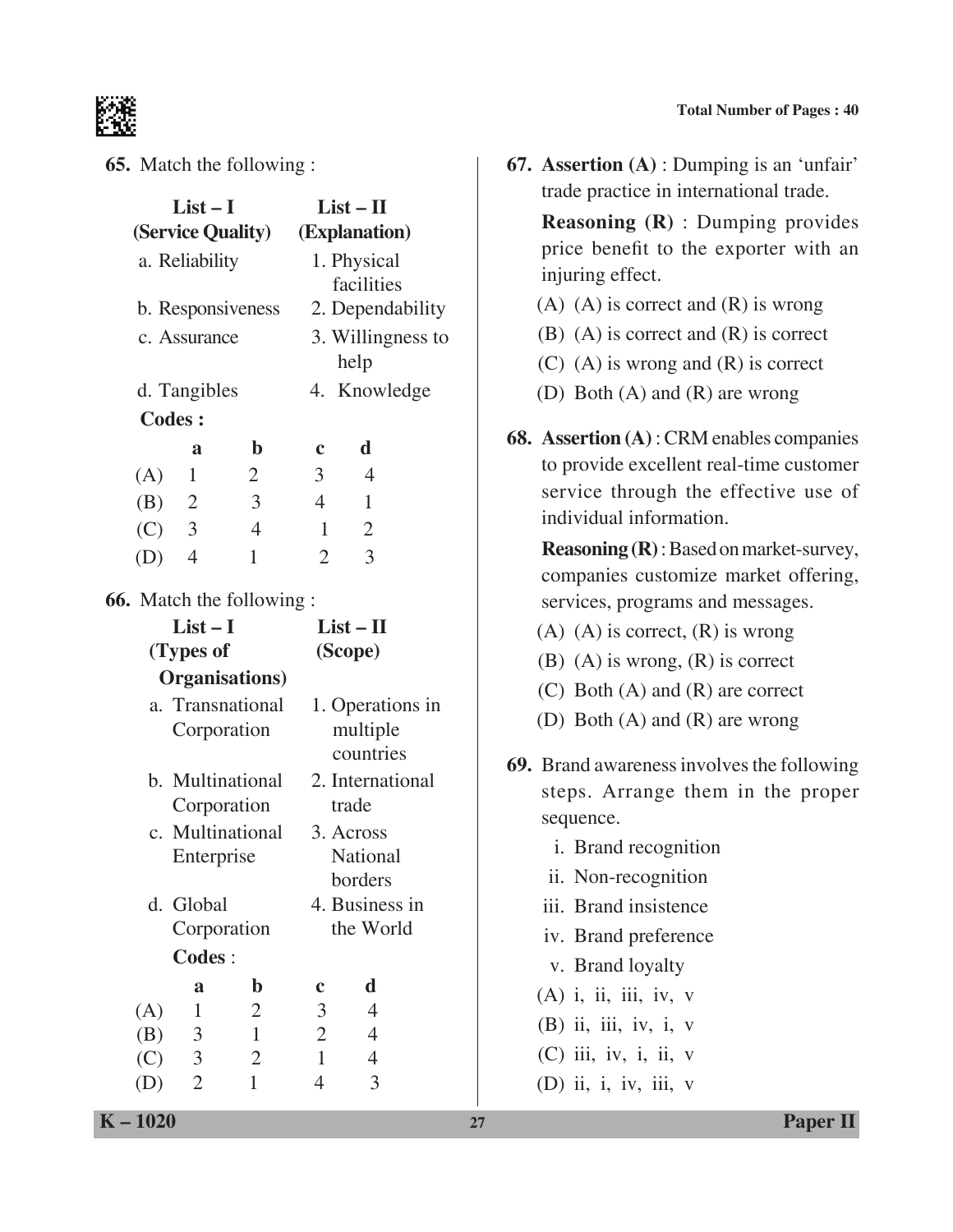

- 70. ಗ್ರಾಹಕ ಖರೀದಿ ವರ್ತನೆಯ ಹಂತಗಳನ್ನು ಸರಿಯಾದ ಕ್ರಮಾನುಗತಿಯಲ್ಲಿ ವ್ಯವಸ್ಥೆಗೊಳಿಸಿರಿ.
	- i. ಮಾಹಿತಿಗಾಗಿ ಹುಡುಕಾಟ
	- ii. ಅಗತ್ಯತೆ ಗುರುತಿಸುವಿಕೆ
	- <u>iii. ಖರೀದಿ ನಿರ್ಧಾರ</u>
	- iv. ಪರ್ಯಾಯಗಳನ್ನು ಅಂದಾಜಿಸುವುದು
	- v. ಖರೀದಿ ನಂತರದ ಮೌಲ್ಯೀಕರಣ
	- $(A)$  iii, iv, i, ii, v
	- $(B)$  ii, i, iv, iii, v
	- $(C)$  i, ii, iii, iv, v
	- $(D)$  iv, iii, v, ii, i
- 71. ಪ್ರಶ್ನಾವಳಿಯೊಂದಕ್ಕೆ ಪ್ರಶ್ನೆಗಳನ್ನು ಸಿದ್ಧಪಡಿಸುವಾಗ ಒಂದಕ್ಕಿಂತ ಜಾಸ್ತಿ ಉತ್ತರಕ್ಕೆ ಅವಕಾಶ ಮಾಡಿಕೊಡುವ ಪ್ರಶ್ನೆಯನ್ನು ಹೀಗೆನ್ನುತ್ತಾರೆ
	- (A) ಅನೇಕಾರ್ಥಗಳ ಪ್ರಶ್ನೆ
	- (B) ದ್ವಂದ್ವಾರ್ಥಕ ಪ್ರಶ್ನೆ
	- (C) ಸಕಾರಾತ್ಮಕ ಪ್ರಶ್ನೆ
	- (D) ನಕಾರಾತ್ಮಕ ಪ್ರಶ್ನೆ
- 72. ಸಂಖ್ಯೆ ಗಳು 5, 8, 6, 3 ಮತ್ತು 4 ರ ಮಾಧ್ಯ ದ ಮಾಧ್ಯ ವಿಚಲನ ಮೌಲ್ಯವು
	- $(A) 5.20$
	- $(B)$  7.20
	- $(C)$  1.44
	- (D)  $2.23$

73. ಪಾಯ್ಷನ್ಸ್ ಹಂಚಿಕೆಯೊಂದರಲ್ಲಿ

(A) ವ್ಯತ್ಯಯ=½ ಮಾಧ್ಯ (B) ವ್ಯತ್ಯಯ=3 ಮಾಧ್ಯ (C) 3 ವ್ಯತ್ಯಯ = ಮಾಧ್ಯ (D) ವ್ಯತ್ಯಯ= ಮಾಧ್ಯ

- 74. ಒಂಟಿ ಸರ್ವರ್ ಮಾದರಿಯಲ್ಲಿ, ಆಗಮನವು ಗಂಟೆಗೆ 30ರ ದರದಲ್ಲಿ ಮತ್ತು ಸೇವಾ ಸಾಮರ್ಥ್ಯ ಗಂಟೆಗೆ 40ರ ದರದಲ್ಲಿ ಇವೆಯಾದರೆ ಬಿಡುವಿನ ಸಮಯ ಅಂಶ
	- $(A)$  0.25
	- $(B) 0.75$
	- $(C)$  10
	- (D)  $1.25$
- 75. ಕೈ-ಸ್ಕ್ವೇರ್  $(\chi^2)$  ಹಂಚಿಕೆಯ ಮಾಧ್ಯ ಮತ್ತು ವ್ಯತ್ಯಯ (ಮೀನ್ ಮತ್ತು ವೇರಿಯನ್ಸ್)
	- (A)  $\mu = v$  ಮತ್ತು  $\sigma^2 = 2v$
	- (B)  $\mu = 2v$  ಮತ್ತು σ<sup>2</sup> = v
	- (C)  $\mu = v$  ಮತ್ತು σ<sup>2</sup> = 1/2 v
	- (D)  $\mu = \frac{1}{2}$  v ಮತ್ತು σ<sup>2</sup> = v
- 76. 16 ಮಾದರಿ (ಸ್ಯಾಂಪಲ್) ಬ್ಯಾಟೇನ್ ನ ಜೀವಿತಾವಧಿಯು 4 ಗಂಟೆಗಳ ಮಾನಕ ವಿಚಲನದೊಂದಿಗೆ 85 ಗಂಟೆಗಳು ಎಂದು ಕಂಡುಕೊಳ್ಳಲಾಯಿತು. ಕಂಪನಿಯ ಸರಾಸರಿ ಮಾಧ್ಯ ಜೀವಿತಾವಧಿಯು 75 ಗಂಟೆಗಳು ಎಂದು ಹೇಳಿಕೊಳ್ಳುತ್ತಿದೆ. ಊಹನೆಯನ್ನು ಪರೀಕ್ಷಿಸುತ್ತಾ, ಪರೀಕ್ಷೆ ಸಂಖ್ಯಾಶಾಸ್ತ್ರ ವರೌಲ್ಯವನ್ನು ಹೀಗೆ ಪಡೆದುಕೊಳ್ಳಲಾಗಿದೆ

$$
(A) \frac{1}{10}
$$

- $(B)$  100
- $(C) 0.1$
- (D)  $10$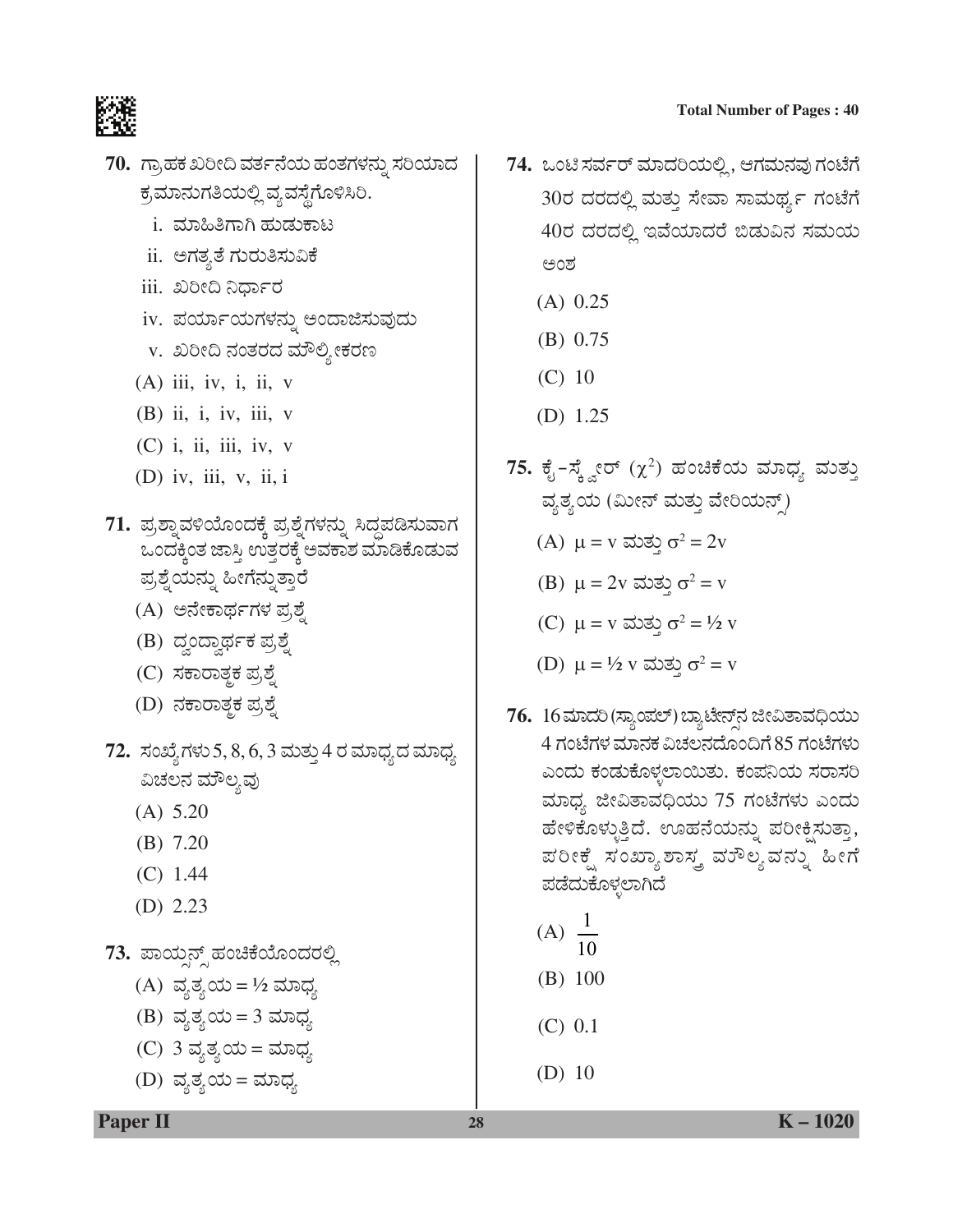

- **70.** Arrange the stages of consumer buying behaviour in proper sequence.
	- i. Search for information
	- ii. Need recognition
	- iii. Purchase decision
	- iv. Evaluating alternatives
	- v. Post-purchase evaluation
	- $(A)$  iii, iv, i, ii, v
	- (B) ii, i, iv, iii, v
	- $(C)$  i, ii, iii, iv, v
	- (D) iv, iii, v, ii, i
- **71.** While preparing questions for a questionnaire, any question tends to have more than one answer is called as
	- (A) Ambiguous question
	- (B) Double barreled question
	- (C) Positive question
	- (D) Negative question
- **72.** The value of Mean Deviation about mean for the numbers 5, 8, 6, 3 and 4 is
	- (A) 5.20
	- (B) 7.20
	- (C) 1.44
	- (D) 2.23

**73.** In a poisson's distribution

- (A) Variance  $= \frac{1}{2}$  Mean
- (B) Variance = 3 Mean
- (C)  $3 \text{ Variance} = \text{Mean}$
- (D) Variance = Mean
- **74.** The arrival is at the rate of 30/hour and service capacity is in the rate of 40/hour in a single server Model. The Idle time factor is
	- (A) 0.25
	- (B) 0.75
	- (C) 10
	- (D) 1.25
- **75.** The Mean and Variance of Chi-square  $(\chi^2)$ distribution are
	- (A)  $\mu = v$  and  $\sigma^2 = 2v$
	- (B)  $\mu = 2v$  and  $\sigma^2 = v$
	- (C)  $\mu = v$  and  $\sigma^2 = \frac{1}{2}v$
	- (D)  $\mu = \frac{1}{2}$  v and  $\sigma^2 = v$
- **76.** The life time of 16 sample battanes is found to be 85 hours with standard deviation of 4 hours. The Company claims that the average meanlife is 75 hours. While testing the hypothesis, the test statistic value is obtained as
	- (A)  $\frac{1}{1}$ 10 (B) 100 (C) 0.1
	- (D) 10

**K – 1020 29 Paper II**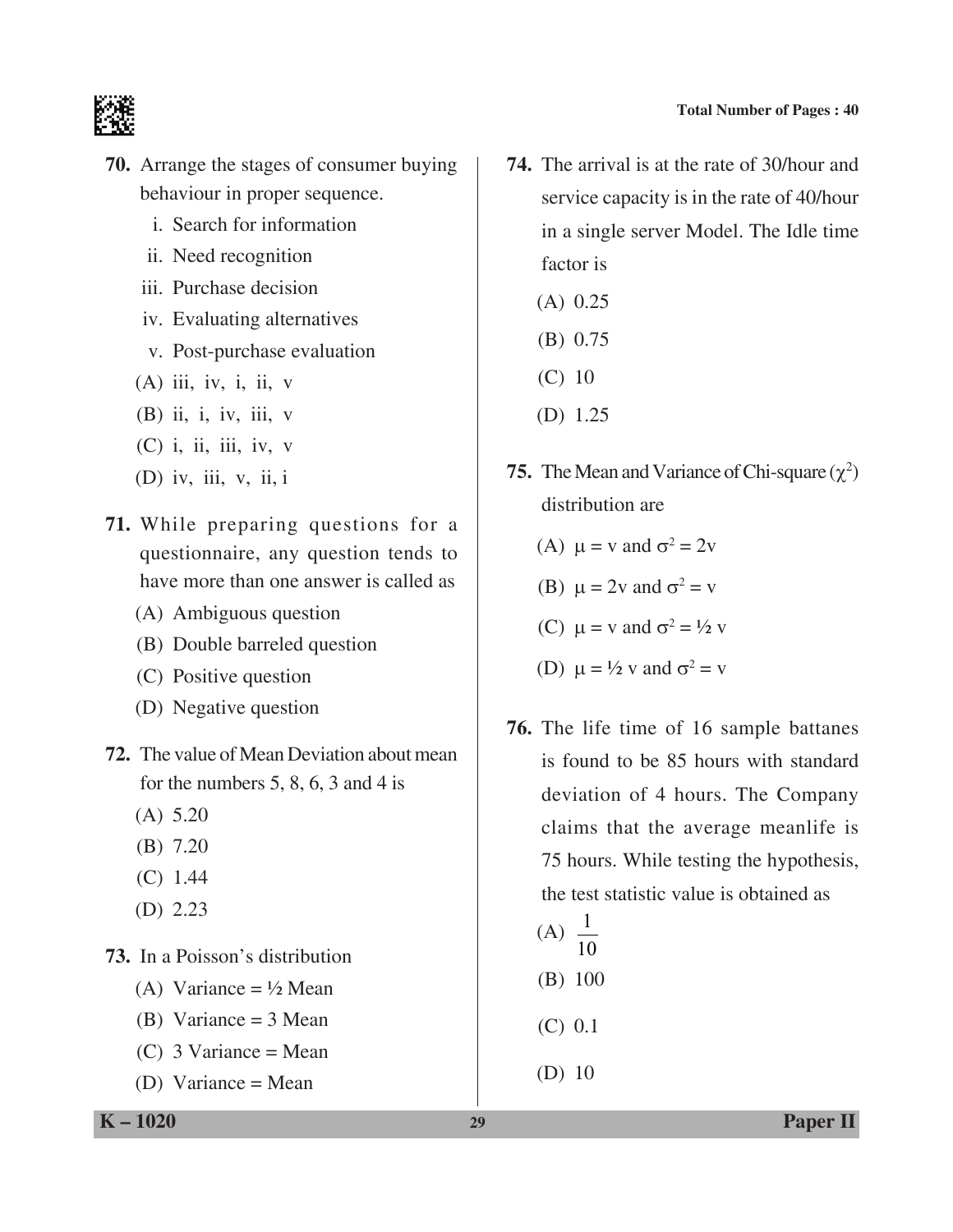

| 77.  ಎರಡು ವೀಕ್ಷಣೆಗಳ AM ಮತ್ತು GM ಅನುಕ್ರಮವಾಗಿ    |
|------------------------------------------------|
| 5 ಮತ್ತು 4 ಆಗಿರುತ್ತವೆ. ಈ ಎರಡು ಸಂಖ್ಯೆಗಳು         |
| (A) $10 \text{ and } 8$ (B) $4 \text{ and } 2$ |

(C)  $8 \text{ and } 2$  (D)  $2.5 \text{ and } 2$ 

78. ಕೆಳಗಿನದನ್ನು ಹೊಂದಿಸಿರಿ:

|                         | ಪಟಿೖೆ− I       |                                                                                                         |                | ಪಟಿೖ – II                        |                                                                                                                                                                        | $(D)$ ) တာဆုံ 1                                                                       |  |
|-------------------------|----------------|---------------------------------------------------------------------------------------------------------|----------------|----------------------------------|------------------------------------------------------------------------------------------------------------------------------------------------------------------------|---------------------------------------------------------------------------------------|--|
|                         | a. DMAIC       |                                                                                                         |                | 1. ಗ್ರಾಫಿಕಲ್ ಇಂಟರ್               |                                                                                                                                                                        | (C) 2 ಮತ್ತು 4                                                                         |  |
|                         | ವಿಧಾನಶಾಸ್ತ್ರ   |                                                                                                         |                | ಆ್ಯಕ್ಷಿವ್ ಕಂಪ್ಯೂಟಿಂಗ್<br>ನೊಂದಿಗೆ |                                                                                                                                                                        | (D) 4 ಮತ್ತು 2                                                                         |  |
| b. CRAFT<br>ಪ್ರೋಗ್ರ್ಯಾಂ |                | ಕಂಪ್ಯೂ ಟರೀಕೃತ<br>ಅಲಾವಧಿ<br>ಶೆಡ್ಯೂ ಲಿಂಗ್<br>2. ಏಕೀಕೃತ<br>ಡೇಟಾಬೇಸ್<br>ಆಧಾರಿತ ಸಂಪನ್ಮೂಲ<br>ಯೋಜನೆ            |                |                                  | 80. ಉತ್ಪಾದಿಸಲ್ಪಟ್ಟ ಎಂಜಿನುಗಳ $10\%$ ಗೆ ವಾರಂಟ<br>ಬದಲಿಕೆಯ ಅಗತ್ಯವಿದೆ ಎಂದು ಭಾವಿಸಿದರೆ<br>100 ಎಂಜಿನ್ಗಳು ಉತ್ಪಾದಿಸಲ್ಪಟ್ಟಿದ್ದಲ್ಲಿ ದೋಷಮಟ್ಟ<br>ಮಾಧ್ಯ ಮತ್ತು ಮಾನಕ ವಿಚಲನ ಇವಾಗಿರುತ್ತವೆ |                                                                                       |  |
| ಶೆಡ್ಯೂಲ್                |                | c. ಸೀಮಿತ ಸಾಮರ್ಥ್ಯ 3. ಬದಲಿ ಇಲಾಖೆಯ<br>ವಿನ್ಯಾಸ ನಿರ್ಧಾರ<br>ತಳೆಯುವುದನ್ನು<br>ಪರೀಕ್ಷಿಸುವಲ್ಲಿ<br>ಸಹಾಯ ಮಾಡುತ್ತದೆ |                |                                  | (A) $\mu = 9$ ಮತ್ತು σ = 10<br>(B) $\mu = 3$ ಮತ್ತು $\sigma = 10$<br>(C) $\mu = 10$ ಮತ್ತು σ = 3<br>(D) $\mu = 10$ ಮತ್ತು σ = 9                                            |                                                                                       |  |
| d. ERP                  |                |                                                                                                         |                | 4.6-ಸಿಗ್ಧ ಪ್ರಕ್ರಿಯೆ              |                                                                                                                                                                        |                                                                                       |  |
|                         | ಸಂಕೇತಗಳು :     |                                                                                                         |                |                                  |                                                                                                                                                                        | 81. ಜಾಗತಿಕ ಆರ್ಥಿಕ ಸ್ಥಿರತೆ ವರದಿ ಮತ್ತು ವಿಶ್ವ ಆರ್ಥಿ:<br>ಹೊರನೋಟ – ಇವುಗಳು __________ ನೀಡುವ |  |
|                         | a              | $\mathbf b$                                                                                             | $\mathbf{c}$   | $\mathbf d$                      |                                                                                                                                                                        | ಎರಡು ವರದಿಗಳಾಗಿವೆ.                                                                     |  |
| (A)                     | $\overline{4}$ | 3 <sup>7</sup>                                                                                          | 1              | $\overline{2}$                   |                                                                                                                                                                        | $(A)$ ILO                                                                             |  |
| (B)                     | $\overline{2}$ | 3 <sup>7</sup>                                                                                          | $\overline{4}$ | $\mathbf{1}$                     |                                                                                                                                                                        | (B) ವಿಶ್ವಬ್ಯಾಂಕ್                                                                      |  |
| $(C)$ 1                 |                |                                                                                                         | $2 \qquad 3$   | $\overline{4}$                   |                                                                                                                                                                        | (C) ಏಶಿಯನ್ ಅಭಿವೃದ್ಧಿ ಬ್ಯಾಂಕ್                                                          |  |
|                         | $(D)$ 2        | $1 \quad \blacksquare$                                                                                  | $\overline{4}$ | 3                                |                                                                                                                                                                        | (D) IMF (ಅಂತಾರಾಷ್ಟೀಯ ಆರ್ಥಿಕ ನಿಧಿ)                                                     |  |
| <b>Paper II</b>         |                |                                                                                                         |                |                                  | 30                                                                                                                                                                     | $K - 1020$                                                                            |  |

- 79. ಸಮಾಶ್ರಯಣಗಳ ರೇಖೆಗಳು (ಲೈನ್ಸ್ ಆಫ್ ರಿಗ್ರೆಶನ್ಸ್) ಅನುಕ್ರಮವಾಗಿ 7x – 3y – 18 = 0 ಮತ್ತು  $4x - y - 11 = 0$  ಆಗಿರುವಲ್ಲಿ, x ಮತ್ತು y ಗಳ AM ಇವಾಗುತ್ತವೆ
	- $(A)$  0 ಮತ್ತು 4
	- $(B)$  3 ಮತ್ತು 1
	- (C) 2 ಮತ್ತು 4
	- (D) 4 ಮತ್ತು 2
- 80. ಉತ್ಪಾದಿಸಲ್ಪಟ್ಟ ಎಂಜಿನುಗಳ10%ಗೆ ವಾರಂಟಿ ಬದಲಿಕೆಯ ಅಗತ್ಯವಿದೆ ಎಂದು ಭಾವಿಸಿದರೆ,  $100$  ಎಂಜಿನ್ $\vec{n}$ ಳು ಉತ್ಪಾದಿಸಲ್ಪಟ್ಟಿದ್ದಲ್ಲಿ ದೋಷಮಟ್ಟದ ಮಾಧ್ಯ ಮತ್ತು ಮಾನಕ ವಿಚಲನ ಇವಾಗಿರುತ್ತವೆ
	- (A)  $\mu = 9$  ಮತ್ತು σ = 10
	- (B)  $\mu = 3$  ಮತ್ತು σ = 10
	- (C)  $μ = 10$  ಮತ $σ = 3$
	- (D)  $\mu = 10$  ಮತ್ತು σ = 9
- 81. ಜಾಗತಿಕ ಆರ್ಥಿಕ ಸ್ಥಿರತೆ ವರದಿ ಮತ್ತು ವಿಶ್ವ ಆರ್ಥಿಕ ಹೊರನೋಟ – ಇವುಗಳು \_\_\_\_\_\_\_\_\_\_ ನೀಡುವ ಎರಡು ವರದಿಗಳಾಗಿವೆ.
	- (A) ILO
	- (B) ವಿಶ್ವ ಬ್ಯಾಂಕ್
	- (C) ಏಶಿಯನ್ ಅಭಿವೃದ್ಧಿ ಬ್ಯಾಂಕ್
	- (D) IMF (ಅಂತಾರಾಷ್ಟ್ರೀಯ ಆರ್ಥಿಕ ನಿಧಿ)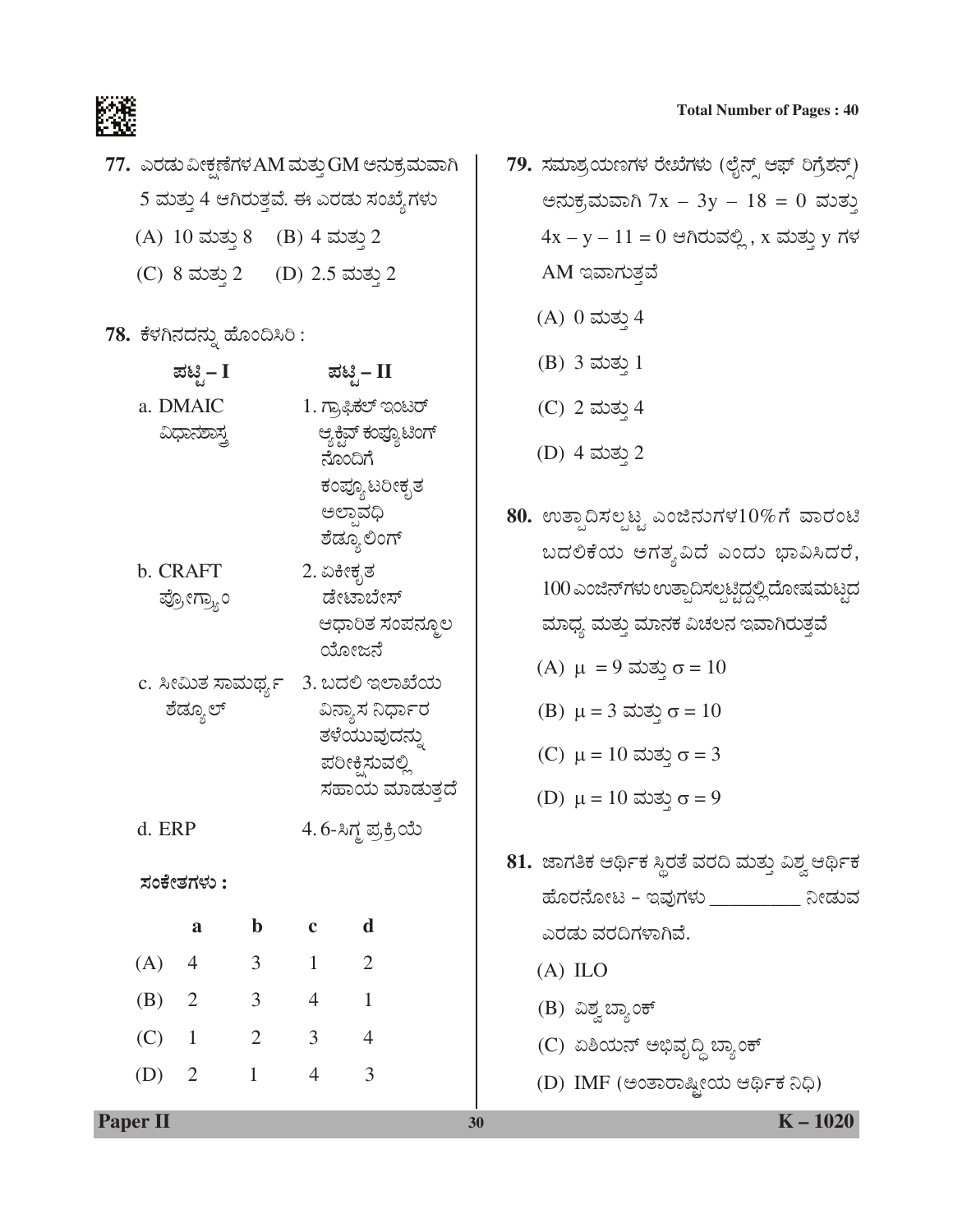

- **77.** The AM and GM of two observations are 5 and 4 respectively. The two numbers are
	- (A)  $10$  and  $8$  (B)  $4$  and  $2$
	- (C) 8 and 2 (D) 2.5 and 2

#### **78.** Match the following :

|               | $List-I$<br>$List - II$<br>a. DMAIC<br>1. Computerized<br>Methodology<br>short term<br>scheduling<br>with graphical<br>interactive<br>computing<br>b. CRAFT program<br>2. Integrated<br>database<br>oriented<br>resource plan<br>3. Assists in<br>c. Finite Capacity<br>Schedule<br>examining<br>alternative<br>departmental<br>layout<br>decision<br>making<br>d. ERP<br>4. Six-sigma<br>process |                                  |                                  | (D) $4$ and $2$                                                                                                              |                                                                                                                                                    |                                                                                               |  |
|---------------|---------------------------------------------------------------------------------------------------------------------------------------------------------------------------------------------------------------------------------------------------------------------------------------------------------------------------------------------------------------------------------------------------|----------------------------------|----------------------------------|------------------------------------------------------------------------------------------------------------------------------|----------------------------------------------------------------------------------------------------------------------------------------------------|-----------------------------------------------------------------------------------------------|--|
|               |                                                                                                                                                                                                                                                                                                                                                                                                   |                                  |                                  | 80. Suppose that 10% of the engines produced<br>requires a warranty replacement and if<br>a lot of 100 engines were produced |                                                                                                                                                    |                                                                                               |  |
|               |                                                                                                                                                                                                                                                                                                                                                                                                   |                                  |                                  |                                                                                                                              |                                                                                                                                                    | the mean and standard deviation of the<br>defect level are<br>(A) $\mu = 9$ and $\sigma = 10$ |  |
|               |                                                                                                                                                                                                                                                                                                                                                                                                   |                                  |                                  |                                                                                                                              | (B) $\mu = 3$ and $\sigma = 10$<br>(C) $\mu = 10$ and $\sigma = 3$<br>(D) $\mu = 10$ and $\sigma = 9$<br>81. The Global Financial stability report |                                                                                               |  |
|               |                                                                                                                                                                                                                                                                                                                                                                                                   |                                  |                                  |                                                                                                                              |                                                                                                                                                    | and world economic outlook are the two<br>reports given by                                    |  |
| <b>Codes:</b> |                                                                                                                                                                                                                                                                                                                                                                                                   |                                  |                                  |                                                                                                                              |                                                                                                                                                    | $(A)$ ILO                                                                                     |  |
| (A)           | a<br>$\overline{4}$                                                                                                                                                                                                                                                                                                                                                                               | $\mathbf b$<br>$\mathfrak{Z}$    | $\mathbf c$<br>$\mathbf{1}$      | $\mathbf d$<br>$\overline{2}$                                                                                                |                                                                                                                                                    | (B) World Bank                                                                                |  |
| (B)<br>(C)    | $\overline{2}$<br>$\mathbf{1}$                                                                                                                                                                                                                                                                                                                                                                    | $\mathfrak{Z}$<br>$\overline{2}$ | $\overline{4}$<br>$\mathfrak{Z}$ | $\mathbf{1}$<br>$\overline{4}$                                                                                               |                                                                                                                                                    | (C) Asian Development Bank                                                                    |  |
| (D)           | $\overline{2}$                                                                                                                                                                                                                                                                                                                                                                                    | $\mathbf{1}$                     | $\overline{4}$                   | $\overline{3}$                                                                                                               |                                                                                                                                                    | $(D)$ IMF                                                                                     |  |
| $K - 1020$    |                                                                                                                                                                                                                                                                                                                                                                                                   |                                  |                                  |                                                                                                                              | 31                                                                                                                                                 | <b>Paper II</b>                                                                               |  |

- **79.** Given that lines of regressions are  $7x - 3y - 18 = 0$  and  $4x - y - 11 = 0$ respectively, the AM of x and y are
	- $(A)$  0 and 4
	- (B) 3 and 1
	- (C) 2 and 4
	- (D) 4 and 2
- **80.** Suppose that 10% of the engines produced requires a warranty replacement and if a lot of 100 engines were produced, the mean and standard deviation of the defect level are
	- (A)  $\mu = 9$  and  $\sigma = 10$
	- (B)  $\mu = 3$  and  $\sigma = 10$
	- (C)  $\mu = 10$  and  $\sigma = 3$
	- (D)  $\mu = 10$  and  $\sigma = 9$
- **81.** The Global Financial stability report and world economic outlook are the two reports given by
	- (A) ILO
	- (B) World Bank
	- (C) Asian Development Bank
	- (D) IMF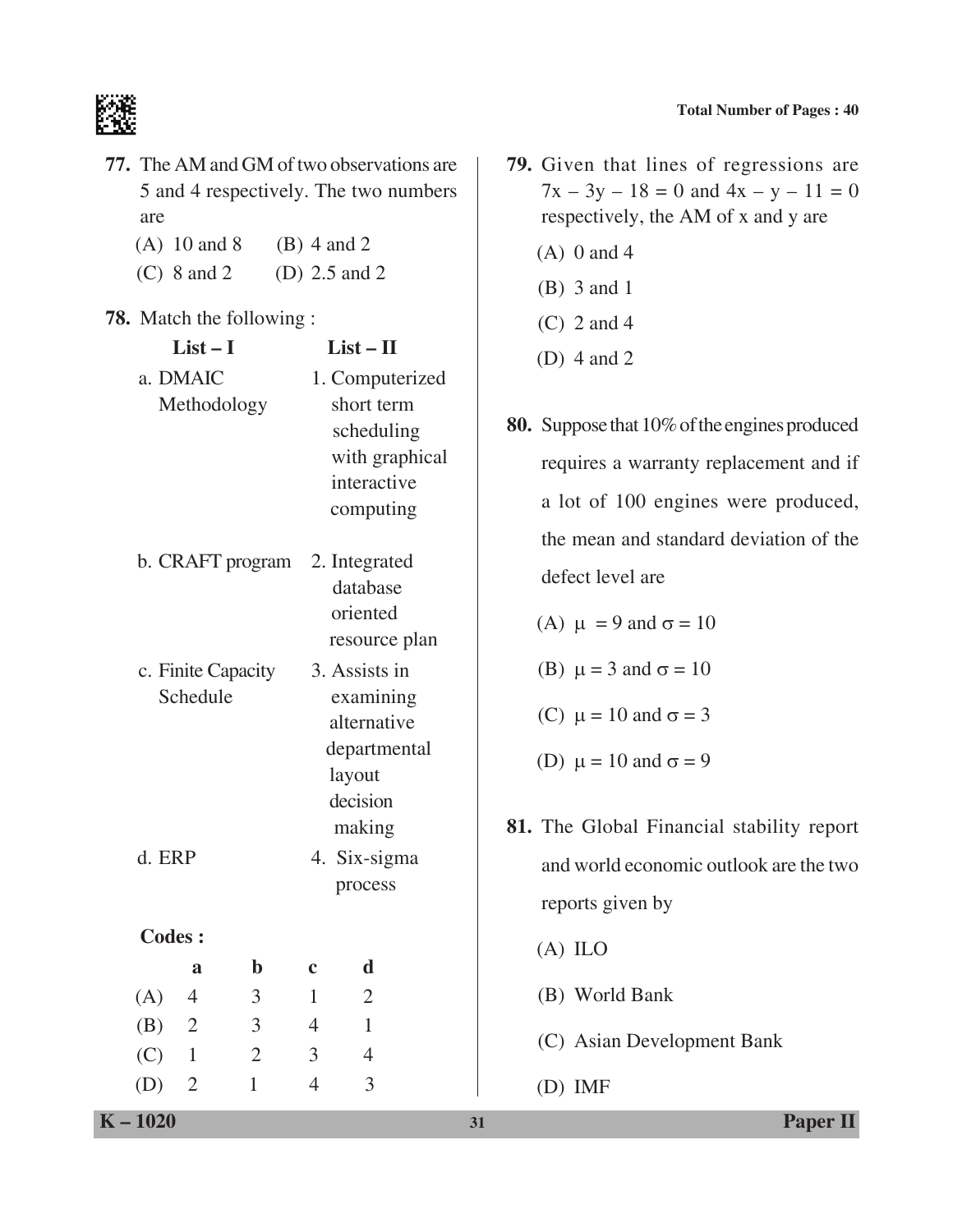

- 82. ಕೆಳಗಿನ ತಡೆಗಳಲ್ಲಿ ಯಾವುದನ್ನು ದೇಶದೊಳಗೆ ಅಪಸರಣ ಪ್ರೇರಿತ (ರಿಸೆಶನ್ ಇಂಡ್ಯೂಸ್ಡ್) ರಫ್ತುಗಳ ವಿರುದ್ಧ ಬಳಸಬಹುದಾಗಿದೆ ?
	- (A) ಸ್ವಯಂಪ್ರೇರಿತ ರಫ್ತು ಸಂಯಮ
	- (B) ಕೋಟಾಗಳು
	- (C) ಸುಂಕೇತರ
	- $(D)$  ಸುಂಕ
- 83. ಸೇವಾ ಶುಲ್ಕವಿಲ್ಲದೆ ತನ್ನದೇ ಉದ್ದೇಶಗಳಿಗೆ ಬಳಸಲ್ಪಡಬಹುದಾದ, ಅಂತಾರಾಷ್ಟೀಯ ಆರ್ಥಿಕ ನಿಧಿಯ (IMF) ಪ್ರತಿಯೊಂದು ಸದಸ್ಯ ರಾಷ್ಠವೂ IMF ಗೆ ನೀಡಲೇಬೇಕಾದ ಕರೆನ್ಸಿಯ ಅಗತ್ಯ ಕೋಟಾದ ಭಾಗವನ್ನು ಹೀಗೆನ್ನುತ್ತಾರೆ
	- (A) ರಿಸರ್ವ್ ಟ್ರಾಂಚೆ ಪೊಸಿಶನ್ (ಮೀಸಲು ವರಮಾನಾಂಶ ಸ್ಥಾನ)
	- (B) ಫಂಡ್ ಪೊಸಿಶನ್
	- (C) ರಿಸರ್ವ್ ಫಂಡ್ ಪೊಸಿಶನ್
	- (D) ಪೇಮೆಂಟ್ ಪೊಸಿಶನ್
- 84. ರಫ್ತಿಗಾಗಿ ಸರಕುಗಳನ್ನು ಸಂಸ್ಕರಿಸುವುದಕ್ಕೆ ಅಥವಾ ತಯಾರಿಸುವುದಕ್ಕೆ ಅನುಗುಣವಾಗಿ ಈ ಕೆಳಗಿನವುಗಳನ್ನು ವ್ಯವಸ್ಥೆಗೊಳಿಸಿರಿ.
	- i. ರವಾನೆಪೂರ್ವ ಪರೀಕ್ಷೆ
	- ii. ಸರಕುಗಳ ತಯಾರಿಕೆ
	- iii. ಕೇಂದ್ರ ಸುಂಕ ತೆರವು
	- iv. ಪ್ಯಾಕ್ ಮಾಡುವುದು, ಗುರುತು ಮಾಡುವುದು ಮತ್ತು ಬಟವಾಡೆ

#### ಸಂಕೇತಗಳು :

- $(A)$  i ii iii iv
- $(B)$  iii i ii iv
- $(C)$  ii iii i iv
- $(D)$  i iv ii iii
- 85. ಸಾಪೇಕ್ಷವಾಗಿ ವಿಫಲ ಕಾರ್ಮಿಕಪಡೆಯನ್ನು ಹೊಂದಿರುವ ದೇಶಮ್ರ ಸಾಪೇಕೃವಾಗಿ ಕಾರ್ಮಿಕಾಧಿಕ್ಯದ ಉತ್ಪನ್ನದ ಉತ್ಪತ್ತಿ ಮತ್ತು ರಫ್ತಿನಲ್ಲಿ ವಿಶೇಷಜ್ಞವಾಗಿರಬೇಕೆಂಬ ವಾದದ ಸಿದ್ಧಾಂತ
	- (A) ಪರಿಪೂರ್ಣ ಪ್ರಯೋಜನ ಸಿದ್ಧಾಂತ
	- (B) ವಿಷಯಾನುಪಾತ ಸಿದ್ಧಾಂತ
	- (C) ತುಲನಾತ್ಮಕ ಪ್ರಯೋಜನ ಸಿದ್ಧಾಂತ
	- (D) ಉತ್ಪನ್ನ ಚಕ್ರ ಸಿದ್ಧಾಂತ
- 86. ಪ್ರತಿಪಾದನೆ (A) : ನಿರ್ಧಾರ ಬೆಂಬಲ ವ್ಯವಸ್ಥೆ (DSS)ಯು ಮಾಮೂಲಿಯಲ್ಲದ ನಿರ್ಧಾರ ತೆಗೆದುಕೊಳ್ಳಲು ಪ್ರಬಂಧಕರಿಗೆ ನೆರವಾಗುತ್ತದೆ.

ಕಾರಣ ( $\mathbf R$ ) : DSS ಅನನ್ಯವಾಗಿರುವ ಮತ್ತು ಕ್ಷಿಪ್ರವಾಗಿ ಬದಲಾಗುವ ಸಮಸ್ಯೆಗಳ ಮೇಲೆ ಗಮುನ ಕೇಂದ್ರೀಕರಿಸುತ್ತದೆ. ಇವಕ್ಕೆ ಪರಿಹಾರ ಕಂಡುಕೊಳ್ಳುವ ಕಾರ್ಯವಿಧಾನ ಮುಂಚಿತವಾಗಿ ಪೂರ್ತಿ ಪೂರ್ವನಿಷ್ಠರ್ಷೆ ಆಗದಿರಬಹುದು.

#### ಸಂಕೇತಗಳು :

- (A) (A) ಸರಿಯಾಗಿದೆ ಆದರೆ (R) ತಪಾಗಿದೆ
- (B) (A) ತಪ್ಪಾಗಿದೆ ಆದರೆ (R) ಸರಿಯಾಗಿದೆ
- (C) (A) ಮತ್ತು (R) ಎರಡೂ ತಪು
- (D) (A) ಮತ್ತು (R) ಎರಡೂ ಸರಿ

**Paper II**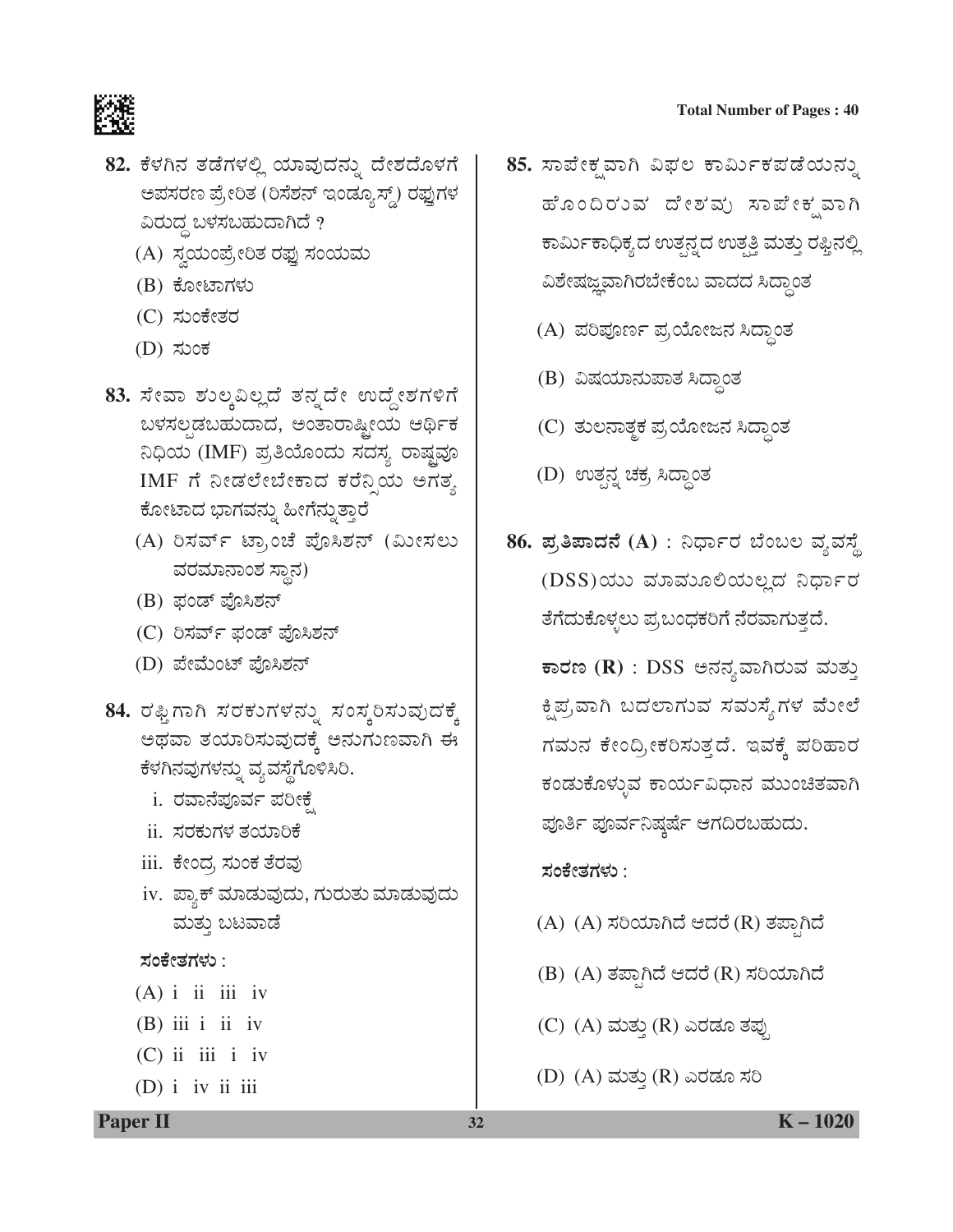

- **82.** Which of the following barriers can be used against recession induced exports into the country ?
	- (A) Voluntary export restraint
	- (B) Quotas
	- (C) Non-tariff
	- (D) Tariff
- **83.** The portion of the required quota of currency that each International Monetary Fund member country must provide to the IMF that can be utilized for its own purposes without a service fee is called as
	- (A) Reserve Tranche Position
	- (B) Fund Position
	- (C) Reserve Fund position
	- (D) Payment position
- **84.** Arrange the following according to processing or manufacturing of goods for export.
	- i. Pre-shipment Inspection
	- ii. Goods Manufacturing
	- iii. Central Excise Clearance
	- iv. Packaging, Marking and dispatching

# **Codes** :

- $(A)$  i ii iii iv
- $(B)$  iii i ii iv
- $(C)$  ii iii i iv
- $(D)$  i iv ii iii
- **85.** The theory that advocates a country that is relatively labour abundant should specialize in production and export of that product which is relatively labour intensive is
	- (A) Theory of Absolute Advantage
	- (B) Theory of Factor Proportion
	- (C) Theory of Comparative Advantage
	- (D) Product Cycle Theory
- **86. Assertion (A)** : Decision Support System (DSS) supports non-routine decision making for Managers.

 **Reasoning (R)** : DSS focuses on problems that are unique and rapidly changing for which the procedure for arriving at a solution may not be fully pre-defined in advance.

# **Codes** :

- $(A)$   $(A)$  is correct but  $(R)$  is wrong
- (B) (A) is wrong but (R) is correct
- (C) (A) and (R) both wrong
- (D) (A) and (R) both correct

**K – 1020 33 Paper II**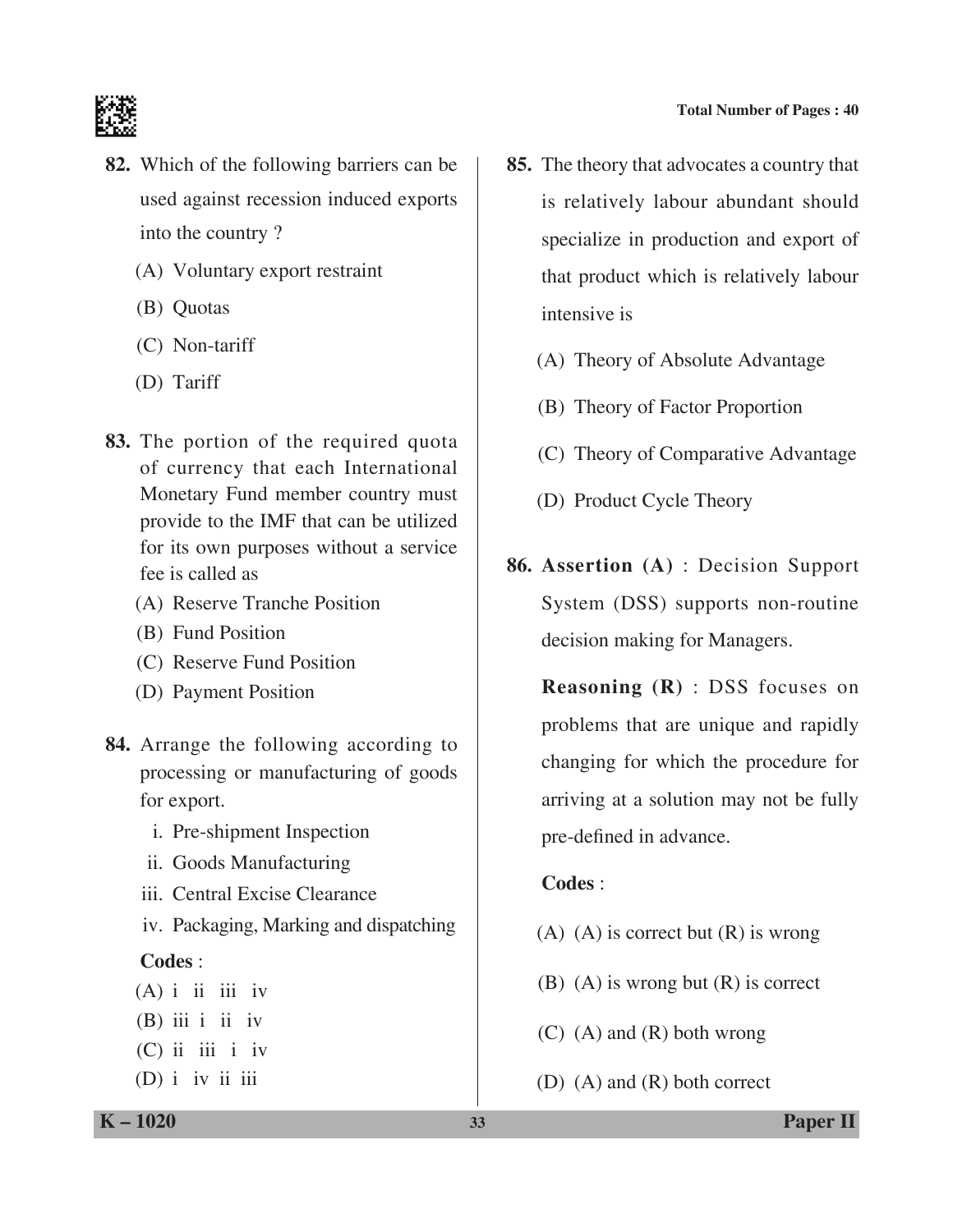

- 87. ಗ್ರಾಹಕರ ವರ್ತನೆಯ ಘಟನೆಗಳಲ್ಲಿ ಸಂಬಂಧಿಸಿದ ಫಲಿತಾಂಶಗಳನ್ನು ತಿಳಿಯಲು ಮಾಹಿತಿ ಗಣಿಗಾರಿಕೆ ತಂತ್ರಗಳು, ಚಾರಿತ್ರಿಕ ಮಾಹಿತಿ ಮತ್ತು ಭವಿಷ್ಯದ ಪರಿಸ್ಥಿತಿಗಳ ಬಗ್ಗೆ ಊಹನೆಗಳನ್ನು ಬಳಸುವ ವಿಶ್ಲೇಷಣೆಯನ್ನು ಹೀಗೆ ಕರೆಯುತ್ತಾರೆ
	- (A) ದತ್ತಾಂಶ ನಿರ್ವಹಣೆ
	- (B) ಭವಿಷ್ಯ ರೂಪದ ವಿಶ್ಲೇಷಣೆ
	- (C) ದತ್ತಾಂಶ ಶುದ್ಧೀಕರಣ
	- (D) ದತ್ತಾಂಶ ಸಾಮಾನ್ಯೀಕರಣ
- 88. ತಿಳುವಳಿಕೆ ನಿರ್ವಹಣೆ ವ್ಯವಸ್ಥೆ (KMS) ಕೆಳಗಿನ ಅನುಕ್ರಮಿಕ ಜ್ಞಾನ ಚಟುವಟಿಕೆಗಳನ್ನು ಒಳಗೊಳ್ಳುತ್ತದೆ
	- (A) ಸ್ವಾಧೀನತೆ, ಶೇಖರಣೆ, ಪ್ರಸರಣ, ಅನ್ವಯ
	- (B) ಶೇಖರಣೆ, ಸ್ವಾಧೀನತೆ, ಪ್ರಸರಣ, ಅನ್ವಯ
	- (C) ಅನ್ವಯ, ಸ್ವಾಧೀನತೆ, ಪ್ರಸರಣ, ಶೇಖರಣೆ
	- (D) ಪ್ರಸರಣ, ಸ್ವಾಧೀನತೆ, ಶೇಖರಣೆ, ಅನ್ವಯ
- 89. ಪ್ರಬಂಧಕರು ಮತ್ತು ತಂಡಗಳು ಸಾಮೂಹಿಕವಾಗಿ ನಿರ್ಧಾರ ಕೈಗೊಳ್ಳಲು ಮತ್ತು ಅರಚಿತ ಹಾಗೂ ಅರೆ–ರಚಿತ ಸಮಸ್ಯೆ ಗಳಿಗೆ ಪರಿಹಾರವನ್ನು ರೂಪಿಸಲು ಇಲೆಕ್ಟಾನಿಕ್ ಪರಿಸರವನ್ನು ಸಮೂಹವೊಂದಕ್ಕೆ ಒದಗಿಸುವ ವಿಶೇಷತ್ತಾಕ ವ್ಯವಸ್ಥೆ
	- (A) DSS
	- (B) GDSS
	- (C) MIS
	- (D) ESS
- 90. ಡೇಟ ಮೈನಿಂಗ್ ಬಗ್ಗೆ ಕೆಳಗಿನವುಗಳಲ್ಲಿ ಯಾವುದು ಸತ್ಯವಾಗಿರುವುದಿಲ್ಲ ?
	- (A) ಇದು ಪರಿಣಾಮಗಳನ್ನು ಮುನ್ನೂಚಿಸಲು ದತ್ತಾಂಶದ ದೊಡ್ಡ ಸೆಟ್ಟುಗಳ ಒಳಗಿನಿಂದ ಅಸಂಗತತೆಗಳನ್ನು ಮತ್ತು ಸಹ ಸಂಬಂಧಗಳನ್ನು ಕಂಡುಹಿಡಿಯುವ ಪ್ರಕ್ರಿಯೆಯಾಗಿರುತ್ತದೆ
	- (B) ಇದು ದತ್ತಾಂಶಗಳ ದೊಡ್ಡ ರಾಶಿಗಳಿಂದ ನಮೂನೆ ಮತ್ತು ಜ್ಞಾನವನ್ನು ಹೊರತೆಗೆಯುವಿಕೆ
	- $(C)$  ಇದು ಏರುಗತಿಯ ವೇಗ, ವಿಶಾಲವಾದ ದತ್ತಾಂಶ ವಿಧ ಮತ್ತು ದೊಡ್ಡದಾದ ಪ್ರಮಾಣಗಳನ್ನು ಒಳಗೊಳ್ಳುತ್ತದೆ
	- (D) ಇದು ಮಾರುಕಟ್ಟೆ ವಿಶ್ಲೇಷಣೆ ಮತ್ತು ವಂಚನೆ ಪತ್ತೆಯನ್ನು ಸಾಧ್ಯವಾಗಿಸುತ್ತದೆ
- 91. ಔದ್ಯಮಿಕ ಪ್ರಕ್ರಿಯೆಯು ಕೆಳಗಿನ ಹಂತಗಳನ್ನು ಒಳಗೊಂಡಿದೆ. ಸರಿಯಾದ ಅನುಕ್ರಮುವನ್ನು ಸೂಚಿಸಿರಿ.
	- i. ಪರಿಣಮಿಸುವ ಅನುಭವದ ನಿರ್ವಹಣೆ
	- ii. ಅಗತ್ಯವಿರುವ ಸಂಪನ್ಮೂಲಗಳನ್ನು ನಿರ್ಣಯಿಸುವುದು
	- iii. ಅವಕಾಶದ ಗುರುತಿಸುವಿಕೆ ಮತ್ತು ಮೌಲ್ಯೀಕರಣ
	- iv. ವ್ಯವಹಾರ ಯೋಜನೆಯ ಅಭಿವೃದ್ಧಿ

#### ಸಂಕೇತಗಳು :

- $(A)$  iii, iv, i, ii
- (B) iv, i, iii, ii
- $(C)$  iii, iv, ii, i
- (D) iv, i, ii, iii

**Paper II 34 K** – 1020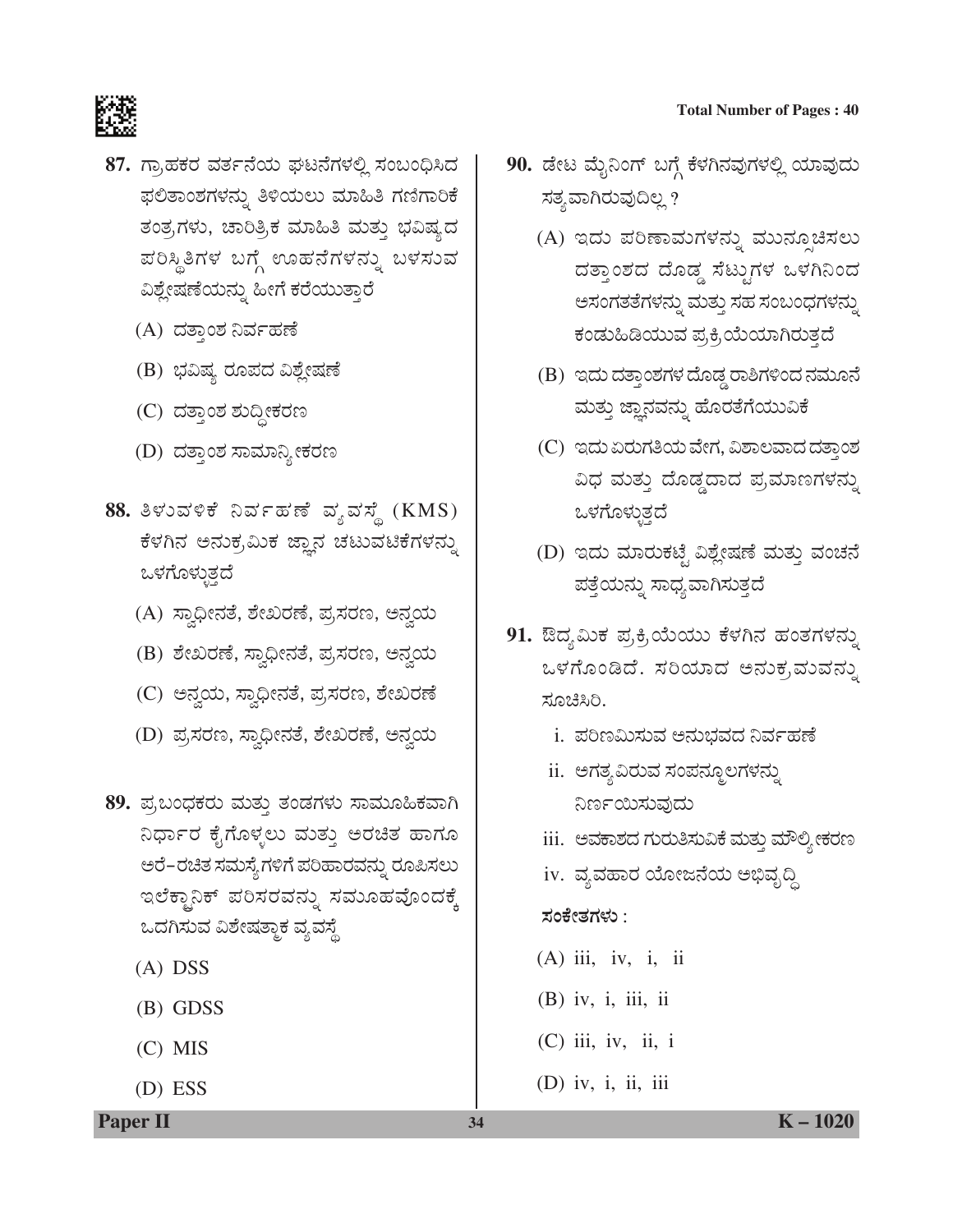

- **87.** The analysis that uses data mining techniques, historical data and assumptions about future conditions to know the outcomes of events related to consumer behavior is called as
	- (A) Data Management
	- (B) Predictive Analysis
	- (C) Data Cleansing
	- (D) Data Normalization
- **88.** The Knowledge Management System (KMS) involves the following sequential activities of knowledge
	- (A) Acquisition, Storage, Dissemination application
	- (B) Storage, Acquisition, Dissemination, Application
	- (C) Application, Acquisition, Dissemination, Storage
	- (D) Dissemination, Acquisition, Storage, Application
- **89.** The specialized system that provides a group electronic environment in which managers and teams can collectively make decisions and design solution for unstructured and semi-structured problems is
	- (A) DSS
	- (B) GDSS
	- (C) MIS
	- (D) ESS
- **90.** Which of the following is not true about Data mining ?
	- (A) It is the process of finding anomalies and correlations within large sets of data to predict outcomes
	- (B) It is the extraction of patterns and knowledge from large amounts of data
	- (C) It involves high velocity, variety of wide data and large volumes
	- (D) It enables market analysis and fraud detection
- **91.** Entrepreneurial process consists of the following steps : Indicate the correct sequence.
	- i. Management of the resulting experience
	- ii. Determination of the required resources
	- iii. Identification and evaluation of the opportunity
	- iv. Development of the business plan

# **Codes** :

- $(A)$  iii, iv, i, ii
- (B) iv, i, iii, ii
- $(C)$  iii, iv, ii, i
- (D) iv, i, ii, iii

**K – 1020 35 Paper II**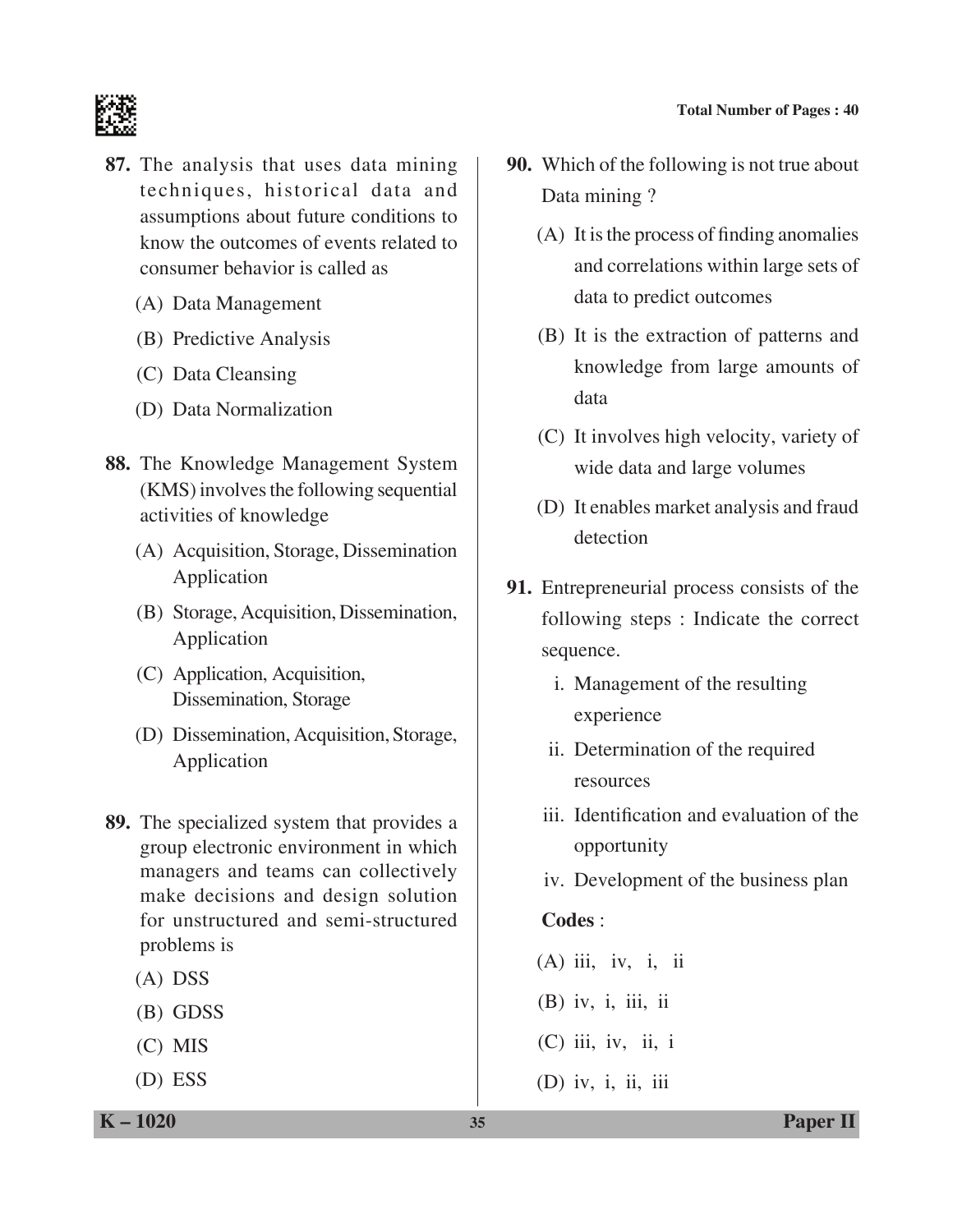#### **Total Number of Pages : 40**



- 92. ಹೊಸ ಬದಲಾವಣೆಗಳನ್ನು ಪರಿಚಯಿಸಲು ಇಚ್ಛಿಸದ ಅಂತೆಯೇ ಹೊಸ ವಿಧಾನಗಳನ್ನು ಅಳವಡಿಸಲು ಇಚ್ಛಿಸದ ಓರ್ವ ಉದ್ಯಮಿಯನ್ನು ಹೀಗೆ ಗುರುತಿಸುತ್ತಾರೆ
	- (A) ಸ್ತೀಕರಣ ಉದ್ಯಮಿ
	- (B) ಫೇಬಿಯನ್ (ವಿಳಂಬನೀತಿಯ) ಉದ್ಯಮಿ
	- (C) ಪರಿವರ್ತಕ ಉದ್ಯಮಿ
	- (D) ಆಲಸಿ ಉದ್ಯಮಿ
- 93. ವ್ಯಕ್ತಿಗಳಿಗೆ ಸಮಸ್ಯೆಗಳ ಅರಿವು ಇಲ್ಲದಿರುವಾಗ, ಈ ಕೆಳಗಿನ ಚಿಂತನೆ ಹುಟ್ಟುಹಾಕುವ ವಿಧಾನಗಳಲ್ಲಿ ಯಾವುದು ಹೊಸ ಚಿಂತನೆಯನ್ನು ಬೆಳೆಸುತ್ತದೆ ?
	- (A) ಗಾರ್ಡನ್ ಪದ್ಧತಿ
	- $(B)$  ತಾಳೆಪಟ್ಟಿ ಪದ್ಧತಿ
	- (C) ಸೃಜನಾತ್ಮಕ ಸಮಸ್ಯೆ ಪರಿಹಾರ
	- (D) ಬುದ್ದಿದಾಳಿ (ಬ್ರೇನ್ ಸ್ಟಾರ್ಮಿಂಗ್)
- 94. ಸಣ್ಣ ಕೈಗಾರಿಕಾ ಸೇವಾ ಸಂಸ್ಥೆ (SISI) ಯ ಕಾರ್ಯಚಟುವಟಿಕೆಗಳು ಇವಾಗಿವೆ.
	- I. ಭಾವಿ ವಾಣಿಜ್ಯೋದ್ಯಮಿಗಳಿಗೆ ನೆರವು/ ಸಮಾಲೋಚನೆ
	- II. ಚಾಲ್ತಿ ಘಟಕಗಳಿಗೆ ನೆರವು/ಸಮಾಲೋಚನೆ
	- III. ಚಾಲ್ತಿ ಘಟಕಗಳಿಗೆ ಉತ್ತೇಜನಗಳು ಮತ್ತು ನೆರವು/ಸಮಾಲೋಚನೆ
	- (A) I ಮಾತ,
	- $(B)$  II ಮಾತ್ರ
	- (C) I ಮತ್ತು II
	- $(D)$  II ಮತ್ತು III

 $95.$  **ಪ್ರತಿಪಾದನೆ (A)** : ಆವಿಷ್ಕಾರವೊಂದನ್ನು ಬಳಸಿಕೊಳ್ಳುವುದರ ಮೂಲಕ ಅಥವಾ ಒಂದು ಸರಕನ್ನು ಉತ್ಪಾದಿಸಲು ಪ್ರಯತ್ನಕ್ಕೊಳಗಾಗದ ತಾಂತ್ರಿಕ ಸಾಧ್ಯತೆಯತ್ತ ಸಾಮಾನ್ಯ ನೆಲೆಯಲ್ಲಿ ಚಲಿಸುವ ಮೂಲಕ ಅಥವಾ ಹಳೆಯ ಸರಕೊಂದನ್ನು ಹೊಸ ರೀತಿಯಲ್ಲಿ ಉತ್ಪಾದಿಸುವ ಮೂಲಕ ಉತ್ಪನ್ನದ ನಮೂನೆಯನ್ನು ಸುಧಾರಿಸುವುದು ಅಥವಾ ಅದರಲ್ಲಿ ಕ್ರಾಂತಿಕಾರಕ ಬದಲಾವಣೆಯನ್ನು ತರುವುದು ವಾಣಿಜ್ಯೋದ್ಯಮಿಯ ಕಾರ್ಯವಾಗಿದೆ.

> $\,$  **ಕಾರಣ (R)** : ನಾವೀನ್ಯದ ಕೊರತೆಯು ಸಾಮಾನ್ಯವಾಗಿ ಒಂದು ಉತ್ಪನ್ನದ ಅಥವಾ ಸೇವೆಯ ಜೀವಿತಾವಧಿಯನ್ನು ಮೊಟಕುಗೊಳಿಸುತ್ತದೆ.

#### ಸಂಕೇತಗಳು :

- (A)  $(A)$  ಮತ್ತು (R) ಎರಡೂ ಸರಿಯಾಗಿವೆ ಮತ್ತು (R)(A)ಯ ಸರಿಯಾದ ವಿವರಣೆಯಾಗಿರುತದೆ
- (B) (A) ಮತ್ತು (R) ಎರಡೂ ಸರಿಯಾಗಿವೆ ಮತ್ತು (R) (A) ಯ ಸರಿಯಾದ ವಿವರಣೆ ಆಗಿರುವುದಿಲ್ಲ
- (C) (A) ಸರಿಯಾಗಿದೆ ಆದರೆ (R) ತಪಾಗಿದೆ
- (D) (R) ಸರಿಯಾಗಿದೆ ಆದರೆ (A) ತಪಾಗಿದೆ
- $96.$  ಪ್ರತಿಪಾದನೆ (A) : ಔದ್ಯಮಿಕ ಸಂರಚನೆಯೊಂದರಲ್ಲಿ ಒಂದು ಹೊಸ ಉದ್ದಿಮೆಯನ್ನು ಪ್ರಾರಂಭಿಸುವುದಕ್ಕಿಂತ ಅಸ್ತಿತ್ವದಲ್ಲಿರುವ ವಾಣಿಜ್ಯ ಸಂಸ್ಥೆಯೊಂದನ್ನು ಸ್ವಾಧೀನ ಪಡೆಯುವುದೇ ಹೆಚ್ಚು ಉತ್ತಮ.

 $\overline{\mathbf{v}}$ ರಣ ( $\mathbf{R})$  : ಸಂಸ್ಕೃತಿ ಮತ್ತು ಹಂಚಿಕೊಂಡ ಮೌಲ್ಯದ ನಡುವಿನ ವ್ಯತ್ಯಾಸದ ಕಾರಣದಿಂದ ಆಂತರಿಕ ಅಭಿವೃದ್ಧಿಯು ಆದ್ಯತೆಗೆ ಅರ್ಹವಾದುದು ಎಂಬುವುದಕ್ಕೆ ಸಾಕ್ಷ್ಯವಿದೆ.

#### ಸಂಕೇತಗಳು :

- (A) (A) ಮತ್ತು (R) ಎರಡೂ ಸರಿಯಾಗಿವೆ ಮತ್ತು (R) (A)ಯ ಸರಿಯಾದ ವಿವರಣೆಯಾಗಿರುತ್ತದೆ
- (B) (A) ಮತ್ತು (R) ಎರಡೂ ಸರಿಯಾಗಿವೆ ಮತ್ತು (R) (A) ಯ ಸರಿಯಾದ ವಿವರಣೆ ಆಗಿರುವುದಿಲ್ಲ
- (C) (A) ಸರಿಯಾಗಿದೆ ಆದರೆ (R) ತಪ್ಪಾಗಿದೆ
- (D) (R) ಸರಿಯಾಗಿದೆ ಆದರೆ (A) ತಪಾಗಿದೆ

**Paper II 36 K** – 1020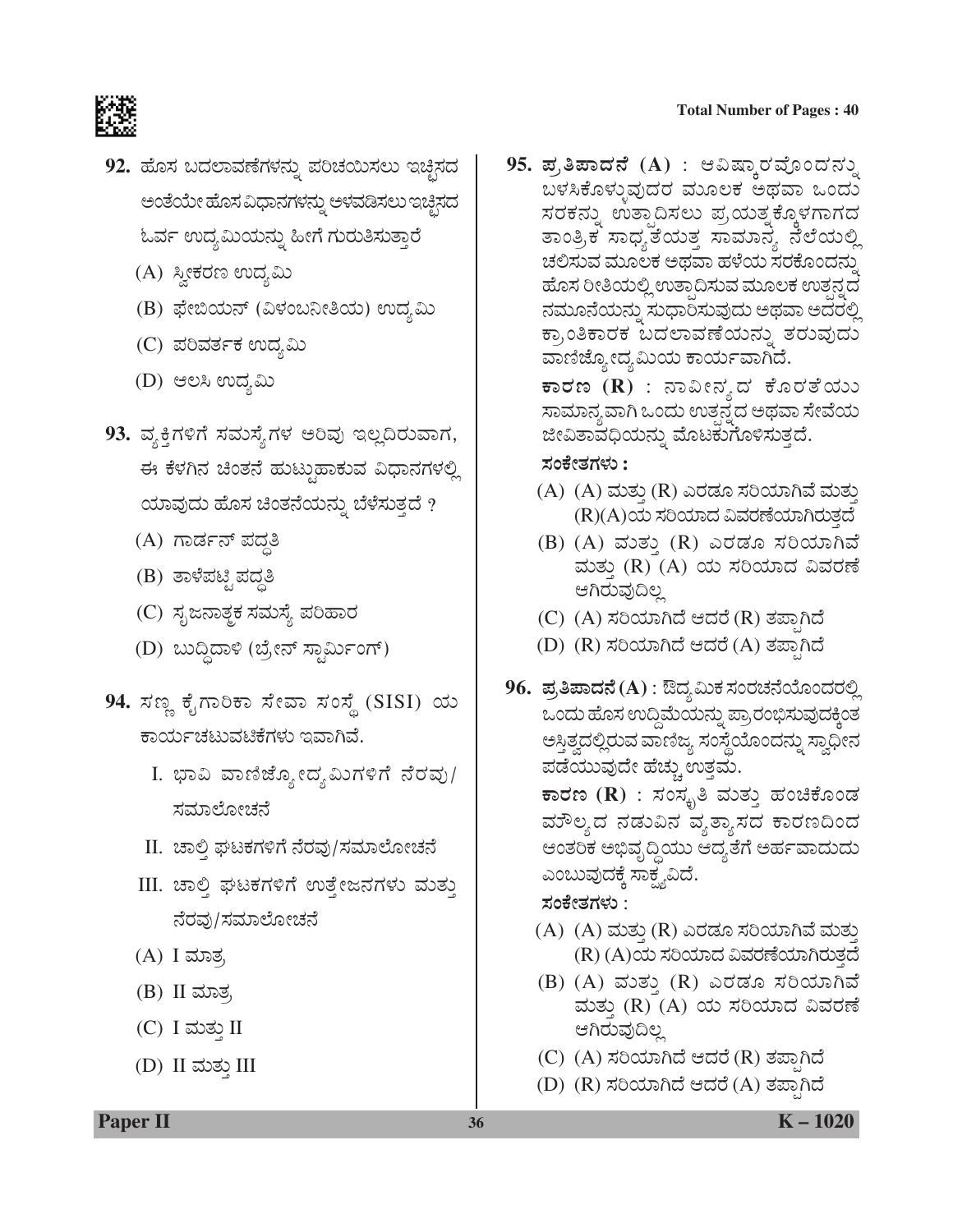

- **92.** An Entrepreneur who is neither willing to introduce new changes nor willing to adopt new methods is known as
	- (A) Adoptive Entrepreneur
	- (B) Fabian Entrepreneur
	- (C) Innovative Entrepreneur
	- (D) Drone Entrepreneur
- **93.** Which one of the following idea generation methods focuses on developing new idea when the individuals are unaware of the problem ?
	- (A) Gordon Method
	- (B) Checklist Method
	- (C) Creative problem solving
	- (D) Brain storming
- **94.** Activities of SISI (Small Industrial Service Institute) are
	- I. Assistance/Consultancy to prospective Entrepreneurs
	- II. Assistance/Consultancy to existing units
	- III. Assistance/Consultancy and incentives to existing units
	- (A) only I
	- (B) only II
	- (C) I and II
	- (D) II and III

**95. Assertion (A)** : The function of Entrepreneurs is to reform or revolutionize the pattern of production by exploiting an invention or move generally an untried technological possibility for producing a new commodity or produce old one in a new way.

> **Reason (R)** : Lack of innovations will usually reduce the life span of a product or service.

#### **Codes :**

- (A) (A) and (R) both are correct and (R) is correct explanation of (A)
- (B) (A) and (R) both are correct but (R) is not the correct explanation of (A)
- (C) (A) is correct but  $(R)$  is wrong
- (D) (R) is correct but (A) is wrong
- **96. Assertion (A)** : In an industrial structure the acquisition of an existing firm in the industry might be a better more than starting up a new venture.

 **Reason (R)** : There is an evidence that internal development might be preferable to acquisition because of differences between culture and shared values.

# **Codes** :

- (A) Both (A) and (R) are correct and (R) is correct explanation of (A)
- (B) Both (A) and (R) are correct but (R) is not the correct explanation of  $(A)$
- (C) (A) is correct but  $(R)$  is wrong
- (D) (R) is correct but (A) is wrong

**K – 1020 37 Paper II**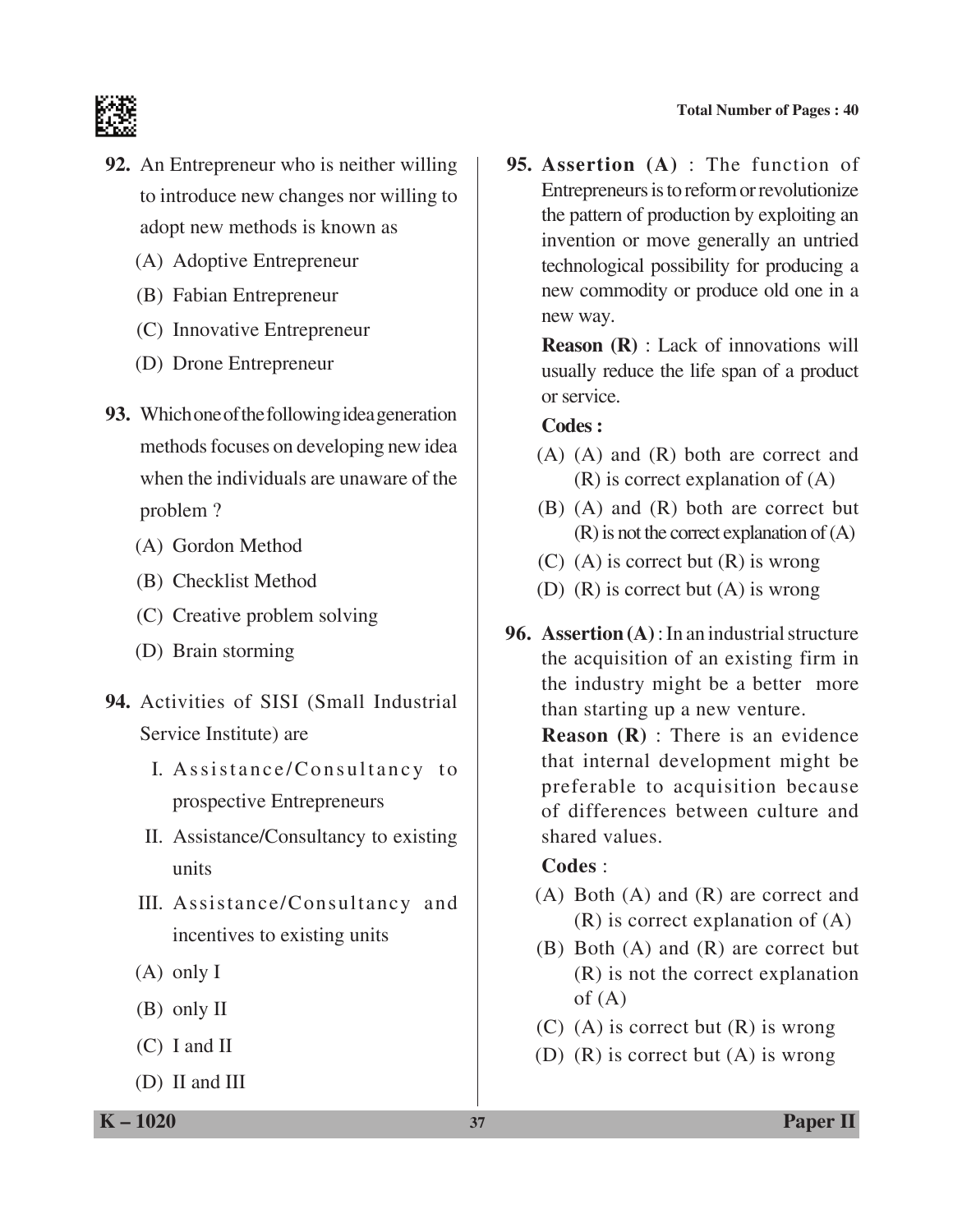

| 97. ಕೆಳಗಿನದನ್ನು ಹೊಂದಿಸಿರಿ :                                                 | 99. ಕೆಳಗಿನದನ್ನು ಹೊಂದಿಸಿರಿ :                                               |
|-----------------------------------------------------------------------------|---------------------------------------------------------------------------|
| ಪಟಿ – I<br>ಪಟ್ಟಿ – II                                                       | ಪಟ್ಟಿ – I<br>ಪಟ್ಟಿ – II                                                   |
| (ವಾಣಿಜ್ಯೋದ್ಯಮಿಗಳ (ಗುಣಲಕ್ಷಣ)                                                 | (ಸಿದ್ಧಾಂತ)<br>(ಇವರಿಂದ                                                     |
| ನಮೂನೆಗಳು)                                                                   | ಪ್ರಸ್ತಾವನೆಗೈಯಲ್ಪಟ್ಟಿತು)                                                   |
| a. ವಿಳಂಬ ನೀತಿಯ       1. ಉದ್ಯಮ ನೇತಾರರು                                       | a. ಉದ್ಯಮಶೀಲತೆ 1. ಎ.ಡಿ. ಚಂದ್ಲರ್                                            |
| ಉದ್ಯಮಿ                                                                      | ಮತ್ತು ಚಲನಶೀಲ<br>ಜ್ಯೂನಿಯರ್                                                 |
| b. ಆಲಸಿ ಉದ್ಯಮಿ<br>2. ಸಂಪನ್ಮೂಲಗಳ                                             | ಬಂಡವಾಳಶಾಯಿತ್ತ<br>b. ಸಂಪದ್ಧರಿತ ಸಮಾಜ – 2. ಜೆ. ಕೆ. ಗಾಲ್ <b>ಬ್ರೇಥ್</b>        |
| ಕೊರತೆ ಇರುವಲ್ಲಿ                                                              | c. ಆರ್ಥಿಕ ಬೆಳವಣಿಗೆಯ 3. ಜೋಸೆಫ್ ಶುಂಪೀಟರ್                                    |
| ಕಂಡುಬರುತ್ತಾರೆ                                                               | ಸಿದ್ಧಾಂತ                                                                  |
| c. ಅನುಕರಿಸುವ           3. ಬದಲಾವಣೆಗೆ                                         | d. ಔದ್ಯಮಿಕ<br>4. ಬಿ. ಎ. ಕಿರ್ಚ್ಹೋಫ್                                        |
| ಉದ್ಯಮಿಗಳು ಒಲ್ಲದಿರುವಿಕೆ                                                      | ಬಂಡವಾಳಶಾಹಿತ್ತದ                                                            |
| d. ಅಭಿನವ ಉದ್ಯಮಿಗಳು 4. ಸಂಘಟನೆಯಲ್ಲಿ                                           | ಗತಿಶೀಲತೆ                                                                  |
| ಮಾಡಬೇಕಾದ                                                                    | ಸಂಕೇತಗಳು :                                                                |
| ಬದಲಾವಣೆಗಳ ಬಗ್ಗೆ                                                             | d<br>$\mathbf b$<br>a                                                     |
| ಸಂಶಯ ಪ್ರವೃತ್ತಿ                                                              | 3 <sup>7</sup><br>$2 \quad 4$<br>(A) 1<br>$3 \t 4$<br>(B) $1 \t 2$        |
| ಸಂಕೇತಗಳು :                                                                  | $4 \quad 3$<br>$\overline{2}$<br>$\mathbf{1}$<br>(C)                      |
| $\mathbf d$<br>$\mathbf{b}$ $\mathbf{c}$<br>a                               | 3 <sup>7</sup><br>$\overline{2}$<br>$\mathbf{1}$<br>$\overline{4}$<br>(D) |
| $\begin{array}{ccccccccc}\n4 & & 3 & & 2 & & 1\n\end{array}$<br>(A)         |                                                                           |
| $4 \qquad 2 \qquad 3 \qquad 1$<br>(B)                                       | 100. ಕೆಳಗಿನದನ್ನು ಹೊಂದಿಸಿರಿ :                                              |
| $2 \t 4 \t 1$<br>(C)<br>3                                                   | ಪಟಿಸೆ – II<br>ಪಟ್ಟಿ – I<br>(ನಿಧಿ)                                         |
| $\overline{2}$<br>$\overline{4}$<br>$\overline{3}$<br>(D)<br>$\overline{1}$ | (ಮಹತ್ರ)<br>a.  ಸಾಹಸೋದ್ಯಮ                          1. ಕಂಪನಿ ಆಡಳಿತಕ್ಕೆ      |
| 98. ಕೆಳಗಿನವರಲ್ಲಿ ಯಾರು ''ಉದ್ಯಮಶೀಲತೆ''ಯ                                       | ಬಂಡವಾಳ<br>ಒತ್ತು ನೀಡುತ್ತದೆ                                                 |
| ಪರಿಕಲ್ಪನೆಯೊಂದಿಗೆ ಅನುಬಂಧಿಸಲ್ಪಟ್ಟಿದ್ದಾರೆ ?                                    | b.  ಖಾಸಗಿ ಸಾಮಾನ್ಯ ಶೇರು   2. 49 ಮೀರದ                                       |
| I. ರಿಚರ್ಡ್ ಕ್ಯಾಂಟಿಲನ್                                                       | ವ್ಯಕ್ತಿಗಳ ಆಯ್ದ                                                            |
| II. ಲಿಯೊನೆಲ್ ರಾಬಿನ್ಸ್                                                       | ಸಮೂಹಕ್ಕೆ                                                                  |
| III. ಆ್ಯಡಮ್ ಸ್ಮಿತ್                                                          | ಶೇರುಗಳ ನೀಡಿಕೆ                                                             |
| IV. ಜೀನ್ ಬ್ಯಾಪಿಸ್ಟ್ ಸೇ                                                      | c.  ಖಾಸಗಿ ನಿಯೋಜನೆ<br>3. ನಿರ್ವಹಣಾ                                          |
| V. ಜೋಸೆಫ್ ಶುಂಪೀಟರ್                                                          | (ನೇಮಕಾತಿ)<br>ಸಾಮರ್ಥ್ಯದ                                                    |
| ಸಂಕೇತಗಳು :                                                                  | ಮೇಲೆ ಒತ್ತು                                                                |
|                                                                             | ಸಂಕೇತಗಳು :<br>a                                                           |
| (A) I, II, III ಮತ್ತು IV                                                     | $\mathbf b$<br>$\mathbf c$<br>3<br>$(A)$ 1 2                              |
| (B) II, III, IV ಮತ್ತು V                                                     | (B) 2 3 1<br>(C) 3 1 2                                                    |
| (C) I, III, IV ಮತ್ತು V                                                      |                                                                           |
| (D) I, II, IV ಮತ್ತು V                                                       | $\overline{2}$<br>3<br>$(D)$ 1                                            |
| <b>Paper II</b>                                                             | $K - 1020$<br>38                                                          |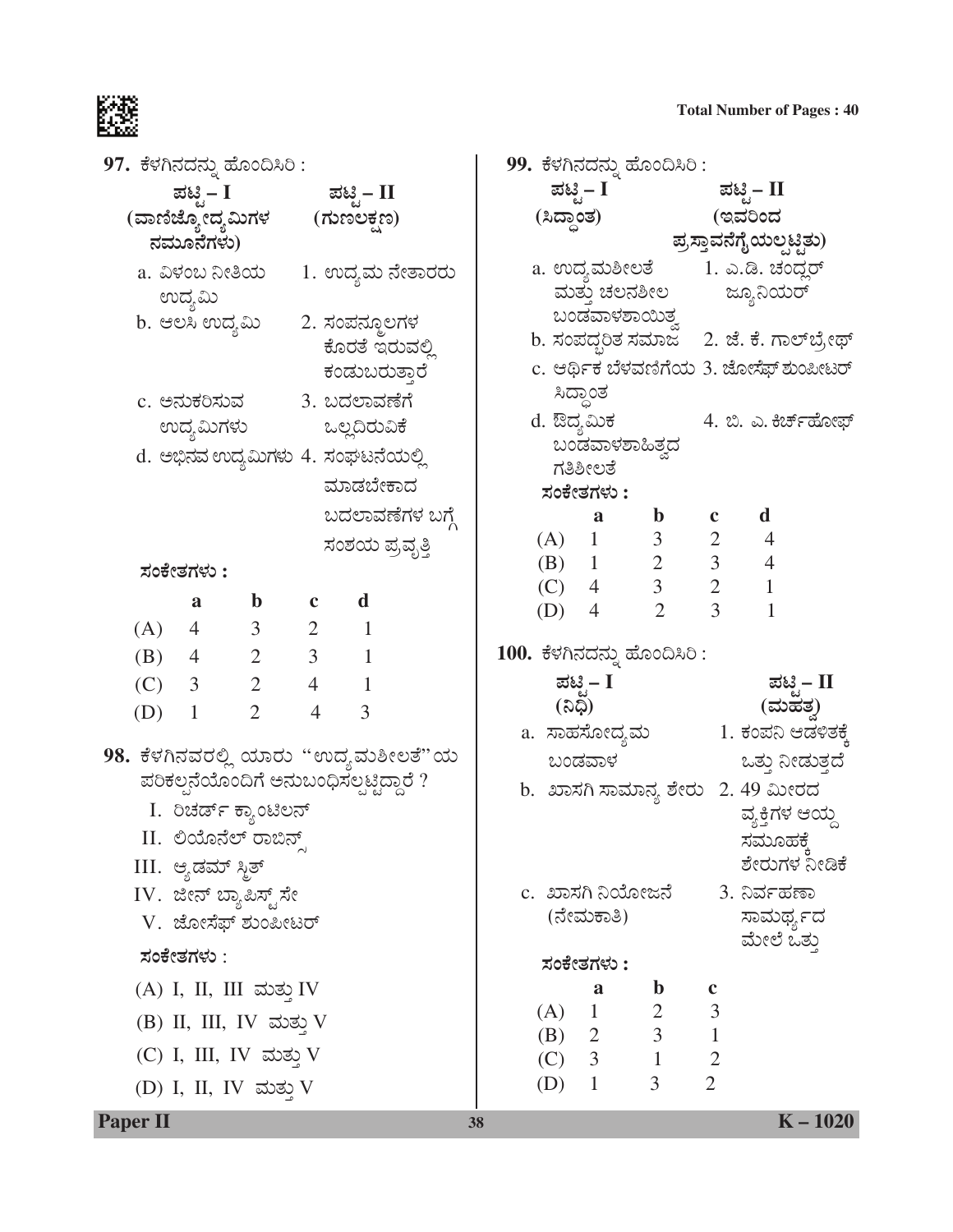

| <b>97.</b> Match the following :                                    |                                | 99. Match the following :                                                                |                                                                  |  |  |
|---------------------------------------------------------------------|--------------------------------|------------------------------------------------------------------------------------------|------------------------------------------------------------------|--|--|
| $List - I$                                                          | $List - II$                    | $List-I$                                                                                 | $List - II$                                                      |  |  |
| (Type of                                                            | (Attribute)                    | (Theory)                                                                                 | (Proposed by)                                                    |  |  |
| Entrepreneurs)                                                      |                                |                                                                                          | a. Entrepreneurship 1. A. D. Chandler Jr.                        |  |  |
| a. Fabian                                                           | 1. Industry                    | and Dynamic                                                                              |                                                                  |  |  |
| Entrepreneurs                                                       | Leaders                        | Capitalism                                                                               |                                                                  |  |  |
|                                                                     |                                | b. The Affluent                                                                          | 2. J. K. Galbraith                                               |  |  |
| b. Drone                                                            | 2. Found in the                | Society                                                                                  |                                                                  |  |  |
| Entrepreneurs                                                       | places where                   | c. Theory of                                                                             | 3. Joseph                                                        |  |  |
|                                                                     | there is a lack                | Economic                                                                                 | Schumpeter                                                       |  |  |
|                                                                     | of resources                   | Development                                                                              |                                                                  |  |  |
| c. Imitating                                                        | 3. Reluctant to                | d. The Dynamics                                                                          | 4. B.A. Kirchoff                                                 |  |  |
| Entrepreneurs                                                       | change                         | of Industrial<br>Capitalism                                                              |                                                                  |  |  |
| d. Innovative                                                       | 4. Skeptical                   | Codes :                                                                                  |                                                                  |  |  |
| Entrepreneurs                                                       | about the                      | $\mathbf b$<br>a                                                                         | d<br>$\mathbf c$                                                 |  |  |
|                                                                     | changes to be<br>made in the   | $\mathbf{1}$<br>(A)                                                                      | $\overline{\mathcal{A}}$                                         |  |  |
|                                                                     |                                | $\begin{array}{c} 3 \\ 2 \\ 3 \\ 2 \end{array}$<br>$\mathbf{1}$<br>(B)<br>$\overline{4}$ | $\begin{array}{c} 2 \\ 3 \\ 2 \\ 3 \end{array}$<br>$\frac{4}{1}$ |  |  |
|                                                                     | organization                   | (C)<br>$\overline{4}$<br>(D)                                                             | $\mathbf{1}$                                                     |  |  |
| <b>Codes:</b>                                                       |                                |                                                                                          |                                                                  |  |  |
| $\mathbf b$<br>a                                                    | d<br>$\mathbf c$               | <b>100.</b> Match the following :                                                        |                                                                  |  |  |
| $\mathfrak{Z}$<br>(A)<br>$\overline{4}$                             | $\mathbf{2}$<br>$\mathbf{1}$   | $List-I$                                                                                 | $List - II$                                                      |  |  |
| (B)<br>$\overline{4}$                                               | $\overline{3}$<br>$\mathbf{1}$ | (Fund)                                                                                   | (Emphasis)                                                       |  |  |
| $\begin{array}{c} 2 \\ 2 \\ 2 \end{array}$<br>$\mathfrak{Z}$<br>(C) | $\overline{4}$<br>$\mathbf{1}$ | a. Venture Capital                                                                       | 1. Emphasises                                                    |  |  |
| $\mathbf{1}$<br>(D)                                                 | 3<br>$\overline{4}$            |                                                                                          | on Corporate                                                     |  |  |
|                                                                     |                                |                                                                                          | Governance                                                       |  |  |
| 98. Who among the following are                                     |                                | 2. Issue of<br>b. Private equity                                                         |                                                                  |  |  |
|                                                                     | associated with the concept of |                                                                                          | Securities to a                                                  |  |  |
| "Entrepreneurship"?                                                 |                                |                                                                                          | select group<br>of persons not                                   |  |  |
| I. Richard Cantillon                                                |                                |                                                                                          | exceeding 49                                                     |  |  |
| II. Lionel Robbins                                                  |                                | c. Private placement                                                                     | 3. Emphasises                                                    |  |  |
| III. Adam Smith                                                     |                                |                                                                                          | on Management                                                    |  |  |
| IV. Jean Baptiste Say                                               |                                |                                                                                          | capability                                                       |  |  |
| V. Joseph Schumpeter                                                |                                | <b>Codes:</b>                                                                            |                                                                  |  |  |
| Codes:                                                              |                                | $\mathbf b$<br>a                                                                         | $\mathbf c$                                                      |  |  |
| $(A)$ I, II, III and IV                                             |                                | $\overline{2}$<br>$\mathbf{1}$<br>(A)                                                    | 3                                                                |  |  |
| $(B)$ II, III, IV and V                                             |                                | 3<br>(B)<br>$\overline{2}$                                                               | $\mathbf{1}$                                                     |  |  |
| $(C)$ I, III, IV and V                                              |                                | $\mathfrak{Z}$<br>(C)<br>$\mathbf{1}$                                                    | 2                                                                |  |  |
| (D) I, II, IV and $V$                                               |                                | 3<br>(D)<br>$\mathbf{1}$                                                                 | $\overline{2}$                                                   |  |  |
|                                                                     |                                |                                                                                          |                                                                  |  |  |